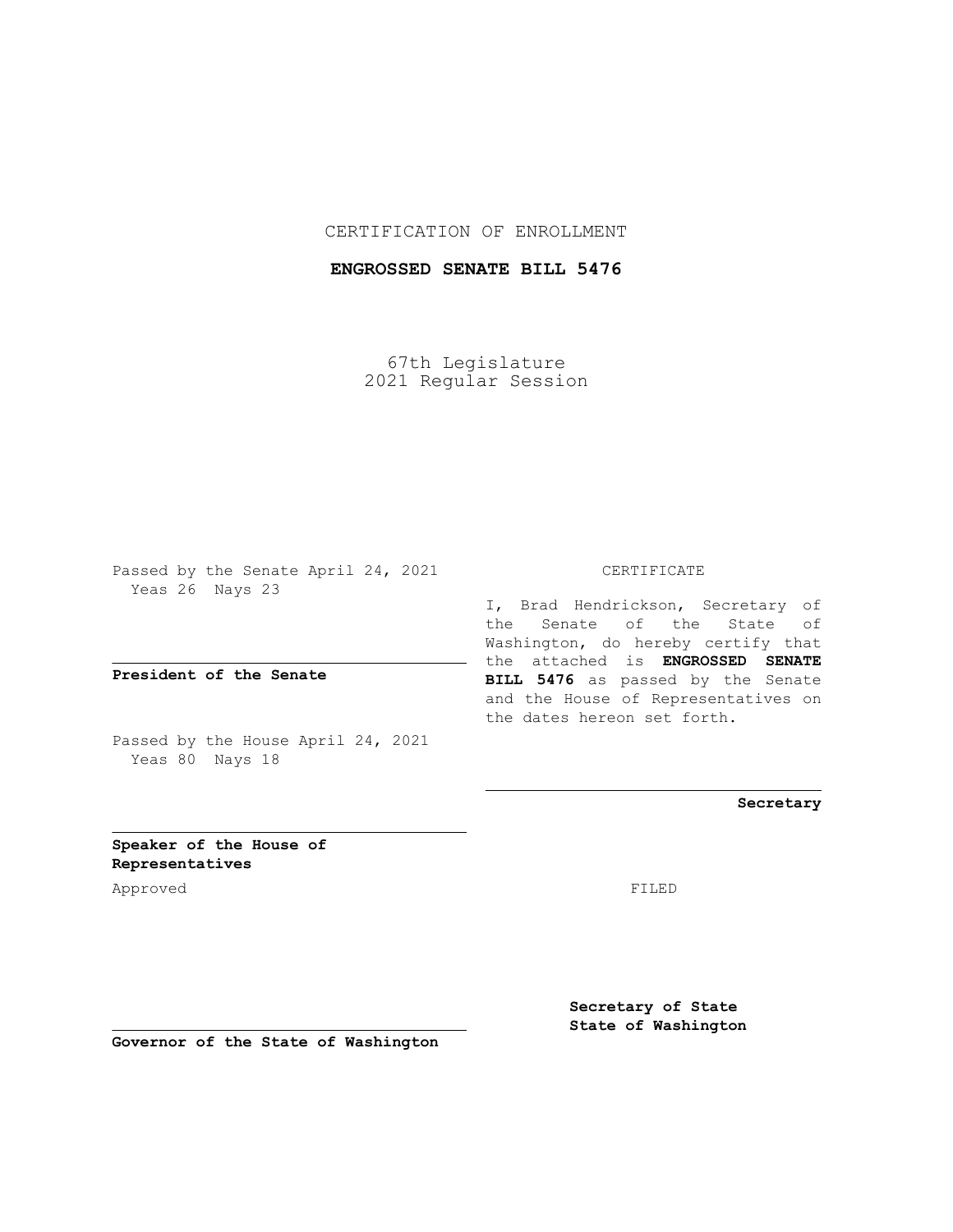### **ENGROSSED SENATE BILL 5476**

AS AMENDED BY THE HOUSE

Passed Legislature - 2021 Regular Session

## **State of Washington 67th Legislature 2021 Regular Session**

**By** Senators Dhingra, Hasegawa, Hunt, Kuderer, Lovelett, Nguyen, Pedersen, Rivers, Robinson, Saldaña, and Wellman

Read first time 03/24/21. Referred to Committee on Ways & Means.

 AN ACT Relating to responding to the State v. Blake decision by addressing justice system responses and behavioral health prevention, treatment, and related services for individuals using or possessing controlled substances, counterfeit substances, and legend drugs; amending RCW 69.50.4011, 69.50.4013, 69.50.4014, 69.41.030, 69.41.030, 69.50.412, 9.94A.518, 13.40.0357, 2.24.010, 2.24.040, 9.94A.728, and 10.64.110; reenacting and amending RCW 10.31.110; adding new sections to chapter 71.24 RCW; adding a new section to chapter 43.101 RCW; adding a new section to chapter 10.31 RCW; 10 creating a new section; prescribing penalties; making appropriations; providing an effective date; providing expiration dates; and 12 declaring an emergency.

BE IT ENACTED BY THE LEGISLATURE OF THE STATE OF WASHINGTON:

 NEW SECTION. **Sec. 1.** A new section is added to chapter 71.24 15 RCW to read as follows:

 (1) The authority, in collaboration with the substance use recovery services advisory committee established in subsection (2) of this section, shall establish a substance use recovery services plan. The purpose of the plan is to implement measures to assist persons with substance use disorder in accessing outreach, treatment, and recovery support services that are low barrier, person centered,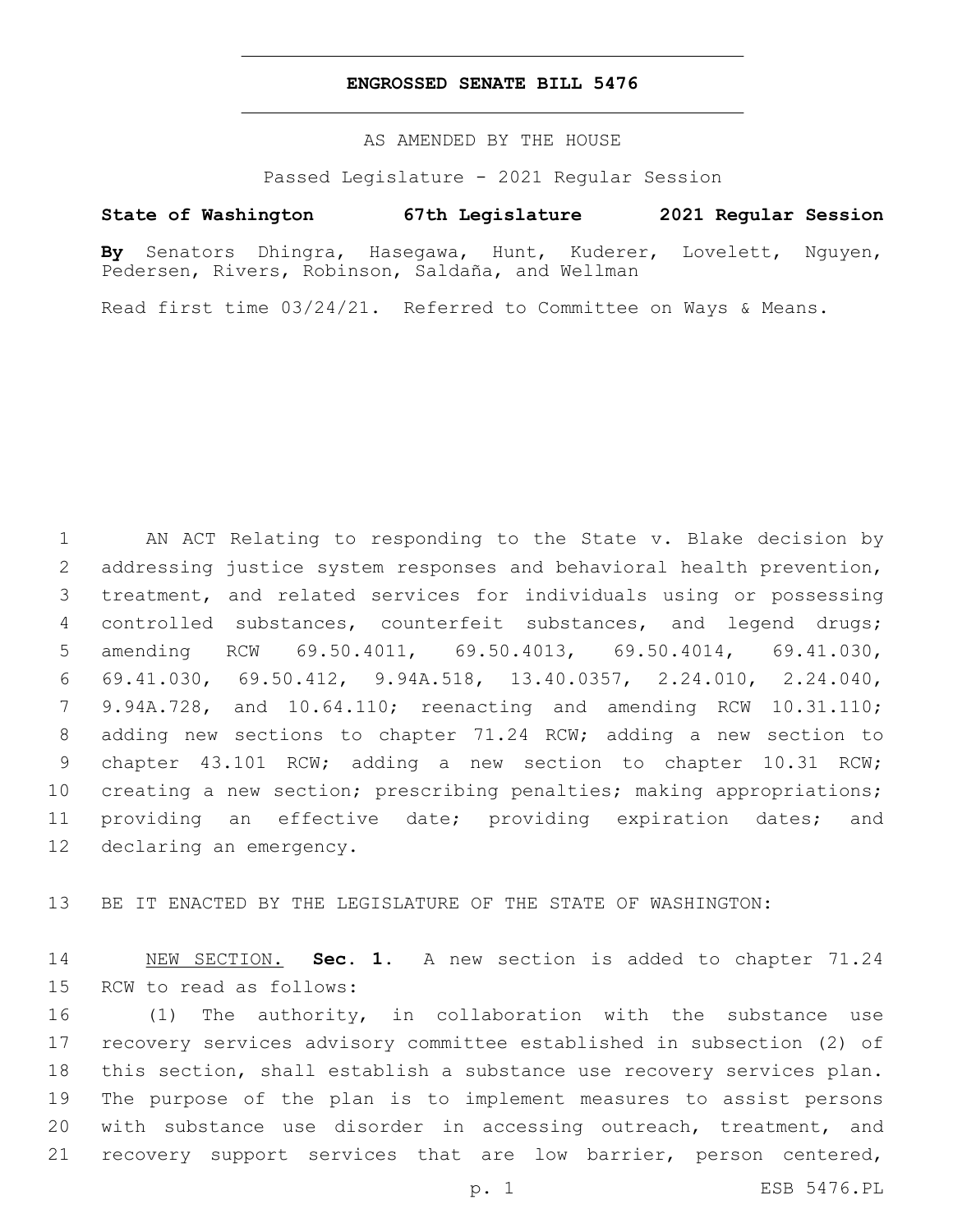informed by people with lived experience, and culturally and linguistically appropriate. The plan must articulate the manner in which continual, rapid, and widespread access to a comprehensive continuum of care will be provided to all persons with substance use 5 disorder.

 (2)(a) The authority shall establish the substance use recovery services advisory committee to collaborate with the authority in the development and implementation of the substance use recovery services plan under this section. The authority must appoint members to the advisory committee who have relevant background related to the needs of persons with substance use disorder. The advisory committee shall be reflective of the community of individuals living with substance use disorder, including persons who are Black, indigenous, and persons of color, persons with co-occurring substance use disorders and mental health conditions, as well as persons who represent the unique needs of rural communities. The advisory committee shall be convened and chaired by the director of the authority, or the director's designee. In addition to the member from the authority, 19 the advisory committee shall include:

 (i) One member and one alternate from each of the two largest caucuses of the house of representatives, as appointed by the speaker 22 of the house of representatives;

 (ii) One member and one alternate from each of the two largest 24 caucuses of the senate, as appointed by the president of the senate; (iii) One representative of the governor's office;

 (iv) At least one adult in recovery from substance use disorder who has experienced criminal legal consequences as a result of 28 substance use;

 (v) At least one youth in recovery from substance use disorder who has experienced criminal legal consequences as a result of 31 substance use;

 (vi) One expert from the addictions, drug, and alcohol institute 33 at the University of Washington;

34 (vii) One outreach services provider;

(viii) One substance use disorder treatment provider;

36 (ix) One peer recovery services provider;

37 (x) One recovery housing provider;

 (xi) One expert in serving persons with co-occurring substance 39 use disorders and mental health conditions;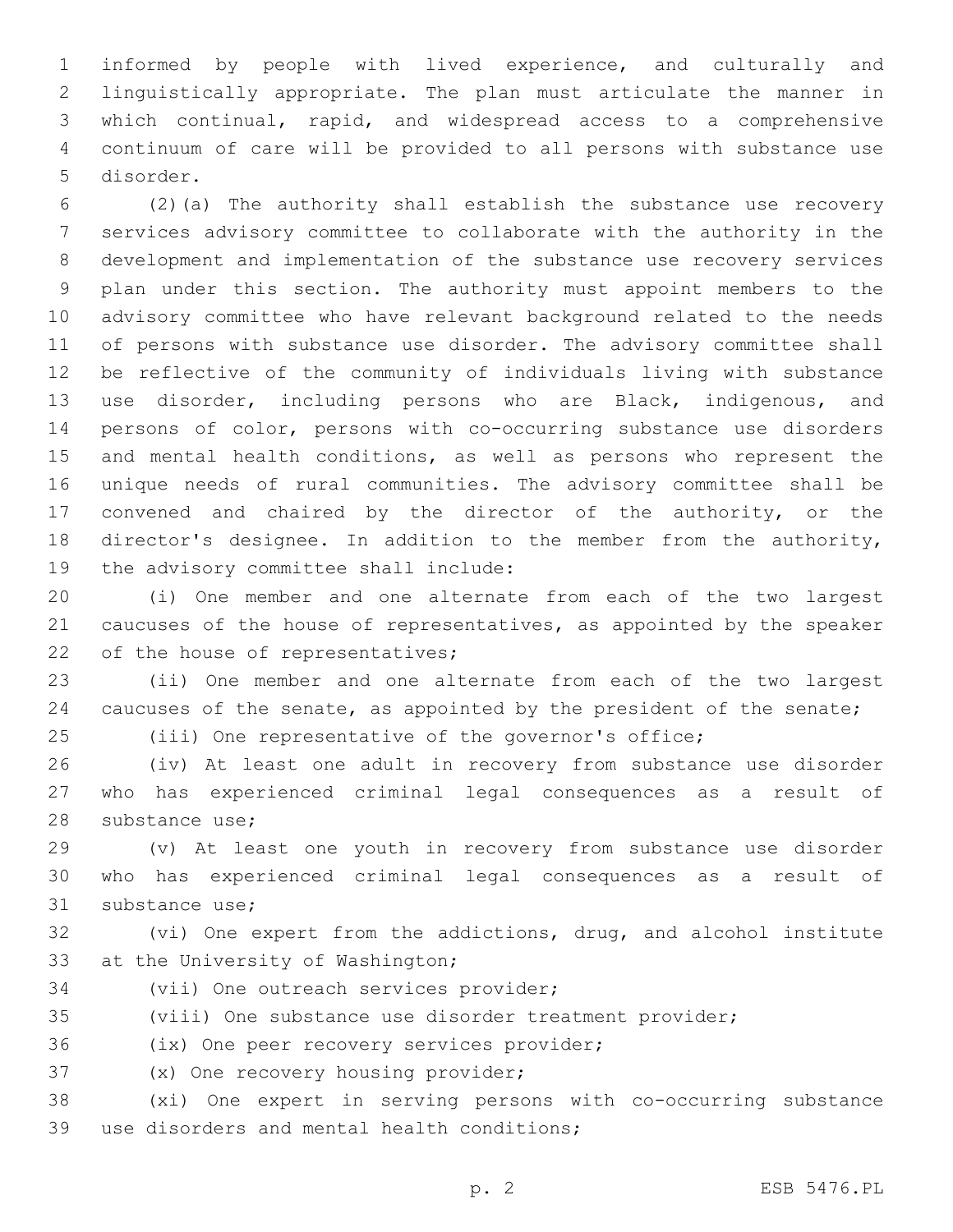(xii) One expert in antiracism and equity in health care delivery 2 systems;

 (xiii) One employee who provides substance use disorder treatment or services as a member of a labor union representing workers in the 5 behavioral health field;

 (xiv) One representative of the association of Washington health 7 plans;

 (xv) One expert in diversion from the criminal legal system to 9 community-based care for persons with substance use disorder;

10 (xvi) One representative of public defenders;

11 (xvii) One representative of prosecutors;

(xviii) One representative of sheriffs and police chiefs;

(xix) One representative of a federally recognized tribe; and

14 (xx) One representative of local governments.

 (b) The advisory committee may create subcommittees with expanded 16 participation.

 (c) In its collaboration with the advisory committee to develop the substance use recovery services plan, the authority must give due consideration to the recommendations of the advisory committee. If the authority determines that any of the advisory committee's recommendations are not feasible to adopt and implement, the authority must notify the advisory committee and offer an 23 explanation.

 (d) The advisory committee must convene as necessary for the development of the substance use recovery services plan and to provide consultation and advice related to the development and adoption of rules to implement the plan. The advisory committee must convene to monitor implementation of the plan and advise the 29 authority.

30 (3) The plan must consider:

 (a) The points of intersection that persons with substance use disorder have with the health care, behavioral health, criminal, civil legal, and child welfare systems as well as the various locations in which persons with untreated substance use disorder congregate, including homeless encampments, motels, and casinos;

 (b) New community-based care access points, including crisis stabilization services and the safe station model in partnership with 38 fire departments;

 (c) Current regional capacity for substance use disorder assessments, including capacity for persons with co-occurring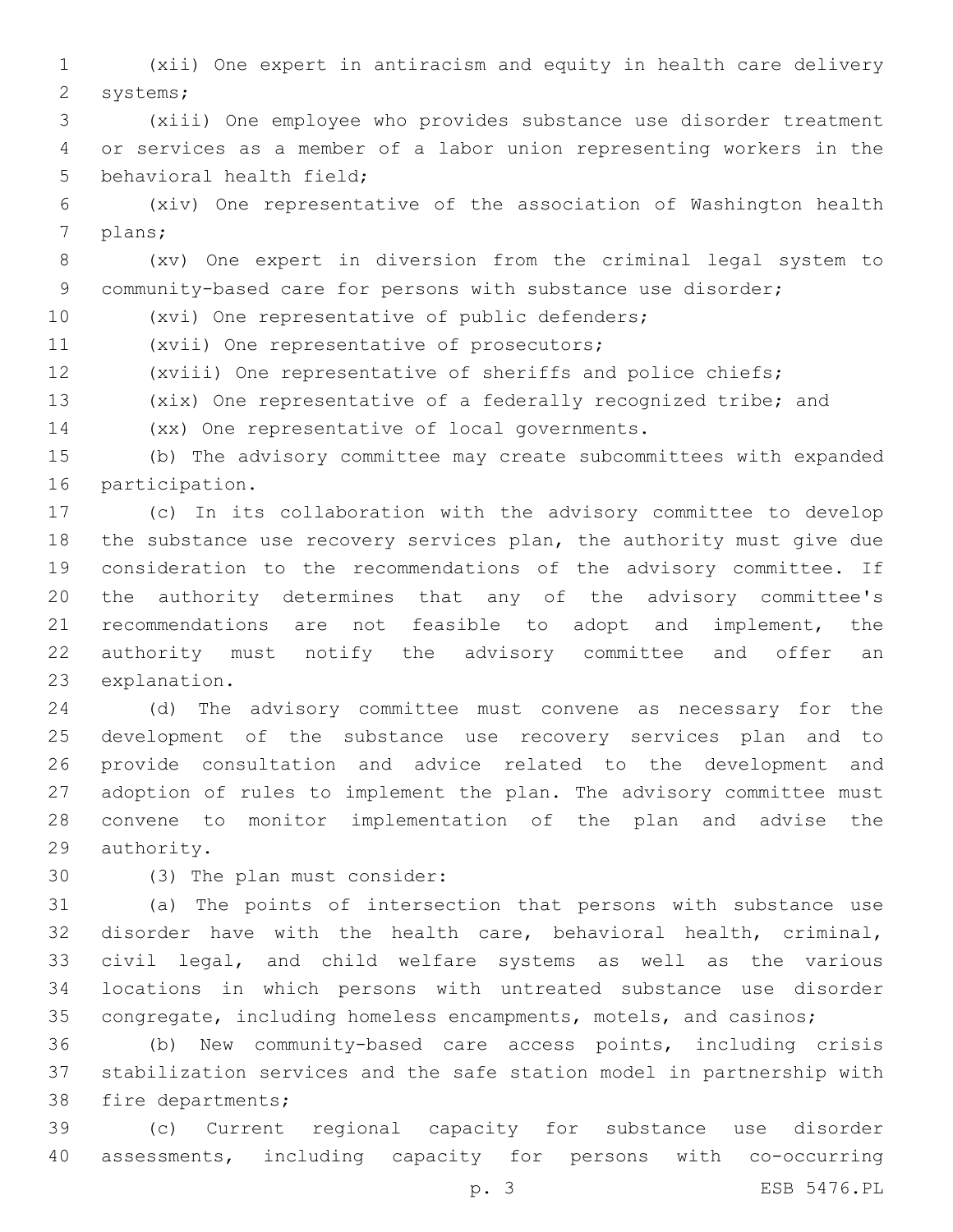substance use disorders and mental health conditions, each of the American society of addiction medicine levels of care, and recovery 3 support services;

 (d) Barriers to accessing the existing behavioral health system and recovery support services for persons with untreated substance use disorder, especially indigent youth and adult populations, persons with co-occurring substance use disorders and mental health conditions, and populations chronically exposed to criminal legal system responses, and possible innovations that could improve the 10 quality and accessibility of care for those populations;

 (e) Evidence-based, research-based, and promising treatment and recovery services appropriate for target populations, including persons with co-occurring substance use disorders and mental health 14 conditions;

 (f) Options for leveraging existing integrated managed care, medicaid waiver, American Indian or Alaska Native fee-for-service behavioral health benefits, and private insurance service capacity for substance use disorders, including but not limited to coordination with managed care organizations, behavioral health administrative services organizations, the Washington health benefit exchange, accountable communities of health, and the office of the 22 insurance commissioner;

 (g) Framework and design assistance for jurisdictions to assist in compliance with the requirements of RCW 10.31.110 for diversion of individuals with complex or co-occurring behavioral health conditions to community-based care whenever possible and appropriate, and identifying resource gaps that impede jurisdictions in fully 28 realizing the potential impact of this approach;

 (h) The design of recovery navigator programs in section 2 of this act, including reporting requirements by behavioral health administrative services organizations to monitor the effectiveness of 32 the programs and recommendations for program improvement;

 (i) The proposal of a funding framework in which, over time, resources are shifted from punishment sectors to community-based care interventions such that community-based care becomes the primary strategy for addressing and resolving public order issues related to 37 behavioral health conditions;

 (j) Strategic grant making to community organizations to promote public understanding and eradicate stigma and prejudice against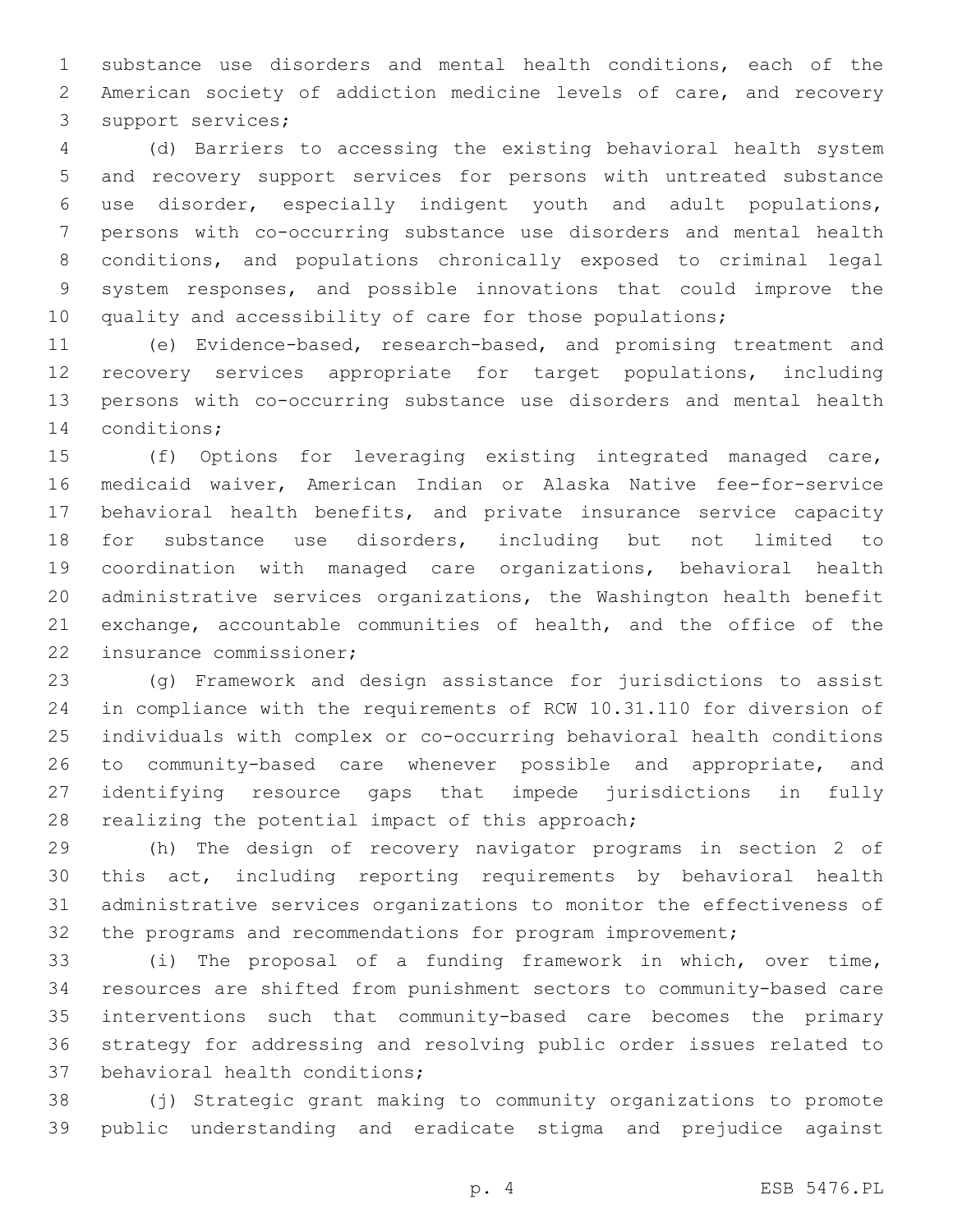persons with substance use disorder by promoting hope, empathy, and 2 recovery;

 (k) Recommendations for diversion to community-based care for individuals with substance use disorders, including persons with co- occurring substance use disorders and mental health conditions, across all points of the sequential intercept model;

 (l) Recommendations regarding the appropriate criminal legal 8 system response, if any, to possession of controlled substances;

 (m) Recommendations regarding the collection and reporting of data that identifies the number of persons law enforcement officers and prosecutors engage related to drug possession and disparities across geographic areas, race, ethnicity, gender, age, sexual orientation, and income. The recommendations shall include, but not be limited to, the number and rate of persons who are diverted from charges to recovery navigator services or other services, who receive services and what type of services, who are charged with simple 17 possession, and who are taken into custody; and

 (n) The design of a mechanism for referring persons with substance use disorder or problematic behaviors resulting from substance use into the supportive services described in section 2 of 21 this act.

 (4) The plan and related rules adopted by the authority must give due consideration to persons with co-occurring substance use disorders and mental health conditions and the needs of youth. The 25 plan must include the substance use outreach, treatment, and recovery services outlined in sections 2 through 4 of this act which must be available in or accessible by all jurisdictions. These services must be equitably distributed across urban and rural settings. If feasible and appropriate, service initiation shall be made available on demand through 24-hour, seven days a week peer recovery coach response, behavioral health walk-in centers, or other innovative rapid response models. These services must, at a minimum, incorporate the following principles: Establish low barriers to entry and reentry; improve the health and safety of the individual; reduce the harm of substance use and related activity for the public; include integrated and coordinated services; incorporate structural competency and antiracism; use noncoercive methods of engaging and retaining people in treatment and recovery services, including contingency management; consider the unique needs of rural communities; and have a focus on services that increase social determinants of health.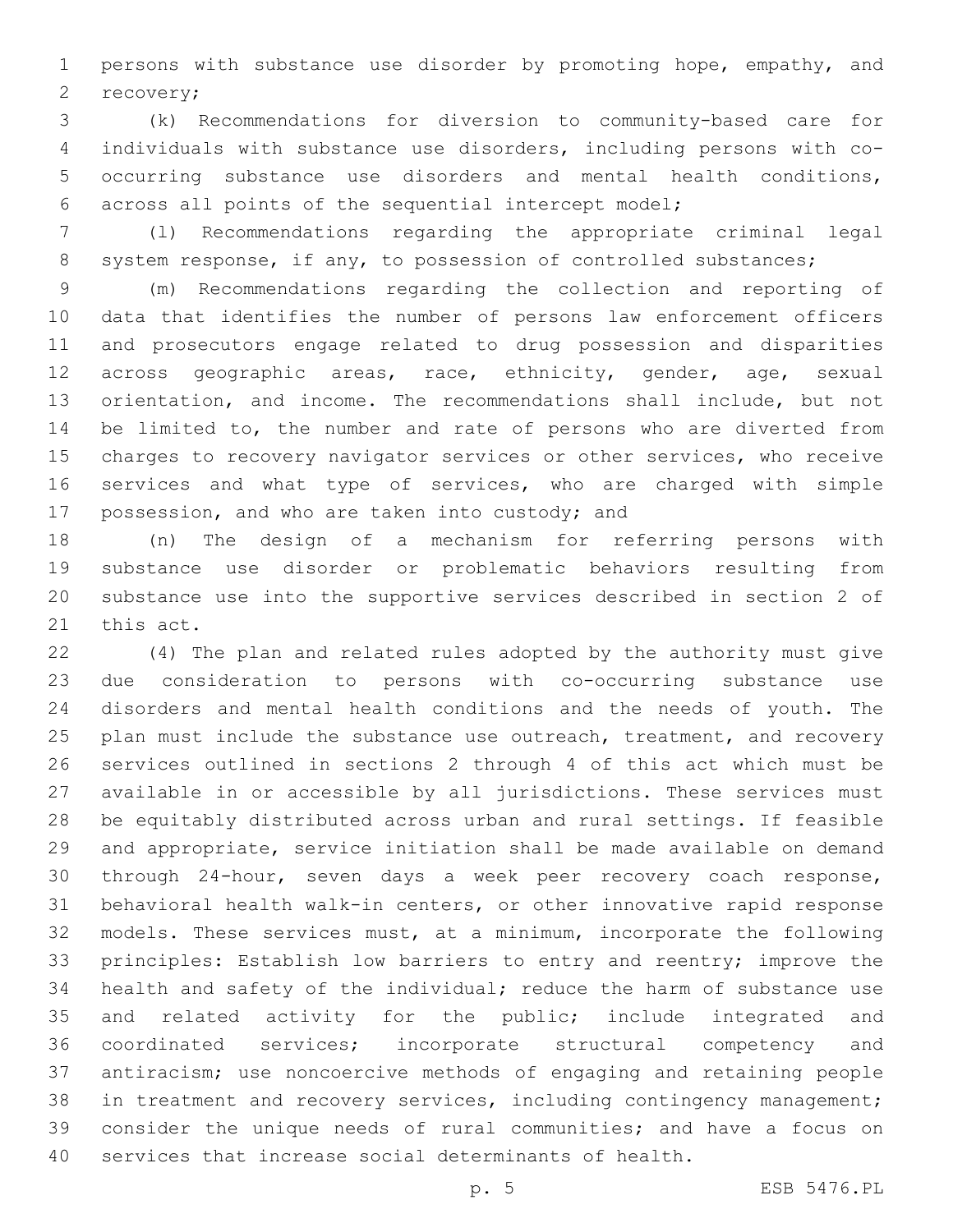- 
- (5) In developing the plan, the authority shall:

 (a) Align the components of the plan with previous and ongoing studies, plans, and reports, including the Washington state opioid overdose and response plan, published by the authority, the roadmap to recovery planning grant strategy being developed by the authority, and plans associated with federal block grants; and

 (b) Coordinate its work with the efforts of the blue ribbon commission on the intersection of the criminal justice and behavioral health crisis systems and the crisis response improvement strategy 10 committee established in chapter . . ., Laws of 2021 (Engrossed 11 Second Substitute House Bill No. 1477).

 (6) The authority must submit a preliminary report by December 1, 2021, regarding progress toward the substance use recovery services plan. The authority must submit the final substance use recovery 15 services plan to the governor and the legislature by December 1, 2022. After submitting the plan, the authority shall adopt rules and enter into contracts with providers to implement the plan by December 1, 2023. In addition to seeking public comment under chapter 34.05 RCW, the authority must adopt rules in accordance with the recommendations of the substance use recovery services advisory committee as provided in subsection (2) of this section.

 (7) In consultation with the substance use recovery services advisory committee, the authority must submit a report on the implementation of the substance use recovery services plan to the appropriate committees of the legislature and governor by December 1st of each year, beginning in 2023. This report shall include progress on the substance use disorder continuum of care, including 28 availability of outreach, treatment, and recovery support services 29 statewide.

 (8) For the purposes of this section, "recovery support services" means a collection of resources that sustain long-term recovery from substance use disorder, including for persons with co-occurring 33 substance use disorders and mental health conditions, recovery housing, permanent supportive housing, employment and education pathways, peer supports and recovery coaching, family education, technological recovery supports, transportation and child care 37 assistance, and social connectedness.

38 (9) This section expires December 31, 2026.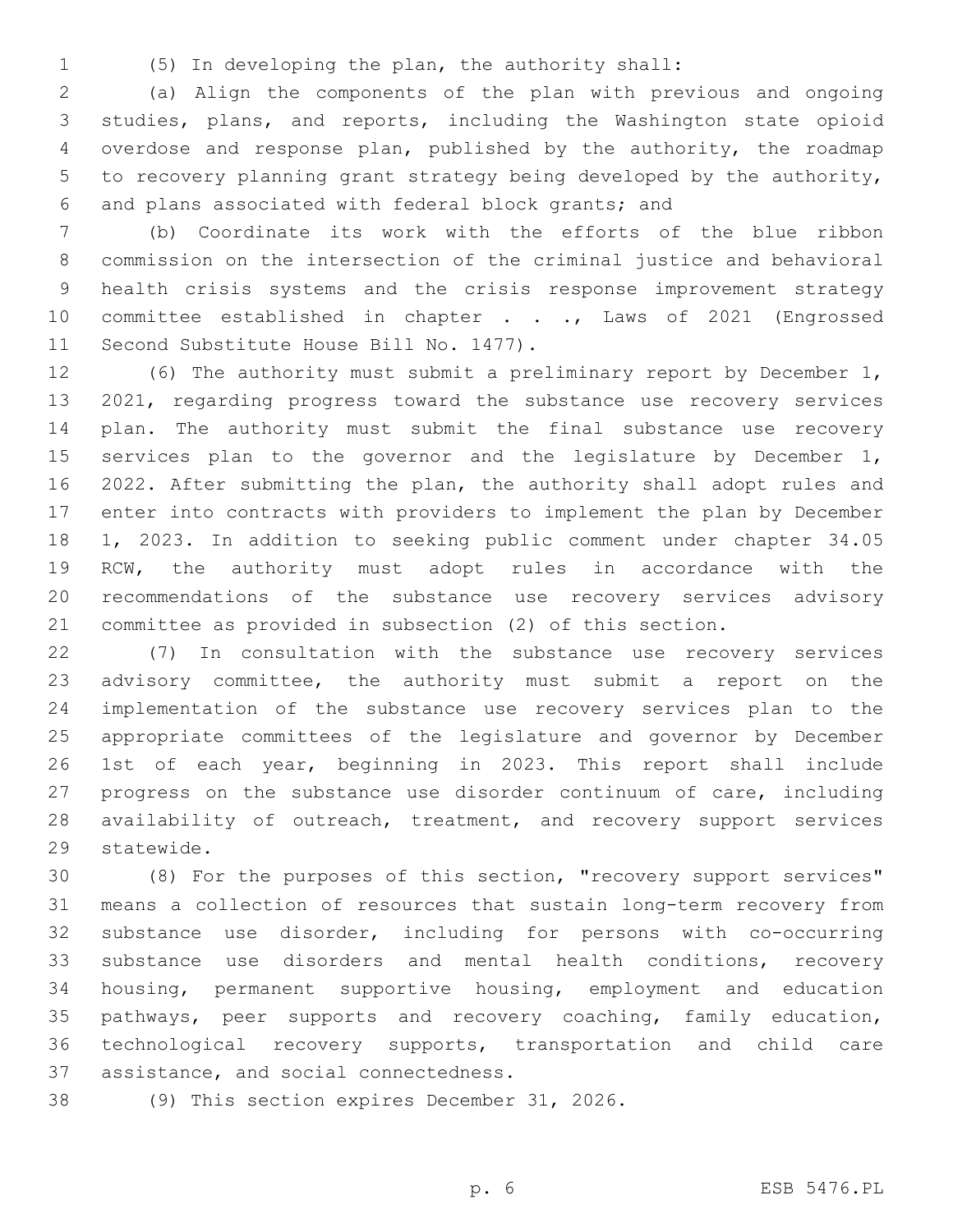NEW SECTION. **Sec. 2.** A new section is added to chapter 71.24 2 RCW to read as follows:

 (1) Each behavioral health administrative services organization shall establish a recovery navigator program. The program shall provide community-based outreach, intake, assessment, and connection to services and, as appropriate, long-term intensive case management and recovery coaching services, to youth and adults with substance use disorder, including for persons with co-occurring substance use disorders and mental health conditions, who are referred to the program from diverse sources and shall facilitate and coordinate connections to a broad range of community resources for youth and 12 adults with substance use disorder, including treatment and recovery 13 support services.

 (2) The authority shall establish uniform program standards for behavioral health administrative services organizations to follow in the design of their recovery navigator programs. The uniform program standards must be modeled upon the components of the law enforcement assisted diversion program and address project management, field engagement, biopsychosocial assessment, intensive case management and care coordination, stabilization housing when available and 21 appropriate, and, as necessary, legal system coordination. The authority must adopt the uniform program standards from the components of the law enforcement assisted diversion program to accommodate an expanded population of persons with substance use disorders, including persons with co-occurring substance use disorders and mental health conditions, and allow for referrals from a broad range of sources. In addition to accepting referrals from law enforcement, the uniform program standards must provide guidance for accepting referrals on behalf of persons with substance use disorders, including persons with co-occurring substance use disorders and mental health conditions, from various sources including, but not limited to, self-referral, family members of the individual, emergency department personnel, persons engaged with serving homeless persons, including those living unsheltered or in encampments, fire department personnel, emergency medical service personnel, community-based organizations, members of the business community, harm reduction program personnel, faith-based organization staff, and other sources within the criminal legal system, as outlined within the sequential intercept model. In developing response time requirements within the statewide program standards,

p. 7 ESB 5476.PL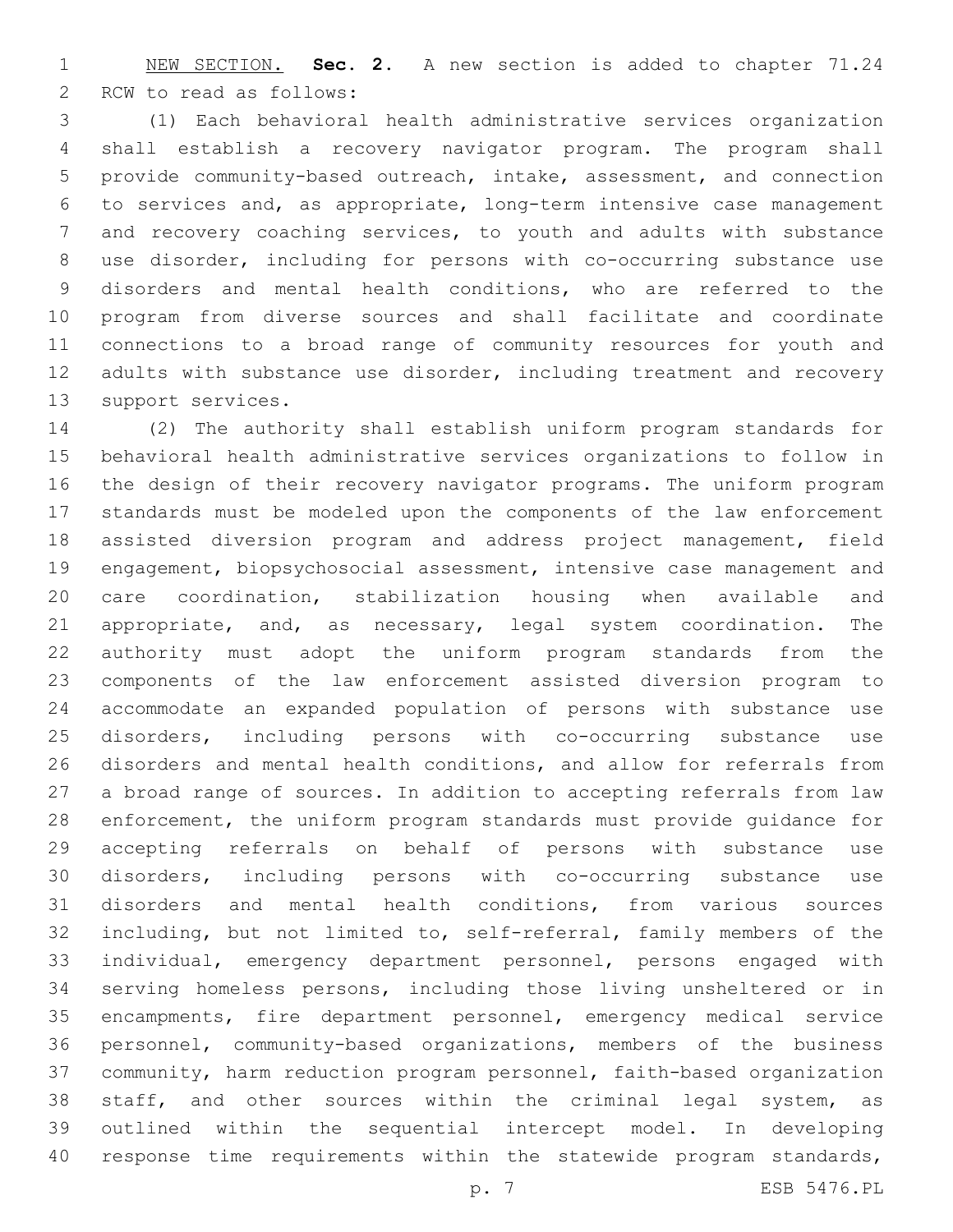the authority shall require, subject to the availability of amounts appropriated for this specific purpose, that responses to referrals from law enforcement occur immediately for in-custody referrals and shall strive for rapid response times to other appropriate settings 5 such as emergency departments.

 (3) Subject to the availability of amounts appropriated for this specific purpose, the authority shall provide funding to each behavioral health administrative services organization for the development of its recovery navigator program. Before receiving funding for implementation and ongoing administration, each behavioral health administrative services organization must submit a program plan that demonstrates the ability to fully comply with statewide program standards. The authority shall establish a schedule for the regular review of behavioral health administrative services organizations' programs. The authority shall arrange for technical assistance to be provided by the LEAD national support bureau to all behavioral health administrative services organizations.

 (4) Each behavioral health administrative services organization must have a substance use disorder regional administrator for its recovery navigator program. The regional administrator shall be responsible for assuring compliance with program standards, including staffing standards. Each recovery navigator program must maintain a sufficient number of appropriately trained personnel for providing intake and referral services, conducting comprehensive biopsychosocial assessments, providing intensive case management services, and making warm handoffs to treatment and recovery support services along the continuum of care. Program staff must include people with lived experience with substance use disorder to the extent possible. The substance use disorder regional administrator must assure that staff who are conducting intake and referral services and field assessments are paid a livable and competitive wage and have appropriate initial training and receive continuing 33 education.

 (5) Each recovery navigator program must submit quarterly reports to the authority with information identified by the authority and the substance use recovery services advisory committee. The reports must be provided to the substance use recovery services advisory committee for discussion at meetings following the submission of the reports.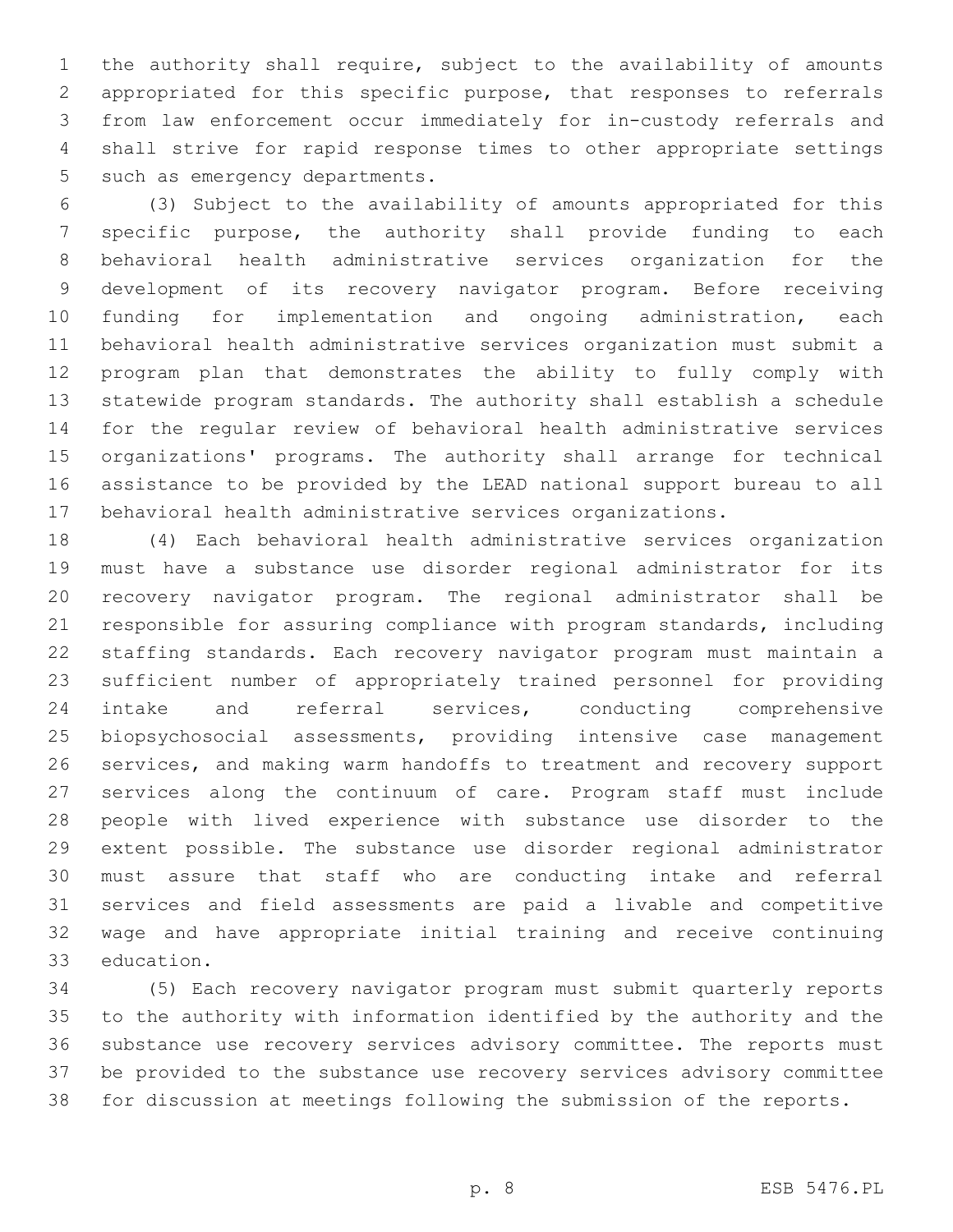NEW SECTION. **Sec. 3.** A new section is added to chapter 71.24 2 RCW to read as follows:

 (1) Subject to the availability of amounts appropriated for this specific purpose, the authority shall establish a grant program to:

 (a) Provide treatment services for low-income individuals with substance use disorder who are not eligible for medical assistance programs under chapter 74.09 RCW, with priority for the use of the 8 funds for very low-income individuals; and

 (b) Provide treatment services that are not eligible for federal matching funds to individuals who are enrolled in medical assistance 11 programs under chapter 74.09 RCW.

 (2) In establishing the grant program, the authority shall consult with the substance use recovery services advisory committee established in section 1 of this act, behavioral health administrative services organizations, managed care organizations, and regional behavioral health providers to adopt regional standards that are consistent with the substance use recovery services plan developed under section 1 of this act to provide sufficient access for youth and adults to meet each region's needs for:

(a) Opioid use disorder treatment programs;20

(b) Low-barrier buprenorphine clinics;

(c) Outpatient substance use disorder treatment;

 (d) Withdrawal management services, including both subacute and 24 medically managed withdrawal management;

(e) Secure withdrawal management and stabilization services;

 (f) Inpatient substance use disorder treatment services; (g) Inpatient co-occurring disorder treatment services; and

(h) Behavioral health crisis walk-in and drop-off services.

 (3) Funds in the grant program must be used to reimburse providers for the provision of services to individuals identified in subsection (1) of this section. The authority may use the funds to support evidence-based practices and promising practices that are not reimbursed by medical assistance or private insurance, including contingency management. In addition, funds may be used to provide assistance to organizations to establish or expand services as reasonably necessary and feasible to increase the availability of services to achieve the regional access standards developed under subsection (2) of this section, including such items as training and recruitment of personnel, reasonable modifications to existing facilities to accommodate additional clients, start-up funding, and

p. 9 ESB 5476.PL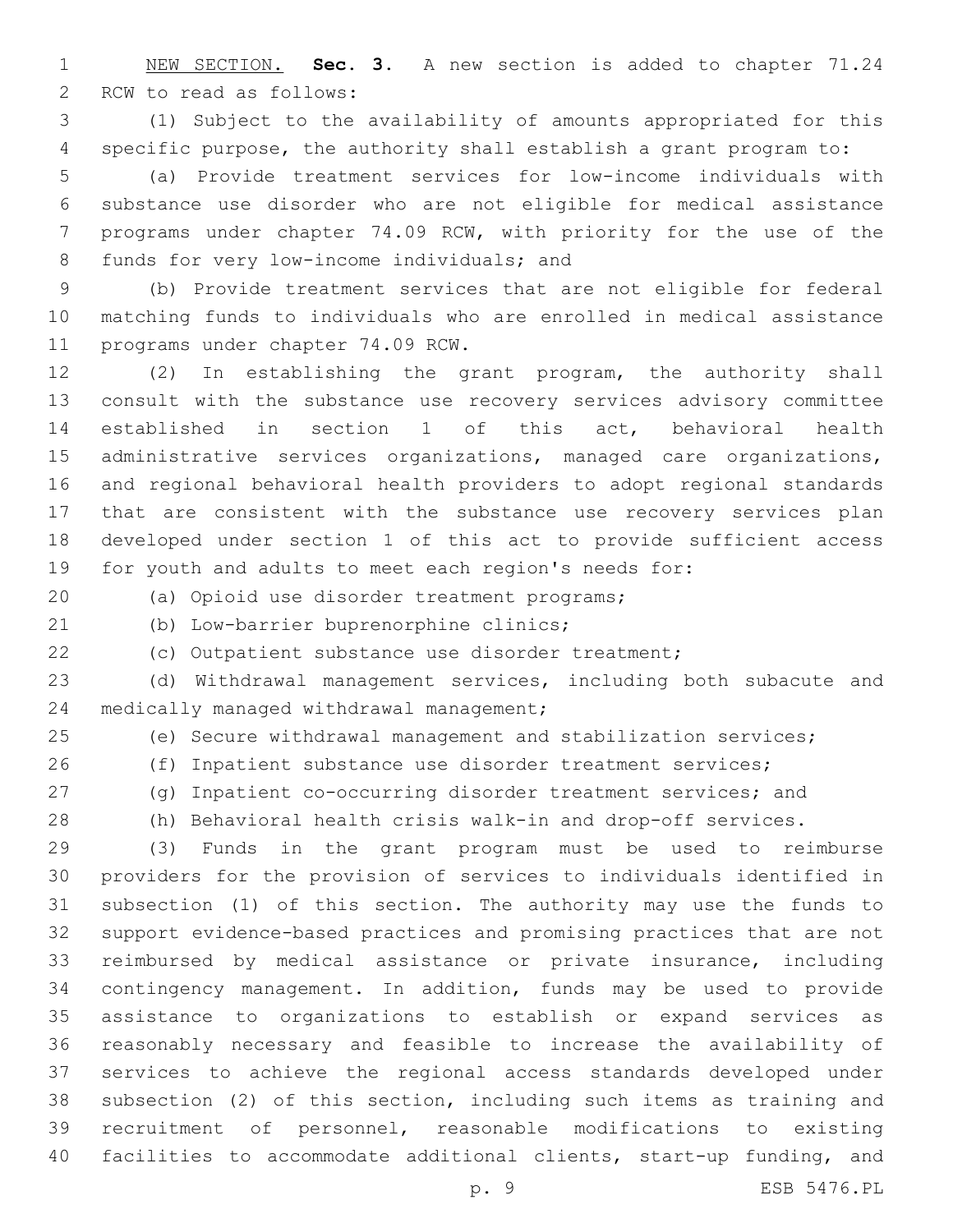similar forms of assistance. Funds may not be used to support the ongoing operational costs of a provider or organization, except in relation to payments for specific service encounters with an individual identified in subsection (1) of this section or for 5 noninsurance reimbursable services.

 (4) The authority must establish regional access standards under subsection (2) of this section, subject to the availability of 8 amounts appropriated for this specific purpose, by January 1, 2023, and begin distributing grant funds by March 1, 2023.

 NEW SECTION. **Sec. 4.** A new section is added to chapter 71.24 11 RCW to read as follows:

 (1) Subject to the availability of amounts appropriated for this specific purpose, the authority shall establish the expanded recovery support services program to increase access to recovery services for individuals in recovery from substance use disorder.

 (2) In establishing the program, the authority shall consult with the substance use recovery services advisory committee established in section 1 of this act, behavioral health administrative services organizations, regional behavioral health providers, and regional community organizations that support individuals in recovery from substance use disorders, including individuals with co-occurring substance use disorders and mental health conditions, to adopt regional expanded recovery plans that are consistent with the substance use recovery services plan developed under section 1 of this act to provide sufficient access for youth and adults to meet 26 each region's needs for:

27 (a) Recovery housing;

 (b) Employment pathways, support, training, and job placement, including evidence-based supported employment program services;

 (c) Education pathways, including recovery high schools and 31 collegiate recovery programs;

(d) Recovery coaching and substance use disorder peer support;

 (e) Social connectedness initiatives, including the recovery café 34 model;

 (f) Family support services, including family reconciliation 36 services;

(g) Technology-based recovery support services;

38 (h) Transportation assistance; and

39 (i) Legal support services.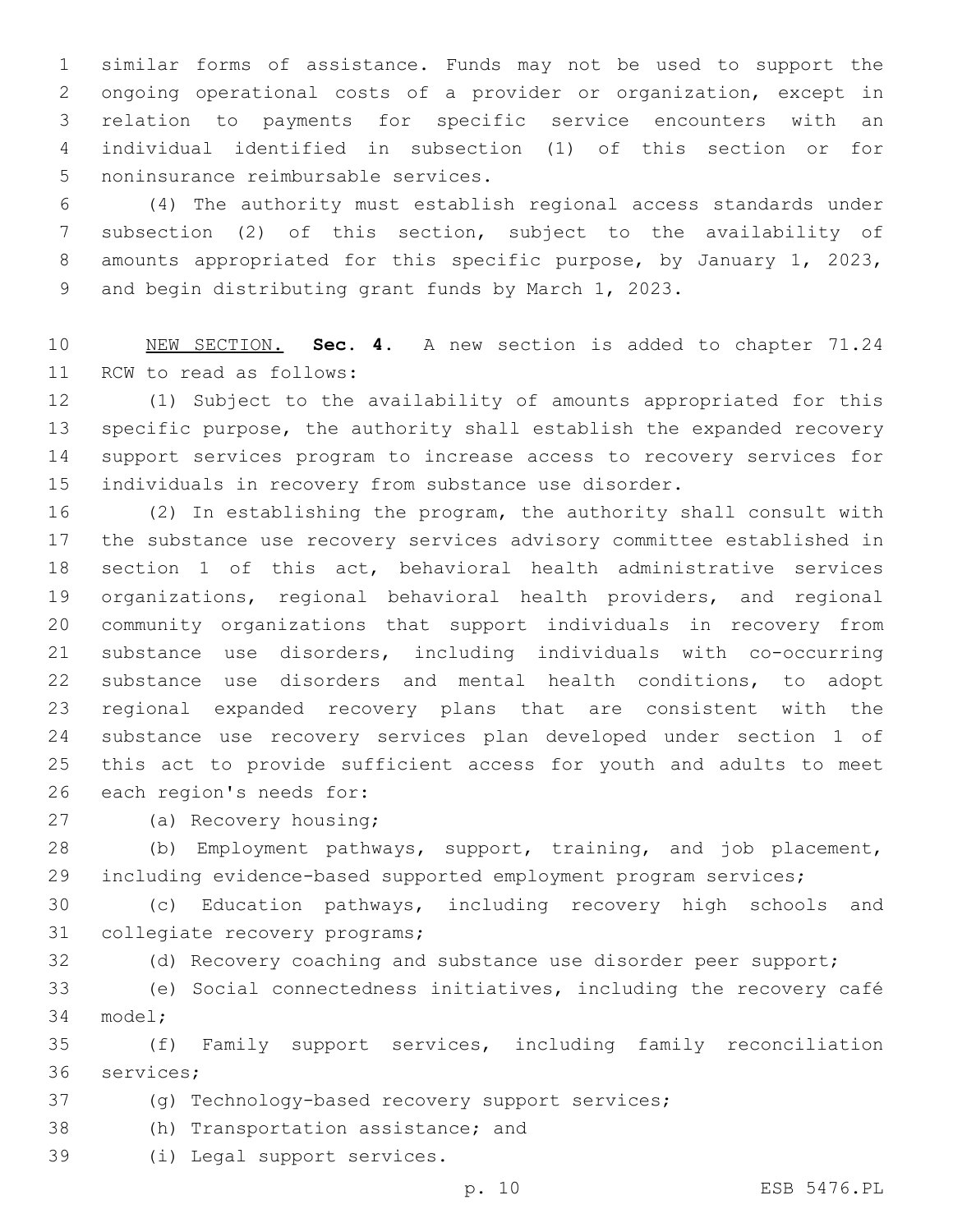(3) Funds in the expanded recovery support services program must be used to reimburse providers for the provision of services to individuals in recovery from substance use disorders, including individuals with co-occurring substance use disorders and mental health conditions. In addition, the funds may be used to provide assistance to organizations to establish or expand recovery support services as reasonably necessary and feasible to increase the availability of services to achieve the regional expanded recovery plans developed under subsection (2) of this section, including such items as training and recruitment of personnel, reasonable modifications to existing facilities to accommodate additional 12 clients, and similar forms of assistance.

 (4) The authority must establish regional expanded recovery plans under subsection (2) of this section, subject to the availability of amounts appropriated for this specific purpose, by January 1, 2023, and begin distributing grant funds by March 1, 2023.

 NEW SECTION. **Sec. 5.** A new section is added to chapter 71.24 18 RCW to read as follows:

 (1) Subject to the availability of amounts appropriated for this specific purpose, the authority shall establish a homeless outreach stabilization transition program to expand access to modified assertive community treatment services provided by multidisciplinary behavioral health outreach teams to serve people who are living with serious substance use disorders or co-occurring substance use disorders and mental health conditions, are experiencing homelessness, and whose severity of behavioral health symptom acuity level creates a barrier to accessing and receiving conventional 28 behavioral health services and outreach models.

 (a) In establishing the program, the authority shall consult with behavioral health outreach organizations who have experience delivering this service model in order to establish program guidelines regarding multidisciplinary team staff types, service intensity and quality fidelity standards, and criteria to ensure programs are reaching the appropriate priority population.

 (b) Funds for the homeless outreach stabilization transition program must be used to reimburse organizations for the provision of multidisciplinary outreach services to individuals who are living with substance use disorders or co-occurring substance use and mental health disorders and are experiencing homelessness or transitioning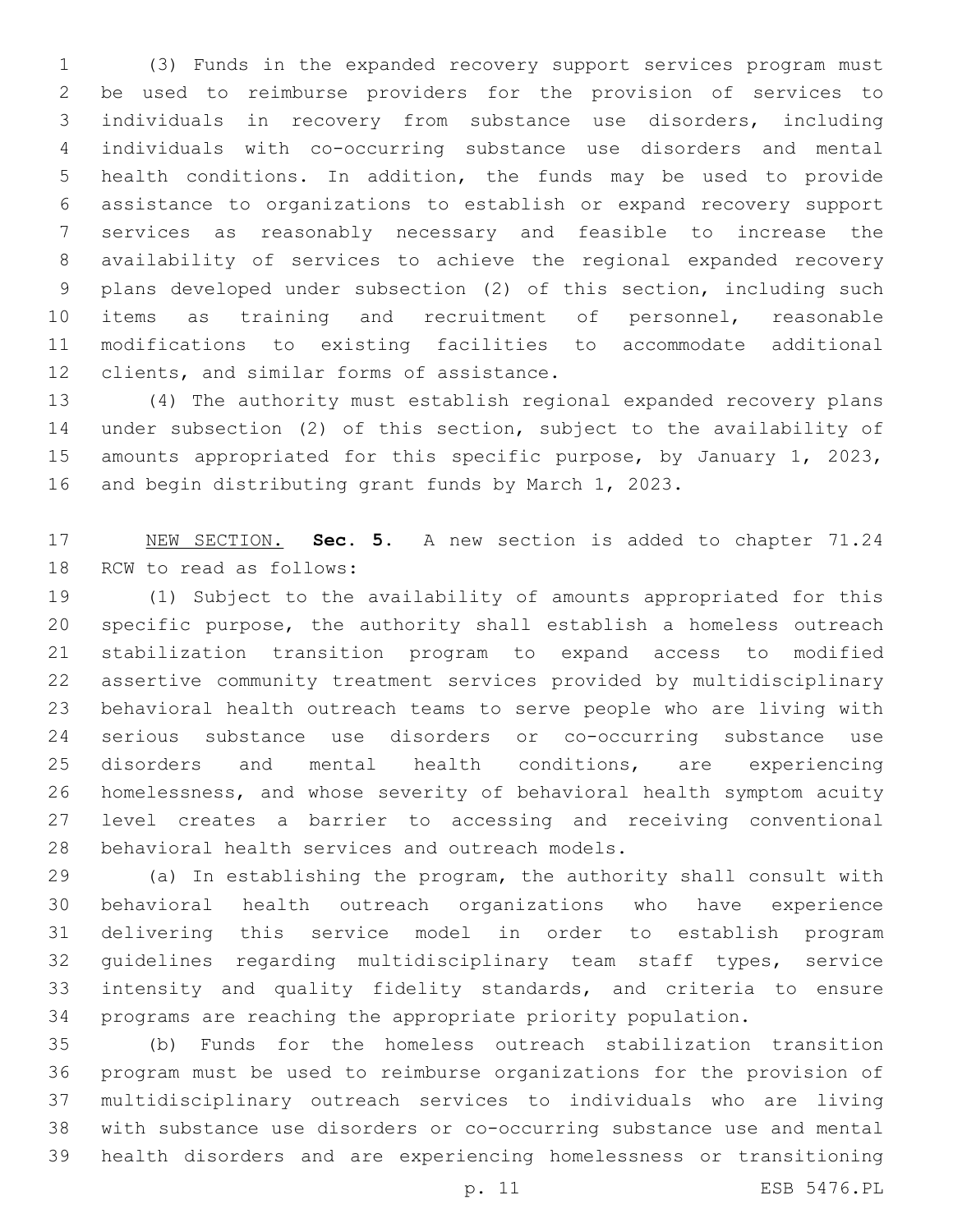from homelessness to housing. The funds may be used to provide assistance to organizations to establish or expand services as reasonably necessary to create a homeless outreach stabilization transition program, including items such as training and recruitment of personnel, outreach and engagement resources, client engagement and health supplies, medications for people who do not have access to 7 insurance, and similar forms of assistance.

 (c) The authority must establish one or more homeless outreach stabilization transition programs by January 1, 2024, and begin 10 distributing grant funds by March 1, 2024.

 (2) Subject to the availability of amounts appropriated for this specific purpose, the authority shall establish a project for psychiatric outreach to the homeless program to expand access to behavioral health medical services for people who are experiencing homelessness and living in permanent supportive housing.

 (a) In establishing the program, the authority shall consult with behavioral health medical providers, homeless service providers, and permanent supportive housing providers that support people living with substance use disorders, co-occurring substance use and mental health conditions, and people who are currently or have formerly 21 experienced homelessness.

 (b) Funds for the project for psychiatric outreach to the homeless program must be used to reimburse organizations for the provision of medical services to individuals who are living with or in recovery from substance use disorders, co-occurring substance use and mental health disorders, or other behavioral and physical health conditions. Organizations must provide medical services to people who are experiencing homelessness or are living in permanent supportive housing and would be at risk of homelessness without access to appropriate services. The funds may be used to provide assistance to organizations to establish or expand behavioral health medical services as reasonably necessary to create a project for psychiatric outreach to the homeless program, including items such as training 34 and recruitment of personnel, outreach and engagement resources, medical equipment and health supplies, medications for people who do not have access to insurance, and similar forms of assistance.

 (c) The authority must establish one or more projects for psychiatric outreach to the homeless programs by January 1, 2024, and 39 begin distributing grant funds by March 1, 2024.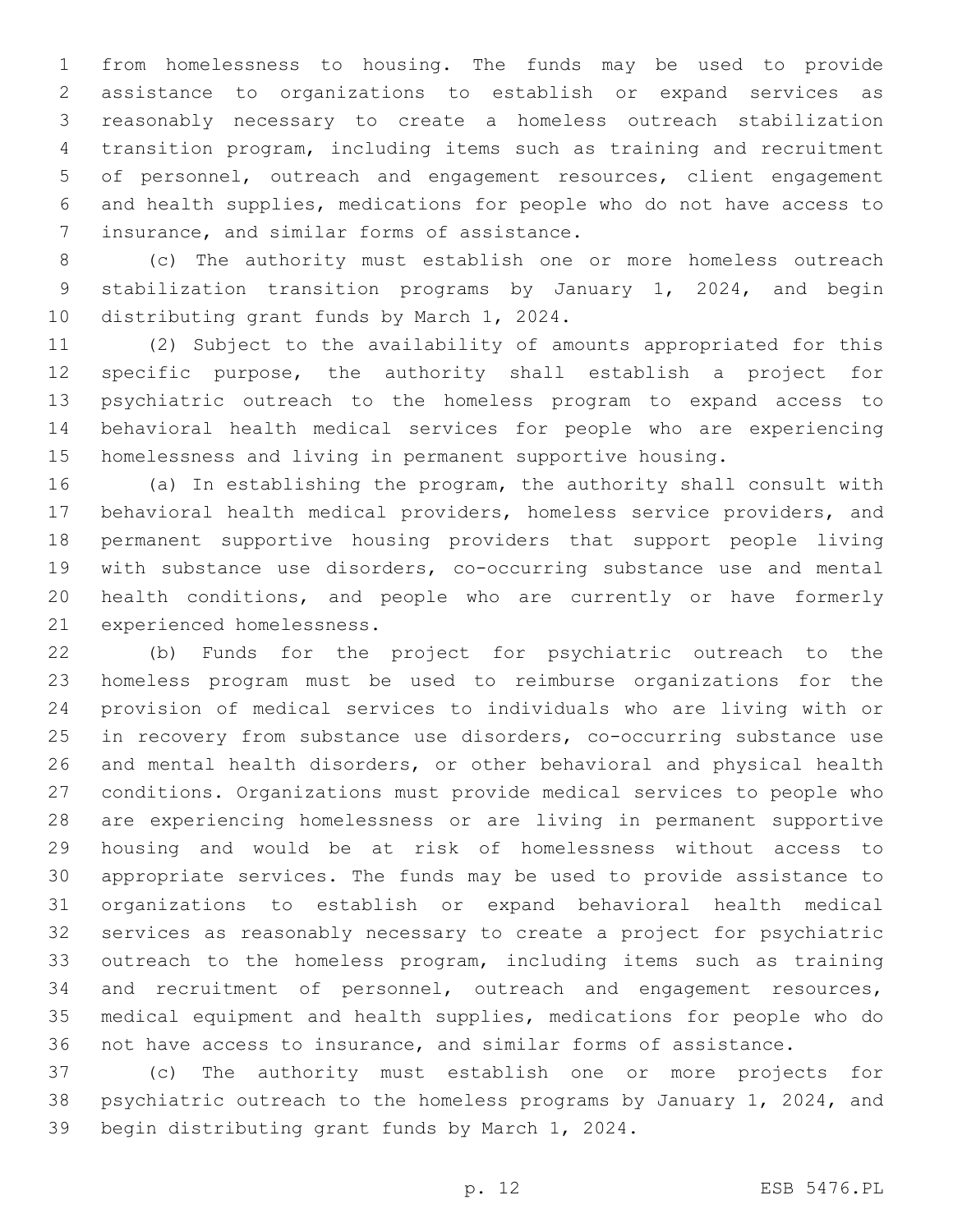(3) Subject to the availability of amounts appropriated for this specific purpose, the authority shall increase contingency management resources for opioid treatment networks that are serving people living with co-occurring stimulant use and opioid use disorder.

 (4) Subject to the availability of amounts appropriated for this specific purpose, the authority shall develop a plan for implementing a comprehensive statewide substance misuse prevention effort. The 8 plan must be completed by January 1, 2024.

 (5) Subject to the availability of amounts appropriated for this specific purpose, the authority shall administer a competitive grant process to broaden existing local community coalition efforts to prevent substance misuse by increasing relevant protective factors while decreasing risk factors. Coalitions are to be open to all stakeholders interested in substance misuse prevention, including, 15 but not limited to, representatives from people in recovery, law enforcement, education, behavioral health, parent organizations, treatment organizations, organizations serving youth, prevention 18 professionals, and business.

 **Sec. 6.** RCW 10.31.110 and 2019 c 326 s 3 and 2019 c 325 s 5004 are each reenacted and amended to read as follows:

 (1) When a police officer has reasonable cause to believe that the individual has committed acts constituting a crime, and the individual is known by history or consultation with the behavioral health administrative services organization, managed care organization, ((behavioral health administrative services organization,)) crisis hotline, ((or)) local crisis services 27 providers, or community health providers to ((suffer from)) have a 28 mental disorder or substance use disorder, in addition to existing 29 authority under state law or local policy, as an alternative to arrest, the arresting officer is authorized and encouraged to:

 (a) Take the individual to a crisis stabilization unit as defined in RCW 71.05.020. Individuals delivered to a crisis stabilization unit pursuant to this section may be held by the facility for a period of up to twelve hours. The individual must be examined by a mental health professional or substance use disorder professional 36 within three hours of arrival;

 (b) Take the individual to a triage facility as defined in RCW 71.05.020. An individual delivered to a triage facility which has elected to operate as an involuntary facility may be held up to a

p. 13 ESB 5476.PL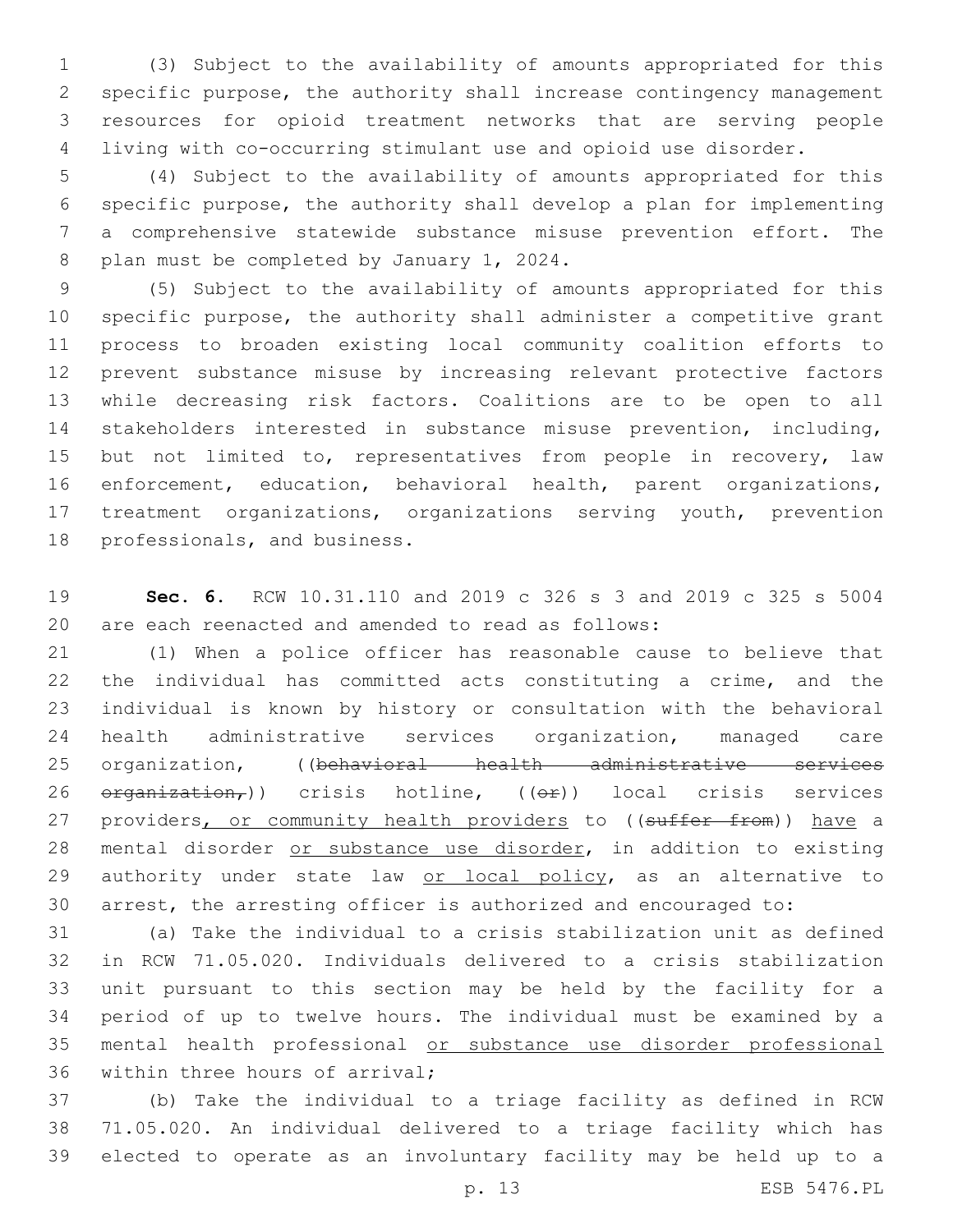period of twelve hours. The individual must be examined by a mental health professional or substance use disorder professional within 3 three hours of arrival;

 (c) Refer the individual to a ((mental health professional)) designated crisis responder for evaluation for initial detention and 6 proceeding under chapter 71.05 RCW;  $((\theta \cdot \hat{r}))$ 

 (d) Release the individual upon agreement to voluntary 8 participation in outpatient treatment;

 (e) Refer the individual to youth, adult, or geriatric mobile crisis response services, as appropriate; or

 (f) Refer the individual to the regional entity responsible to receive referrals in lieu of legal system involvement, including the 13 recovery navigator program described in section 2 of this act.

 (2) If the individual is released to the community from the facilities in subsection (1)(a) through (c) of this section, the mental health provider or substance use disorder professional shall make reasonable efforts to inform the arresting officer of the planned release prior to release if the arresting officer has specifically requested notification and provided contact information 20 to the provider.

 (3) In deciding whether to refer the individual to treatment under this section, the police officer must be guided by local law enforcement diversion guidelines for behavioral health developed and mutually agreed upon with the prosecuting authority with an opportunity for consultation and comment by the defense bar and disability community. These guidelines must address, at a minimum, the length, seriousness, and recency of the known criminal history of the individual, the mental health history of the individual, if available, the substance use disorder history of the individual, if available, the opinions of a mental health professional, if available, the opinions of a substance use disorder professional, if **available,** and the circumstances surrounding the commission of the alleged offense. The guidelines must include a process for clearing outstanding warrants or referring the individual for assistance in clearing outstanding warrants, if any, and issuing a new court date, if appropriate, without booking or incarcerating the individual or disqualifying ((him or her)) the individual from referral to treatment under this section, and define the circumstances under 39 which such action is permissible. Referrals to services, care, and treatment for substance use disorder must be made in accordance with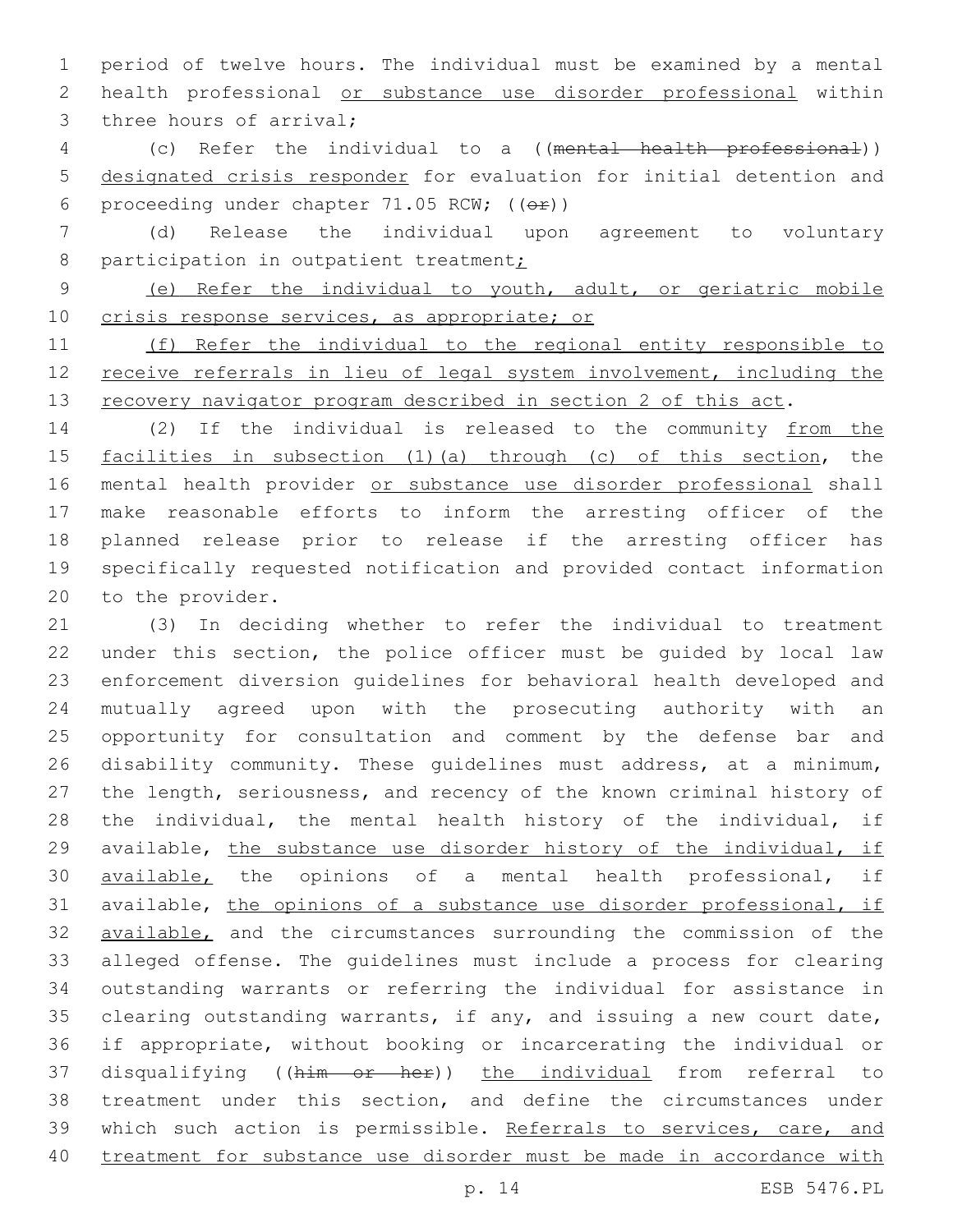protocols developed for the recovery navigator program described in

2 section 2 of this act.

 (4) Any agreement to participate in treatment or services in lieu 4 of jail booking or referring a case for prosecution shall not require individuals to stipulate to any of the alleged facts regarding the criminal activity as a prerequisite to participation in ((a mental health treatment)) the alternative response described in this 8 section. ((The)) Any agreement is inadmissible in any criminal or 9 civil proceeding. ((The agreement does)) Such agreements do not create immunity from prosecution for the alleged criminal activity.

 (5) If ((an individual violates such agreement and the mental 12 health treatment alternative is no longer appropriate)) there are 13 required terms of participation in the services or treatment to which an individual was referred under this section, and if the individual violates such terms and is therefore no longer participating in 16 services:

 (a) The ((mental health)) behavioral health or service provider 18 shall inform the referring law enforcement agency of the violation, 19 if consistent with the terms of the program and applicable law; and

 (b) The original charges may be filed or referred to the 21 prosecutor, as appropriate, and the matter may proceed accordingly, unless filing or referring the charges is inconsistent with the terms of a local diversion program or a recovery navigator program 24 described in section 2 of this act.

 (6) The police officer is immune from liability for any good 26 faith conduct under this section.

 NEW SECTION. **Sec. 7.** A new section is added to chapter 43.101 28 RCW to read as follows:

 (1) Beginning July 1, 2022, all law enforcement personnel required to complete basic law enforcement training under RCW 43.101.200 must receive training on law enforcement interaction with persons with substance use disorders, including persons with co- occurring substance use disorders and mental health conditions, and referral to treatment and recovery services and the unique referral processes for youth, as part of the basic law enforcement training. The training must be developed by the commission in collaboration with the University of Washington behavioral health institute and agencies that have expertise in the area of working with persons with substance use disorders, including law enforcement diversion of such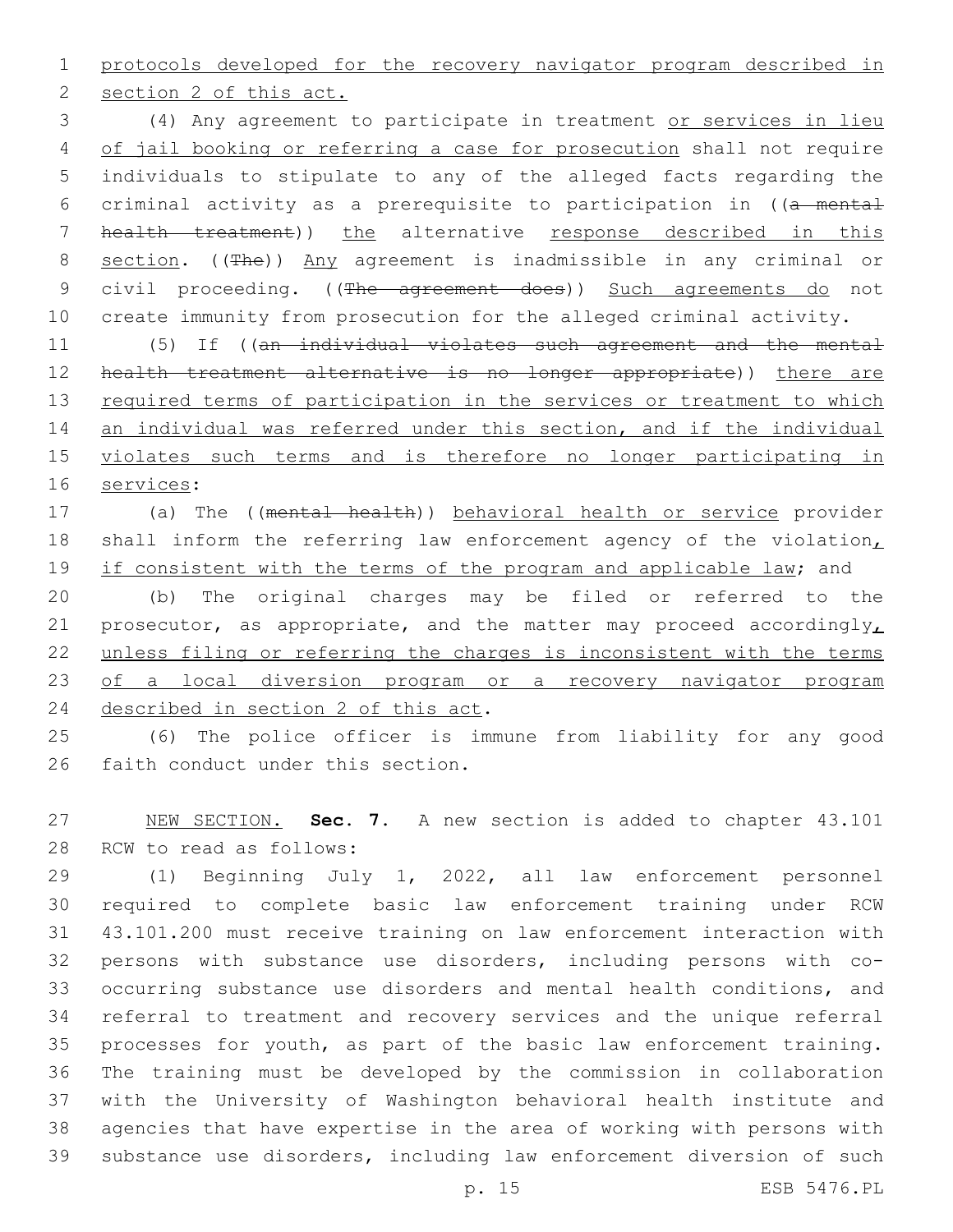individuals to community-based care. In developing the training, the commission must also examine existing courses certified by the commission that relate to persons with a substance use disorder, and should draw on existing training partnerships with the Washington 5 association of sheriffs and police chiefs.

 (2) The training must consist of classroom instruction or internet instruction and shall replicate likely field situations to the maximum extent possible. The training should include, at a 9 minimum, core instruction in all of the following:

 (a) Proper procedures for referring persons to the recovery 11 navigator program in accordance with section 2 of this act;

 (b) The etiology of substance use disorders, including the role 13 of trauma;

 (c) Barriers to treatment engagement experienced by many with 15 such disorders who have contact with the legal system;

 (d) How to identify indicators of substance use disorder and how to respond appropriately in a variety of common situations;

 (e) Conflict resolution and de-escalation techniques for potentially dangerous situations involving persons with a substance 20 use disorder;

 (f) Appropriate language usage when interacting with persons with 22 a substance use disorder;

 (g) Alternatives to lethal force when interacting with potentially dangerous persons with a substance use disorder;

 (h) The principles of recovery and the multiple pathways to 26 recovery; and

 (i) Community and state resources available to serve persons with substance use disorders and how these resources can be best used by law enforcement to support persons with a substance use disorder in 30 their communities.

 (3) In addition to incorporation into the basic law enforcement training under RCW 43.101.200, training must be made available to law enforcement agencies, through electronic means, for use during in-34 service training.

 **Sec. 8.** RCW 69.50.4011 and 2003 c 53 s 332 are each amended to read as follows:36

 (1) Except as authorized by this chapter, it is unlawful for ((any)):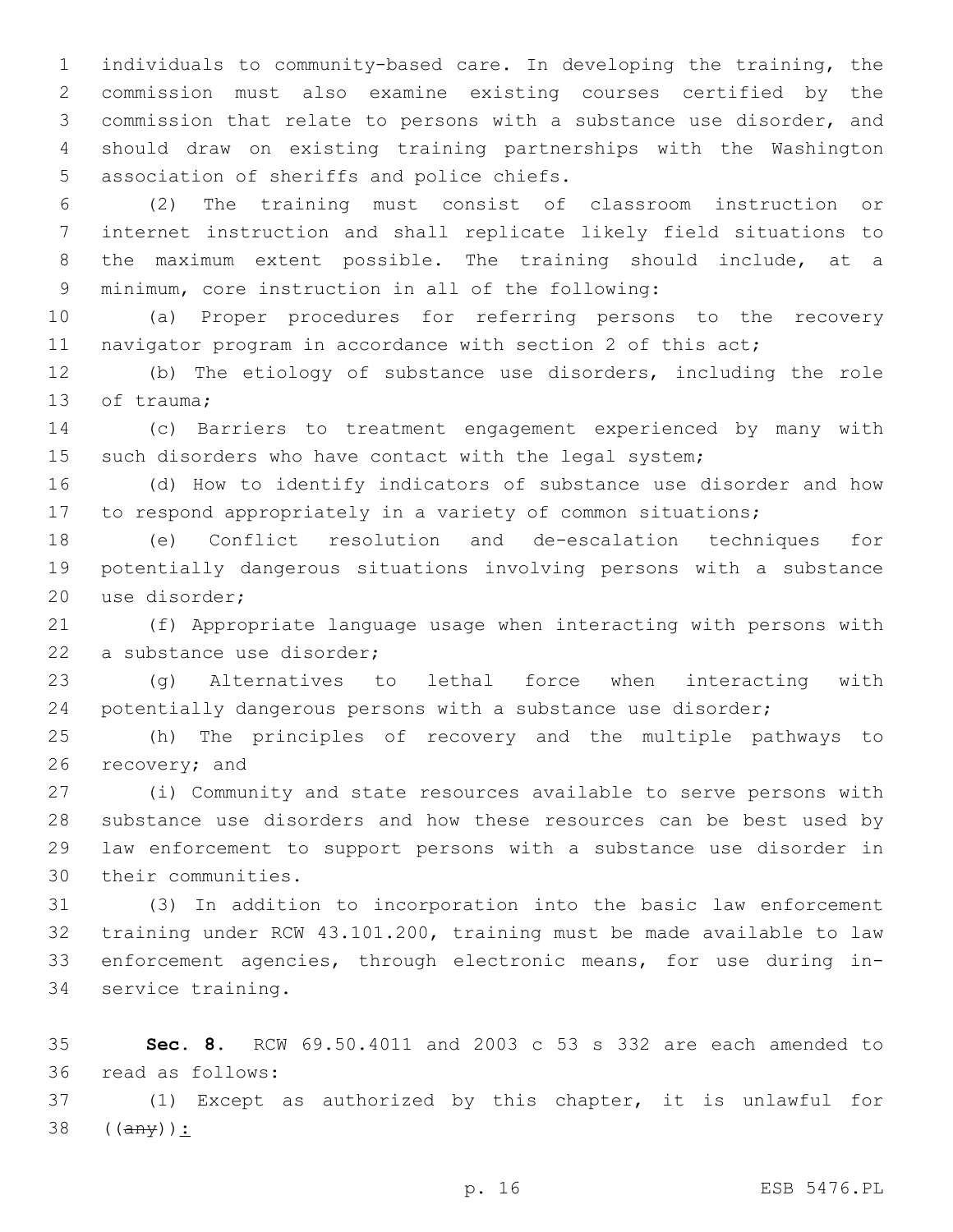1 (a) Any person to create( $(\tau)$ ) or deliver( $(\tau$ ) or possess)) a 2 counterfeit substance; or

(b) Any person to knowingly possess a counterfeit substance.

 (2) Any person who violates subsection (1)(a) of this section 5 with respect to:

 (a) A counterfeit substance classified in Schedule I or II which is a narcotic drug, or flunitrazepam classified in Schedule IV, is guilty of a class B felony and upon conviction may be imprisoned for 9 not more than ten years, fined not more than twenty-five thousand 10 dollars, or both;

 (b) A counterfeit substance which is methamphetamine, is guilty of a class B felony and upon conviction may be imprisoned for not more than ten years, fined not more than twenty-five thousand 14 dollars, or both;

 (c) Any other counterfeit substance classified in Schedule I, II, or III, is guilty of a class C felony punishable according to chapter 17 9A.20 RCW;

 (d) A counterfeit substance classified in Schedule IV, except flunitrazepam, is guilty of a class C felony punishable according to 20 chapter 9A.20 RCW;

 (e) A counterfeit substance classified in Schedule V, is guilty of a class C felony punishable according to chapter 9A.20 RCW.

 (3) A violation of subsection (1)(b) of this section is a misdemeanor. The prosecutor is encouraged to divert such cases for 25 assessment, treatment, or other services.

 **Sec. 9.** RCW 69.50.4013 and 2017 c 317 s 15 are each amended to 27 read as follows:

 (1) It is unlawful for any person to knowingly possess a controlled substance unless the substance was obtained directly from, or pursuant to, a valid prescription or order of a practitioner while acting in the course of his or her professional practice, or except 32 as otherwise authorized by this chapter.

 (2) Except as provided in RCW 69.50.4014, any person who violates 34 this section is guilty of a ((class C felony punishable under chapter 35 9A.20 RCW)) misdemeanor.

 (3) The prosecutor is encouraged to divert cases under this section for assessment, treatment, or other services.

 $(4)(a)$  The possession, by a person twenty-one years of age or older, of useable marijuana, marijuana concentrates, or marijuana-

p. 17 ESB 5476.PL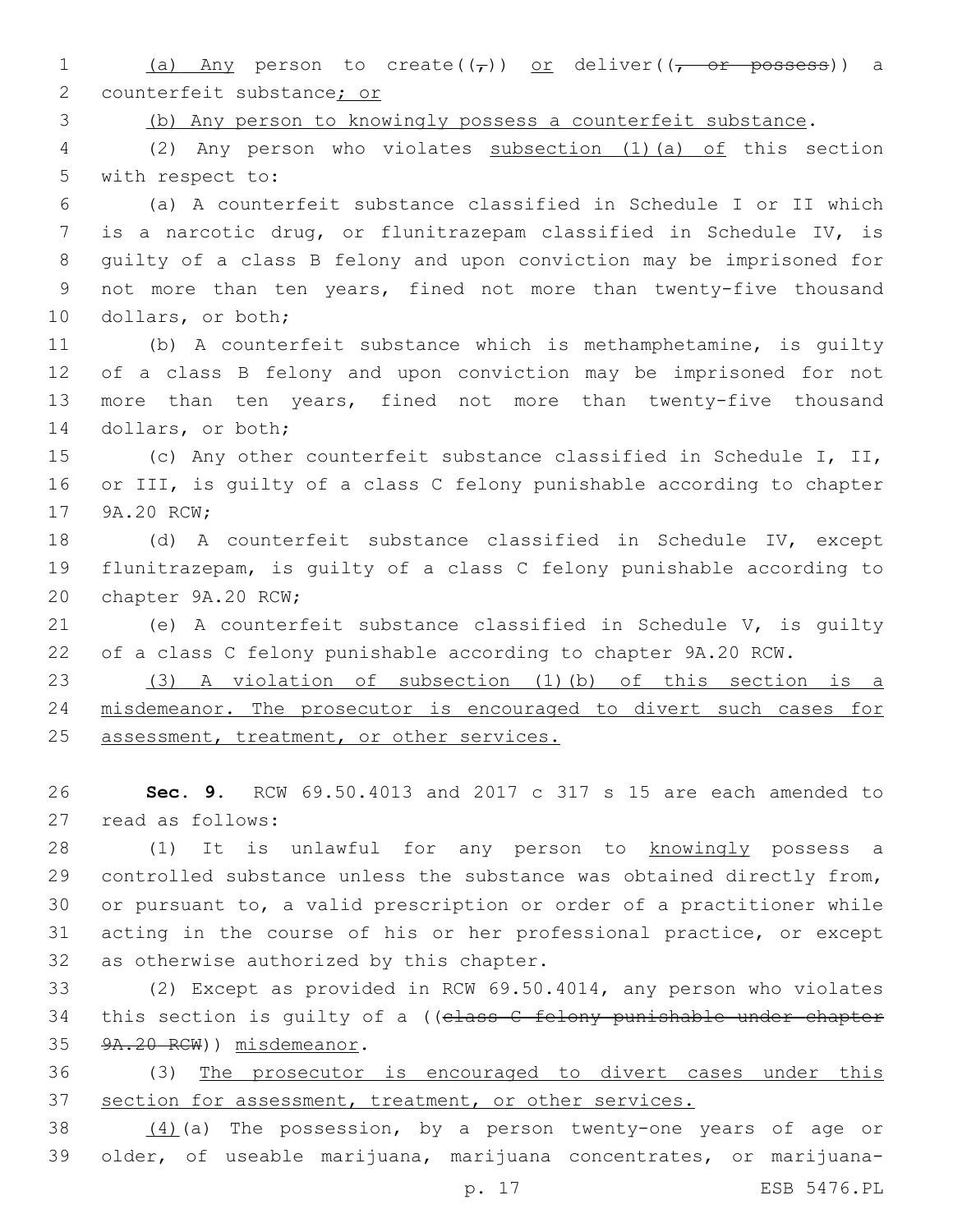infused products in amounts that do not exceed those set forth in RCW 69.50.360(3) is not a violation of this section, this chapter, or any 3 other provision of Washington state law.

 (b) The possession of marijuana, useable marijuana, marijuana concentrates, and marijuana-infused products being physically transported or delivered within the state, in amounts not exceeding those that may be established under RCW 69.50.385(3), by a licensed employee of a common carrier when performing the duties authorized in accordance with RCW 69.50.382 and 69.50.385, is not a violation of this section, this chapter, or any other provision of Washington 11 state law.

12  $((+4))$   $(5)$  (a) The delivery by a person twenty-one years of age 13 or older to one or more persons twenty-one years of age or older, during a single twenty-four hour period, for noncommercial purposes and not conditioned upon or done in connection with the provision or receipt of financial consideration, of any of the following marijuana 17 products, is not a violation of this section, this chapter, or any 18 other provisions of Washington state law:

19 (i) One-half ounce of useable marijuana;

(ii) Eight ounces of marijuana-infused product in solid form;

 (iii) Thirty-six ounces of marijuana-infused product in liquid 22 form; or

(iv) Three and one-half grams of marijuana concentrates.

 (b) The act of delivering marijuana or a marijuana product as 25 authorized under this subsection  $((+4))$   $(5)$  must meet one of the 26 following requirements:

 (i) The delivery must be done in a location outside of the view 28 of general public and in a nonpublic place; or

 (ii) The marijuana or marijuana product must be in the original packaging as purchased from the marijuana retailer.

31 (((45))) (6) No person under twenty-one years of age may possess, manufacture, sell, or distribute marijuana, marijuana-infused products, or marijuana concentrates, regardless of THC concentration. This does not include qualifying patients with a valid authorization.

 $((+6))$   $(7)$  The possession by a qualifying patient or designated provider of marijuana concentrates, useable marijuana, marijuana- infused products, or plants in accordance with chapter 69.51A RCW is not a violation of this section, this chapter, or any other provision 39 of Washington state law.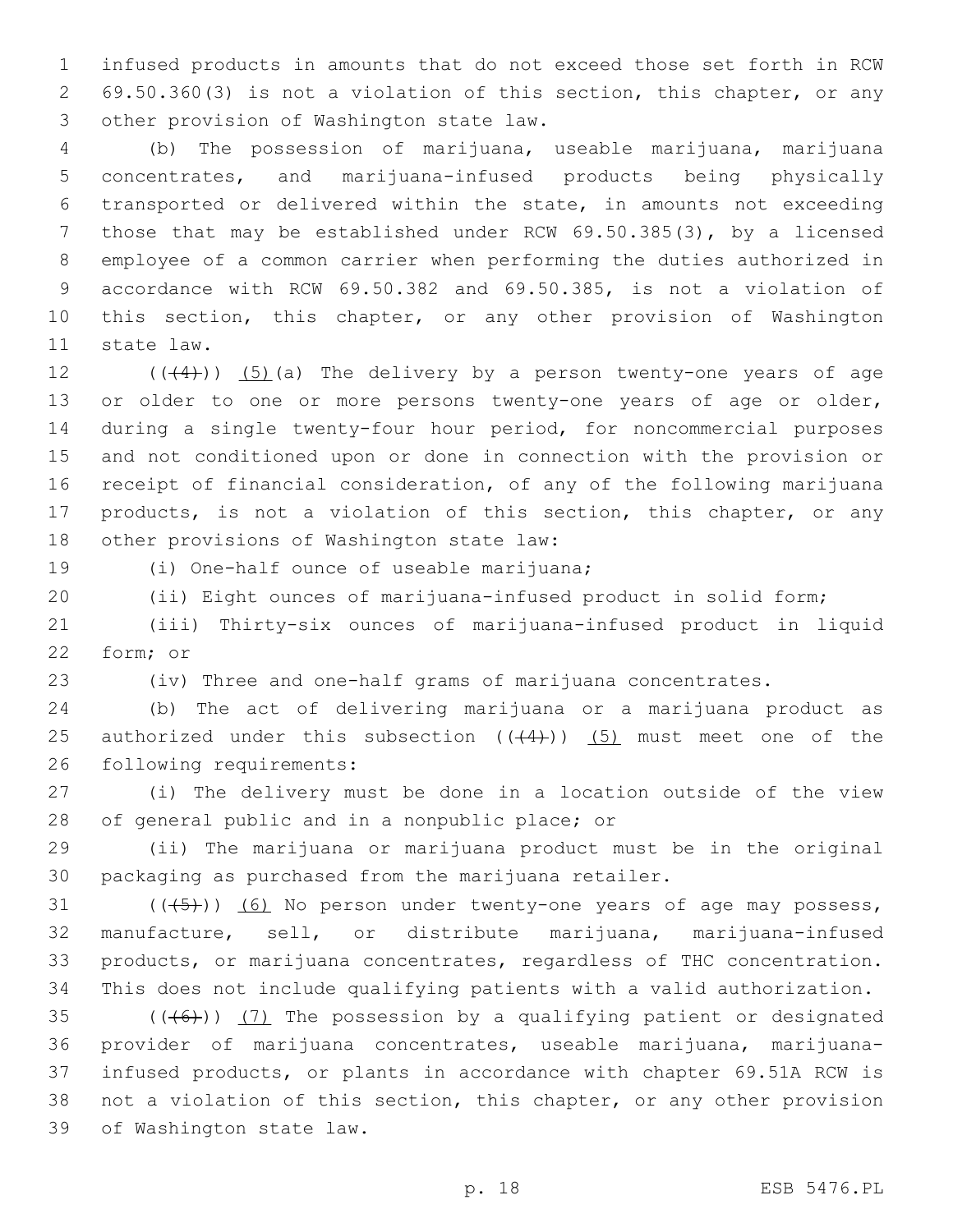**Sec. 10.** RCW 69.50.4014 and 2015 2nd sp.s. c 4 s 505 are each 2 amended to read as follows:

 Except as provided in RCW 69.50.401(2)(c) or as otherwise 4 authorized by this chapter, any person found quilty of knowing possession of forty grams or less of marijuana is guilty of a misdemeanor. The prosecutor is encouraged to divert cases under this section for assessment, treatment, or other services.

 **Sec. 11.** RCW 69.41.030 and 2019 c 55 s 9 are each amended to 9 read as follows:

 (1) It shall be unlawful for any person to sell, deliver, or knowingly possess any legend drug except upon the order or prescription of a physician under chapter 18.71 RCW, an osteopathic physician and surgeon under chapter 18.57 RCW, an optometrist licensed under chapter 18.53 RCW who is certified by the optometry board under RCW 18.53.010, a dentist under chapter 18.32 RCW, a podiatric physician and surgeon under chapter 18.22 RCW, a veterinarian under chapter 18.92 RCW, a commissioned medical or dental officer in the United States armed forces or public health service in the discharge of his or her official duties, a duly licensed physician or dentist employed by the veterans administration in the discharge of his or her official duties, a registered nurse or advanced registered nurse practitioner under chapter 18.79 RCW when authorized by the nursing care quality assurance commission, a pharmacist licensed under chapter 18.64 RCW to the extent permitted by drug therapy guidelines or protocols established under RCW 18.64.011 and authorized by the commission and approved by a practitioner authorized to prescribe drugs, an osteopathic physician assistant under chapter 18.57A RCW when authorized by the board of 29 osteopathic medicine and surgery, a physician assistant under chapter 18.71A RCW when authorized by the Washington medical commission, or any of the following professionals in any province of Canada that shares a common border with the state of Washington or in any state of the United States: A physician licensed to practice medicine and surgery or a physician licensed to practice osteopathic medicine and surgery, a dentist licensed to practice dentistry, a podiatric physician and surgeon licensed to practice podiatric medicine and surgery, a licensed advanced registered nurse practitioner, a licensed physician assistant, a licensed osteopathic physician assistant, or a veterinarian licensed to practice veterinary

p. 19 ESB 5476.PL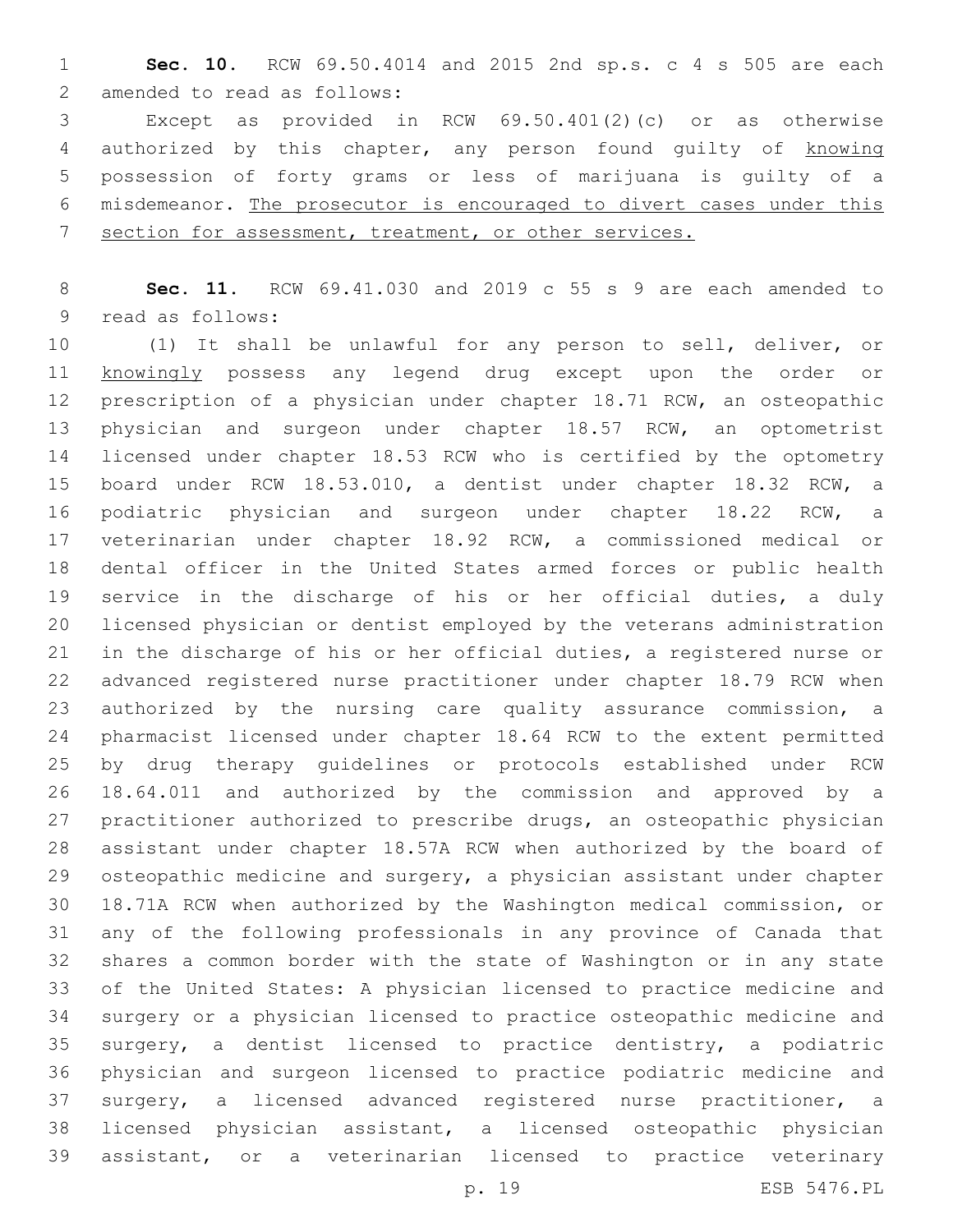medicine: PROVIDED, HOWEVER, That the above provisions shall not apply to sale, delivery, or possession by drug wholesalers or drug manufacturers, or their agents or employees, or to any practitioner acting within the scope of his or her license, or to a common or contract carrier or warehouse operator, or any employee thereof, whose possession of any legend drug is in the usual course of business or employment: PROVIDED FURTHER, That nothing in this chapter or chapter 18.64 RCW shall prevent a family planning clinic that is under contract with the health care authority from selling, delivering, possessing, and dispensing commercially prepackaged oral contraceptives prescribed by authorized, licensed health care practitioners: PROVIDED FURTHER, That nothing in this chapter prohibits possession or delivery of legend drugs by an authorized collector or other person participating in the operation of a drug take-back program authorized in chapter 69.48 RCW.

 (2)(a) A violation of this section involving the sale, delivery, or possession with intent to sell or deliver is a class B felony 18 punishable according to chapter 9A.20 RCW.

 (b) A violation of this section involving possession is a 20 misdemeanor. The prosecutor is encouraged to divert such cases for 21 assessment, treatment, or other services.

 **Sec. 12.** RCW 69.41.030 and 2020 c 80 s 41 are each amended to 23 read as follows:

 (1) It shall be unlawful for any person to sell, deliver, or 25 knowingly possess any legend drug except upon the order or prescription of a physician under chapter 18.71 RCW, an osteopathic physician and surgeon under chapter 18.57 RCW, an optometrist licensed under chapter 18.53 RCW who is certified by the optometry board under RCW 18.53.010, a dentist under chapter 18.32 RCW, a podiatric physician and surgeon under chapter 18.22 RCW, a veterinarian under chapter 18.92 RCW, a commissioned medical or dental officer in the United States armed forces or public health service in the discharge of his or her official duties, a duly licensed physician or dentist employed by the veterans administration in the discharge of his or her official duties, a registered nurse or advanced registered nurse practitioner under chapter 18.79 RCW when authorized by the nursing care quality assurance commission, a pharmacist licensed under chapter 18.64 RCW to the extent permitted by drug therapy guidelines or protocols established under RCW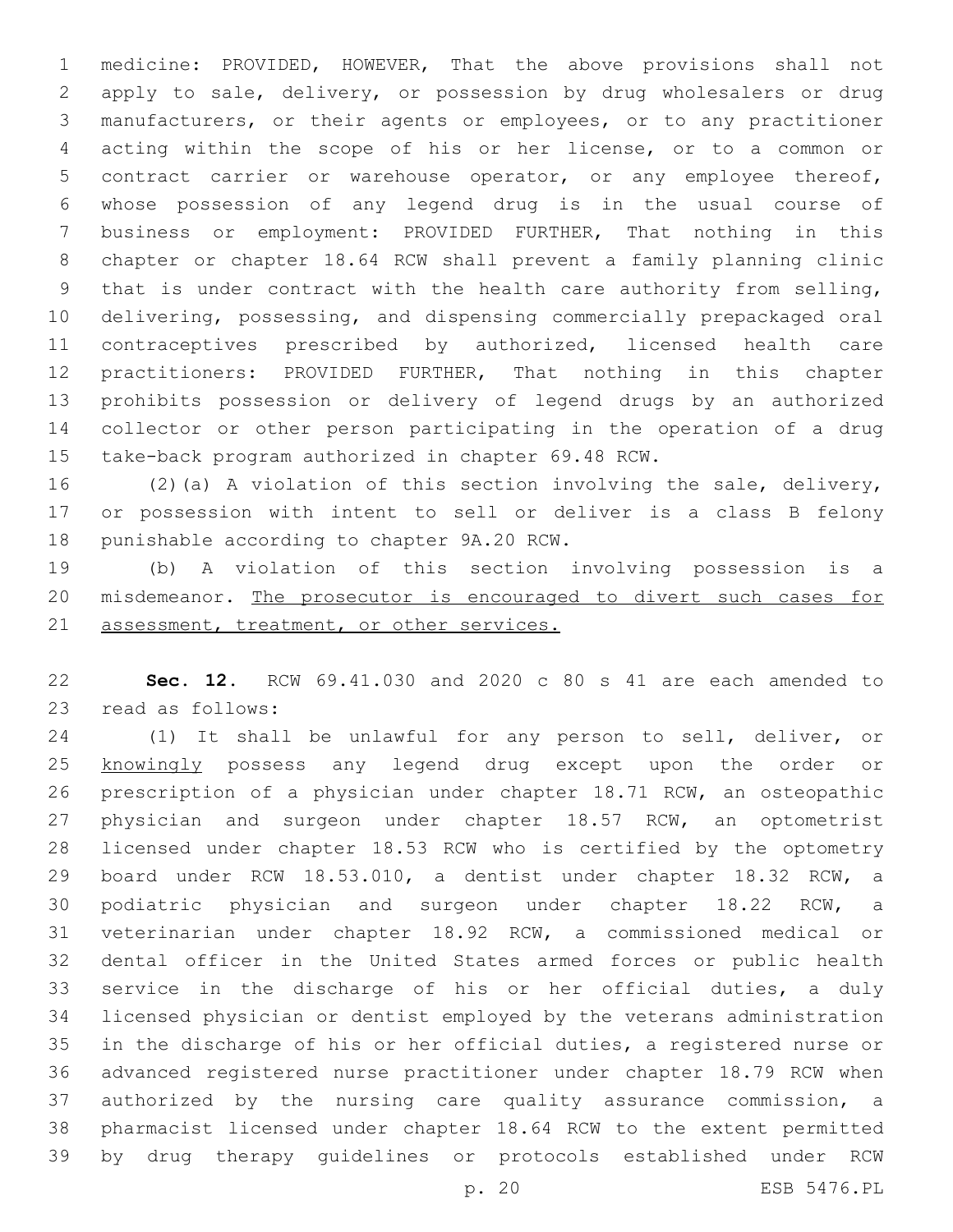18.64.011 and authorized by the commission and approved by a practitioner authorized to prescribe drugs, a physician assistant under chapter 18.71A RCW when authorized by the Washington medical commission, or any of the following professionals in any province of Canada that shares a common border with the state of Washington or in any state of the United States: A physician licensed to practice medicine and surgery or a physician licensed to practice osteopathic medicine and surgery, a dentist licensed to practice dentistry, a podiatric physician and surgeon licensed to practice podiatric medicine and surgery, a licensed advanced registered nurse practitioner, a licensed physician assistant, or a veterinarian licensed to practice veterinary medicine: PROVIDED, HOWEVER, That the above provisions shall not apply to sale, delivery, or possession by 14 drug wholesalers or drug manufacturers, or their agents or employees, 15 or to any practitioner acting within the scope of his or her license, 16 or to a common or contract carrier or warehouse operator, or any employee thereof, whose possession of any legend drug is in the usual course of business or employment: PROVIDED FURTHER, That nothing in this chapter or chapter 18.64 RCW shall prevent a family planning clinic that is under contract with the health care authority from selling, delivering, possessing, and dispensing commercially prepackaged oral contraceptives prescribed by authorized, licensed health care practitioners: PROVIDED FURTHER, That nothing in this chapter prohibits possession or delivery of legend drugs by an authorized collector or other person participating in the operation of a drug take-back program authorized in chapter 69.48 RCW.

 (2)(a) A violation of this section involving the sale, delivery, or possession with intent to sell or deliver is a class B felony 29 punishable according to chapter 9A.20 RCW.

 (b) A violation of this section involving possession is a misdemeanor. The prosecutor is encouraged to divert such cases for 32 assessment, treatment, or other services.

 NEW SECTION. **Sec. 13.** A new section is added to chapter 10.31 34 RCW to read as follows:

 (1) For all individuals who otherwise would be subject to arrest for possession of a counterfeit substance under RCW 69.50.4011, possession of a controlled substance under RCW 69.50.4013, possession of 40 grams or less of marijuana under RCW 69.50.4014, or possession of a legend drug under RCW 69.41.030(2)(b), in lieu of jail booking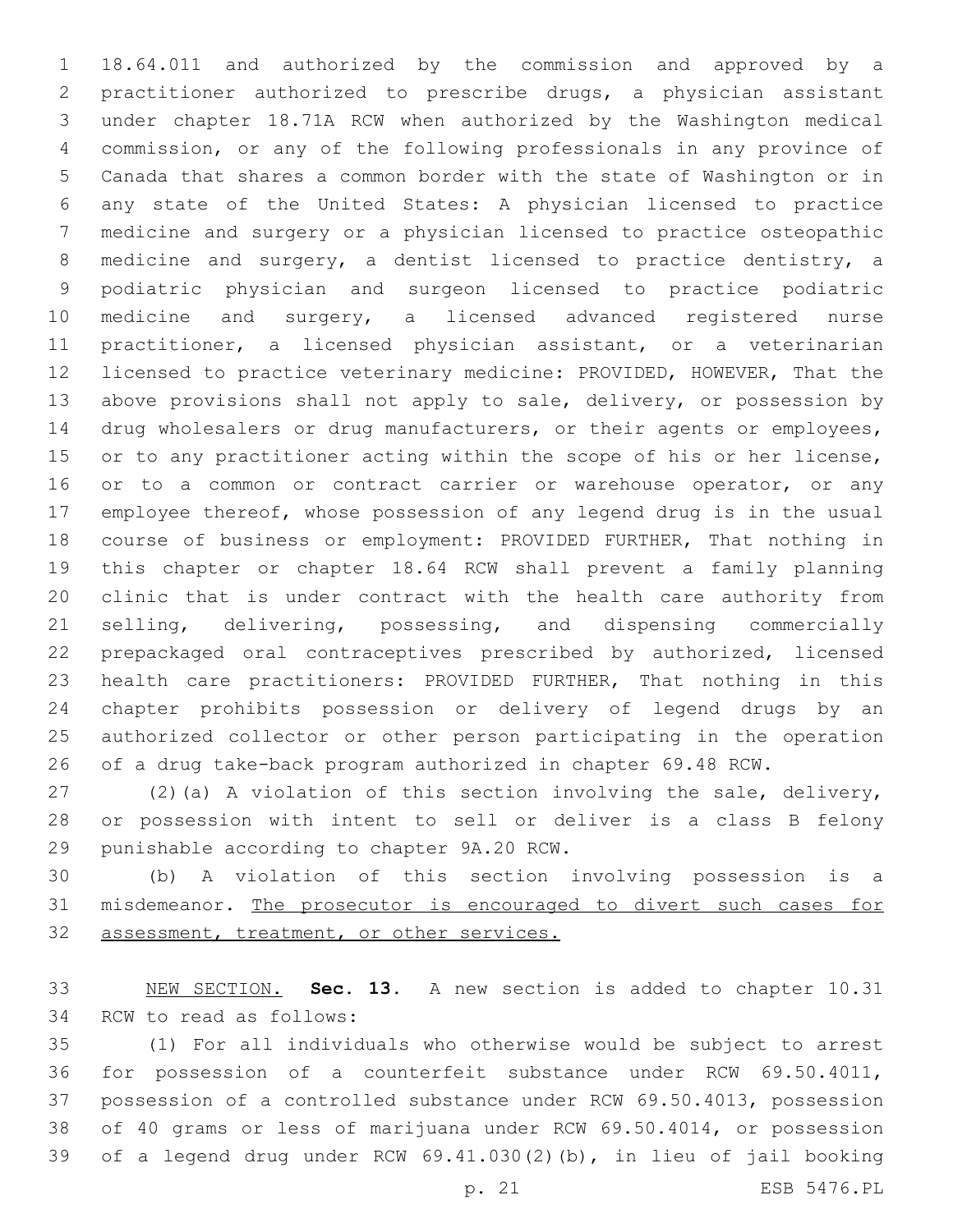and referral to the prosecutor, law enforcement shall offer a referral to assessment and services available pursuant to RCW 10.31.110 or other program or entity responsible for receiving referrals in lieu of legal system involvement, which may include the recovery navigator program established under section 2 of this act.

 (2) If law enforcement agency records reflect that an individual has been diverted to referral for assessment and services twice or more previously, officers may, but are not required to, make 9 additional diversion efforts.

 (3) Nothing in this section precludes prosecutors from diverting or declining to file any charges for possession offenses that are referred under RCW 69.50.4011, 69.50.4013, 69.50.4014, or 69.41.030(2)(b) in the exercise of their discretion.

 **Sec. 14.** RCW 69.50.412 and 2019 c 64 s 22 are each amended to 15 read as follows:

 (1) It is unlawful for any person to use drug paraphernalia to plant, propagate, cultivate, grow, harvest, manufacture, compound, 18 convert, produce, process, or prepare((, test, analyze, pack, repack, store, contain, conceal, inject, ingest, inhale, or otherwise 20 introduce into the human body)) a controlled substance other than marijuana. Any person who violates this subsection is guilty of a 22 misdemeanor.

 (2) It is unlawful for any person to deliver, possess with intent to deliver, or manufacture with intent to deliver drug paraphernalia, knowing, or under circumstances where one reasonably should know, that it will be used to plant, propagate, cultivate, grow, harvest, 27 manufacture, compound, convert, produce, process, or prepare((, test, analyze, pack, repack, store, contain, conceal, inject, ingest, 29 inhale, or otherwise introduce into the human body)) a controlled substance other than marijuana. Any person who violates this 31 subsection is quilty of a misdemeanor.

 (3) Any person eighteen years of age or over who violates subsection (2) of this section by delivering drug paraphernalia to a person under eighteen years of age who is at least three years his or 35 her junior is quilty of a gross misdemeanor.

 (4) It is unlawful for any person to place in any newspaper, magazine, handbill, or other publication any advertisement, knowing, or under circumstances where one reasonably should know, that the purpose of the advertisement, in whole or in part, is to promote the

p. 22 ESB 5476.PL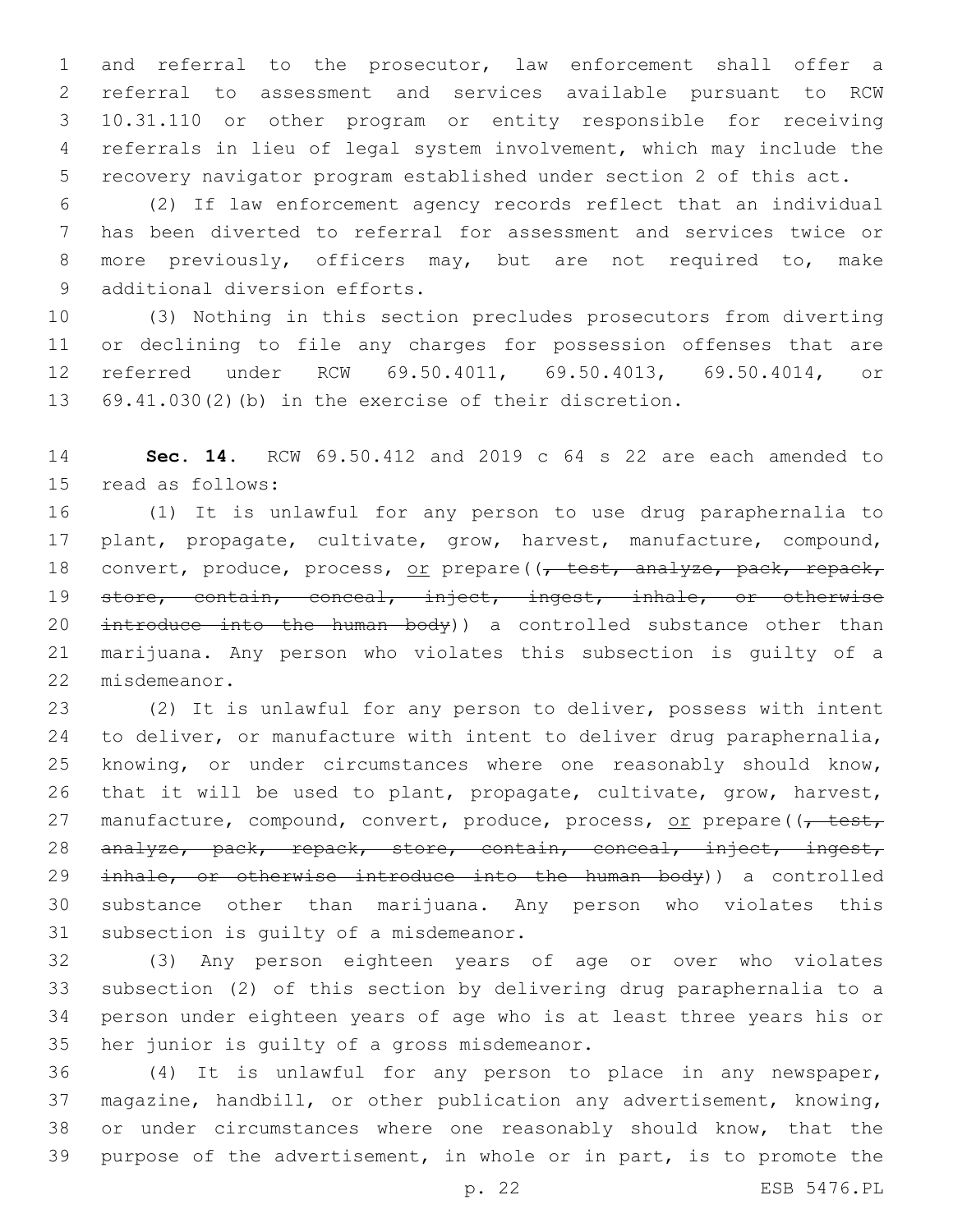1 sale of objects designed or intended for use as drug paraphernalia. 2 Any person who violates this subsection is guilty of a misdemeanor.

3 (5) It is lawful for any person over the age of eighteen to 4 possess sterile hypodermic syringes and needles for the purpose of 5 reducing blood-borne diseases.

| 6             | Sec. 15.         |     |                  |                                    |  |  | RCW 9.94A.518 and 2003 c 53 s 57 are each amended to |  |
|---------------|------------------|-----|------------------|------------------------------------|--|--|------------------------------------------------------|--|
| 7             | read as follows: |     |                  |                                    |  |  |                                                      |  |
| 8             |                  |     |                  | <b>TABLE 4</b>                     |  |  |                                                      |  |
| $\mathcal{G}$ |                  |     |                  | <b>DRUG OFFENSES</b>               |  |  |                                                      |  |
| 10            |                  |     |                  | <b>INCLUDED WITHIN EACH</b>        |  |  |                                                      |  |
| 11            |                  |     |                  | SERIOUSNESS LEVEL                  |  |  |                                                      |  |
| 12            |                  | III |                  | Any felony offense under chapter   |  |  |                                                      |  |
| 13            |                  |     |                  | 69.50 RCW with a deadly weapon     |  |  |                                                      |  |
| 14            |                  |     |                  | special verdict under RCW          |  |  |                                                      |  |
| 15            |                  |     |                  | $((9.94A.602))$ $9.94A.825$        |  |  |                                                      |  |
| 16            |                  |     |                  | Controlled Substance Homicide (RCW |  |  |                                                      |  |
| 17            |                  |     | 69.50.415        |                                    |  |  |                                                      |  |
| 18            |                  |     |                  | Delivery of imitation controlled   |  |  |                                                      |  |
| 19            |                  |     |                  | substance by person eighteen or    |  |  |                                                      |  |
| 20            |                  |     |                  | over to person under eighteen      |  |  |                                                      |  |
| 21            |                  |     |                  | (RCW 69.52.030(2))                 |  |  |                                                      |  |
| 22            |                  |     |                  | Involving a minor in drug dealing  |  |  |                                                      |  |
| 23            |                  |     | (RCW 69.50.4015) |                                    |  |  |                                                      |  |
| 24            |                  |     |                  | Manufacture of methamphetamine     |  |  |                                                      |  |
| 25            |                  |     |                  | (RCW 69.50.401(2)(b))              |  |  |                                                      |  |
| 26            |                  |     |                  | Over 18 and deliver heroin,        |  |  |                                                      |  |
| 27            |                  |     |                  | methamphetamine, a narcotic from   |  |  |                                                      |  |
| 28            |                  |     |                  | Schedule I or II, or flunitrazepam |  |  |                                                      |  |
| 29            |                  |     |                  | from Schedule IV to someone        |  |  |                                                      |  |
| 30            |                  |     |                  | under 18 (RCW 69.50.406)           |  |  |                                                      |  |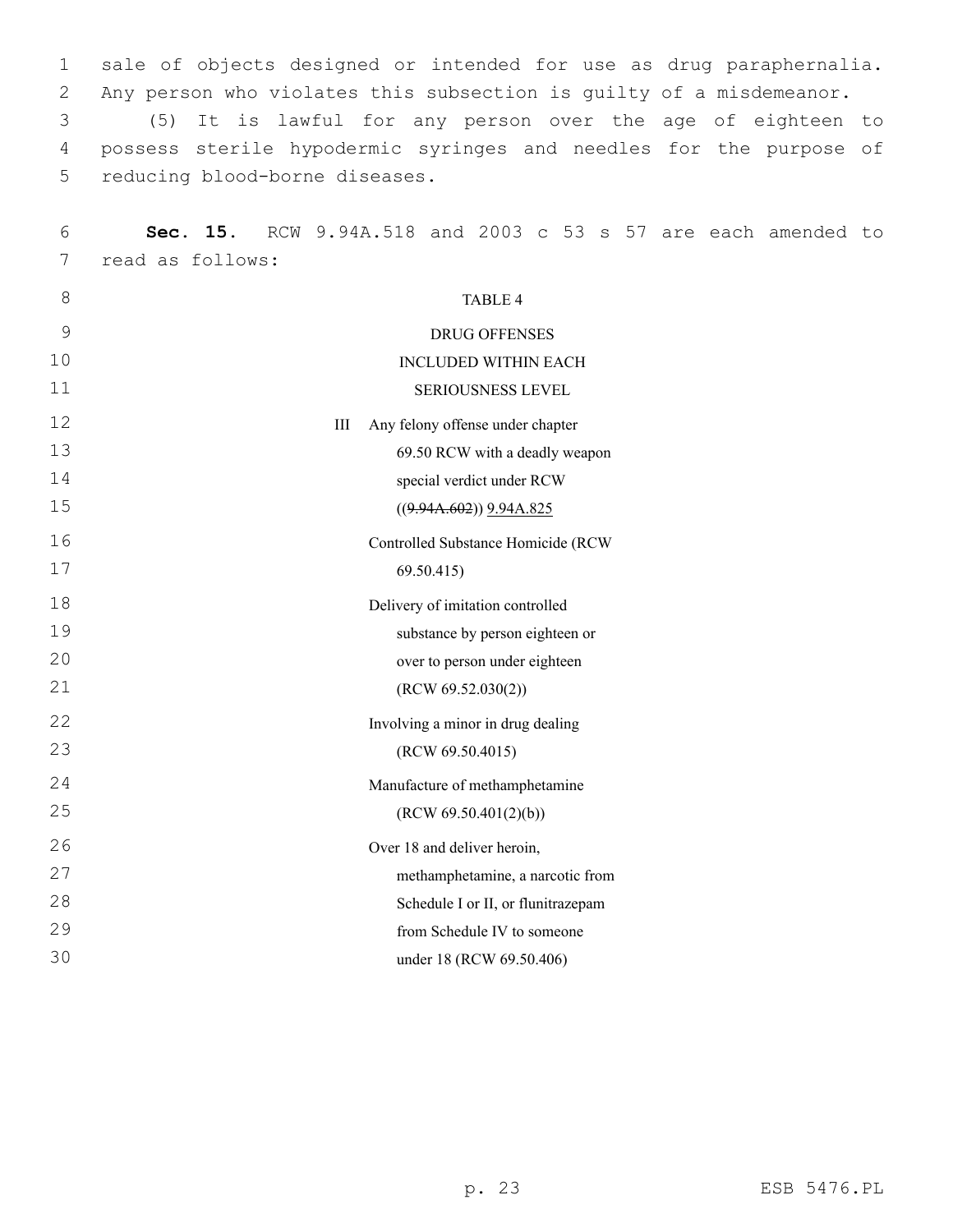| $\mathbf 1$    |   | Over 18 and deliver narcotic from                                                            |
|----------------|---|----------------------------------------------------------------------------------------------|
| $\mathbf{2}$   |   | Schedule III, IV, or V or a                                                                  |
| 3              |   | nonnarcotic, except flunitrazepam                                                            |
| $\overline{4}$ |   | or methamphetamine, from                                                                     |
| 5              |   | Schedule I-V to someone under 18                                                             |
| 6              |   | and 3 years junior (RCW                                                                      |
| 7              |   | 69.50.406)                                                                                   |
| 8              |   | Possession of Ephedrine,                                                                     |
| 9              |   | Pseudoephedrine, or Anhydrous                                                                |
| 10             |   | Ammonia with intent to                                                                       |
| 11             |   | manufacture methamphetamine                                                                  |
| 12             |   | (RCW 69.50.440)                                                                              |
| 13             |   | Selling for profit (controlled or                                                            |
| 14             |   | counterfeit) any controlled                                                                  |
| 15             |   | substance (RCW 69.50.410)                                                                    |
| 16             | П | Create( $\left(\frac{1}{2}\right)$ ) or deliver( $\left(\frac{1}{2} \text{ or }$ possess)) a |
| 17             |   | counterfeit controlled substance                                                             |
| 18             |   | (RCW 69.50.4011(1)(a))                                                                       |
| 19             |   | Deliver or possess with intent to                                                            |
| 20             |   | deliver methamphetamine (RCW                                                                 |
| 21             |   | 69.50.401(2)(b)                                                                              |
| 22             |   | Delivery of a material in lieu of a                                                          |
| 23             |   | controlled substance (RCW                                                                    |
| 24             |   | 69.50.4012)                                                                                  |
| 25             |   | Maintaining a Dwelling or Place for                                                          |
| 26             |   | <b>Controlled Substances (RCW</b>                                                            |
| 27             |   | 69.50.402(1)(f)                                                                              |
| 28             |   | Manufacture, deliver, or possess with                                                        |
| 29             |   | intent to deliver amphetamine                                                                |
| 30             |   | (RCW 69.50.401(2)(b))                                                                        |
| 31             |   | Manufacture, deliver, or possess with                                                        |
| 32             |   | intent to deliver narcotics from                                                             |
| 33             |   | Schedule I or II or flunitrazepam                                                            |
| 34             |   | from Schedule IV (RCW                                                                        |
| 35             |   | 69.50.401(2)(a)                                                                              |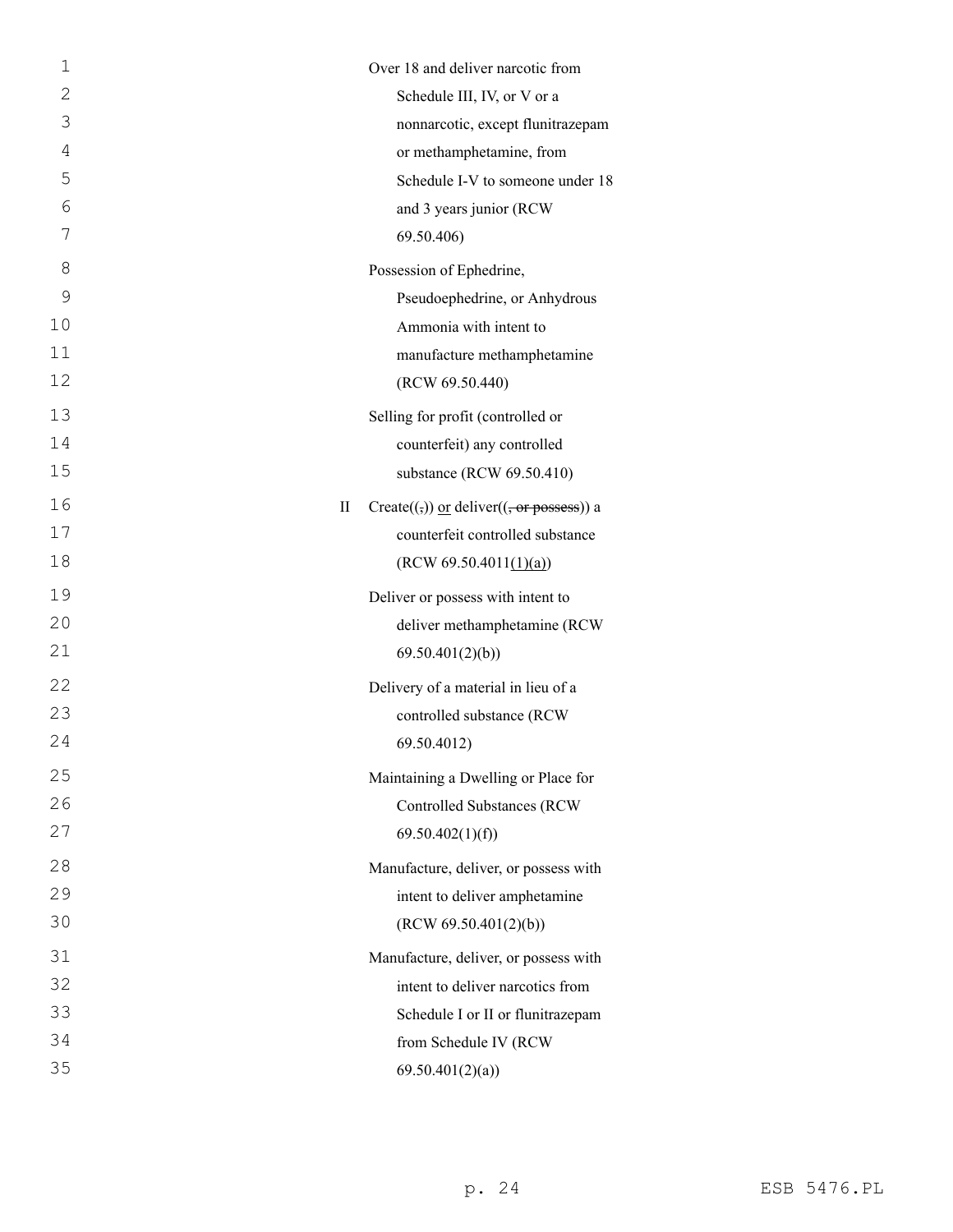| 1           | Manufacture, deliver, or possess with    |
|-------------|------------------------------------------|
| 2           | intent to deliver narcotics from         |
| 3           | Schedule III, IV, or V or                |
| 4           | nonnarcotics from Schedule I-V           |
| 5           | (except marijuana, amphetamine,          |
| 6           | methamphetamines, or                     |
| 7           | flunitrazepam) (RCW                      |
| 8           | $69.50.401(2)$ (c) through (e))          |
| $\mathsf 9$ | Manufacture, distribute, or possess      |
| 10          | with intent to distribute an             |
| 11          | imitation controlled substance           |
| 12          | (RCW 69.52.030(1))                       |
| 13          | Forged Prescription (RCW 69.41.020)<br>L |
| 14          | Forged Prescription for a Controlled     |
| 15          | Substance (RCW 69.50.403)                |
| 16          | Manufacture, deliver, or possess with    |
| 17          | intent to deliver marijuana (RCW         |
| 18          | 69.50.401(2)(c)                          |
| 19          | ((Possess Controlled Substance that is   |
| 20          | a Nareotic from Schedule III, IV,        |
| 21          | or V or Nonnarcotic from                 |
| 22          | Schedule I-V (RCW 69.50.4013)            |
| 23          | Possession of Controlled Substance       |
| 24          | that is either heroin or nareoties       |
| 25          | from Schedule I or II (RCW               |
| 26          | 69.50.4013))                             |
| 27          | Unlawful Use of Building for Drug        |
| 28          | Purposes (RCW 69.53.010)                 |
|             |                                          |
|             |                                          |

| 30<br>read as follows:<br>31<br><b>DESCRIPTION AND OFFENSE CATEGORY</b><br>32<br><b>JUVENILE DISPOSITION</b><br>33<br><b>JUVENILE</b><br><b>CATEGORY FOR</b><br>34<br><b>DISPOSITION</b><br>ATTEMPT, BAILJUMP,<br>35<br><b>OFFENSE</b><br><b>CONSPIRACY, OR</b><br>36<br>DESCRIPTION (RCW CITATION)<br><b>CATEGORY</b><br><b>SOLICITATION</b> | 29 |  | <b>Sec. 16.</b> RCW 13.40.0357 and 2020 c 18 s 8 are each amended to |  |  |  |  |  |
|-----------------------------------------------------------------------------------------------------------------------------------------------------------------------------------------------------------------------------------------------------------------------------------------------------------------------------------------------|----|--|----------------------------------------------------------------------|--|--|--|--|--|
|                                                                                                                                                                                                                                                                                                                                               |    |  |                                                                      |  |  |  |  |  |
|                                                                                                                                                                                                                                                                                                                                               |    |  |                                                                      |  |  |  |  |  |
|                                                                                                                                                                                                                                                                                                                                               |    |  |                                                                      |  |  |  |  |  |
|                                                                                                                                                                                                                                                                                                                                               |    |  |                                                                      |  |  |  |  |  |
|                                                                                                                                                                                                                                                                                                                                               |    |  |                                                                      |  |  |  |  |  |
|                                                                                                                                                                                                                                                                                                                                               |    |  |                                                                      |  |  |  |  |  |
|                                                                                                                                                                                                                                                                                                                                               |    |  |                                                                      |  |  |  |  |  |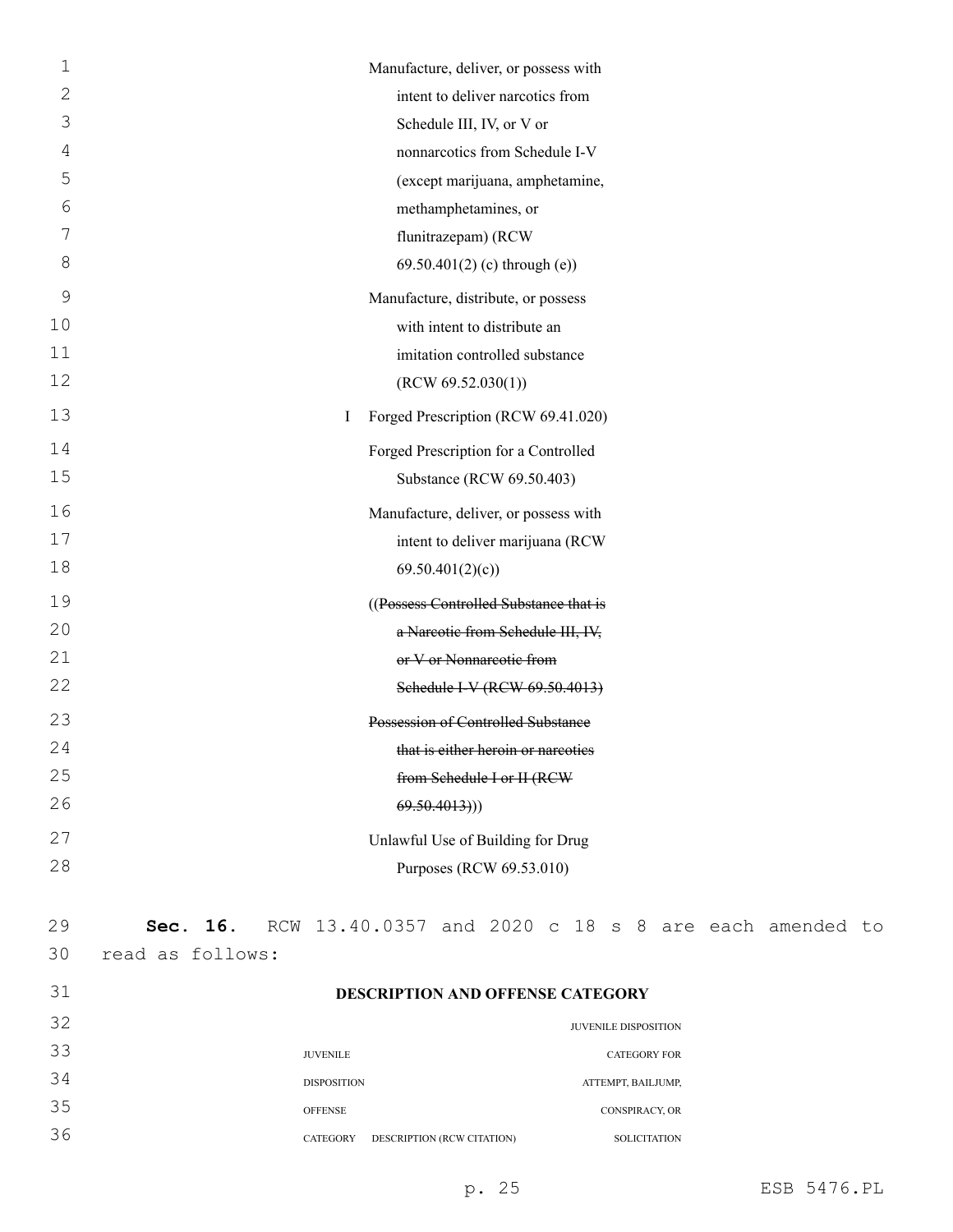| $\mathbf 1$    |               | <b>Arson and Malicious Mischief</b>               |               |
|----------------|---------------|---------------------------------------------------|---------------|
| 2              | A             | Arson 1 (9A.48.020)                               | $B+$          |
| 3              | B             | Arson 2 (9A.48.030)                               | $\mathcal{C}$ |
| $\overline{4}$ | $\mathcal{C}$ | Reckless Burning 1 (9A.48.040)                    | D             |
| 5              | D             | Reckless Burning 2 (9A.48.050)                    | Ε             |
| 6              | B             | Malicious Mischief 1 (9A.48.070)                  | $\mathcal{C}$ |
| 7              | $\mathcal{C}$ | Malicious Mischief 2 (9A.48.080)                  | D             |
| 8              | D             | Malicious Mischief 3 (9A.48.090)                  | E             |
| 9<br>10        | E             | Tampering with Fire Alarm Apparatus<br>(9.40.100) | E             |
| 11             | E             | Tampering with Fire Alarm Apparatus               | E             |
| 12             |               | with Intent to Commit Arson (9.40.105)            |               |
| 13             | A             | Possession of Incendiary Device                   | $B+$          |
| 14             |               | (9.40.120)                                        |               |
| 15             |               | <b>Assault and Other Crimes Involving</b>         |               |
| 16             |               | <b>Physical Harm</b>                              |               |
| 17             | A             | Assault 1 (9A.36.011)                             | $B+$          |
| 18             | $B+$          | Assault 2 (9A.36.021)                             | $C+$          |
| 19             | $C+$          | Assault 3 (9A.36.031)                             | $D+$          |
| 20             | $D+$          | Assault 4 (9A.36.041)                             | E             |
| 21             | $B+$          | Drive-By Shooting (9A.36.045)                     | $C+$          |
| 22             |               | committed at age 15 or under                      |               |
| 23             | $A++$         | Drive-By Shooting (9A.36.045)                     | А             |
| 24             |               | committed at age 16 or 17                         |               |
| 25             | $D+$          | Reckless Endangerment (9A.36.050)                 | E             |
| 26             | $C+$          | Promoting Suicide Attempt (9A.36.060)             | $D+$          |
| 27             | $D+$          | Coercion (9A.36.070)                              | Ε             |
| 28             | $C+$          | Custodial Assault (9A.36.100)                     | $D+$          |
| 29             |               | <b>Burglary and Trespass</b>                      |               |
| 30             | $B+$          | Burglary 1 (9A.52.020) committed at               | $C+$          |
| 31             |               | age 15 or under                                   |               |
| 32             | $A-$          | Burglary 1 (9A.52.020) committed at               | $B+$          |
| 33             |               | age 16 or 17                                      |               |
| 34             | B             | Residential Burglary (9A.52.025)                  | $\mathcal{C}$ |
| 35             | B             | Burglary 2 (9A.52.030)                            | $\mathbf C$   |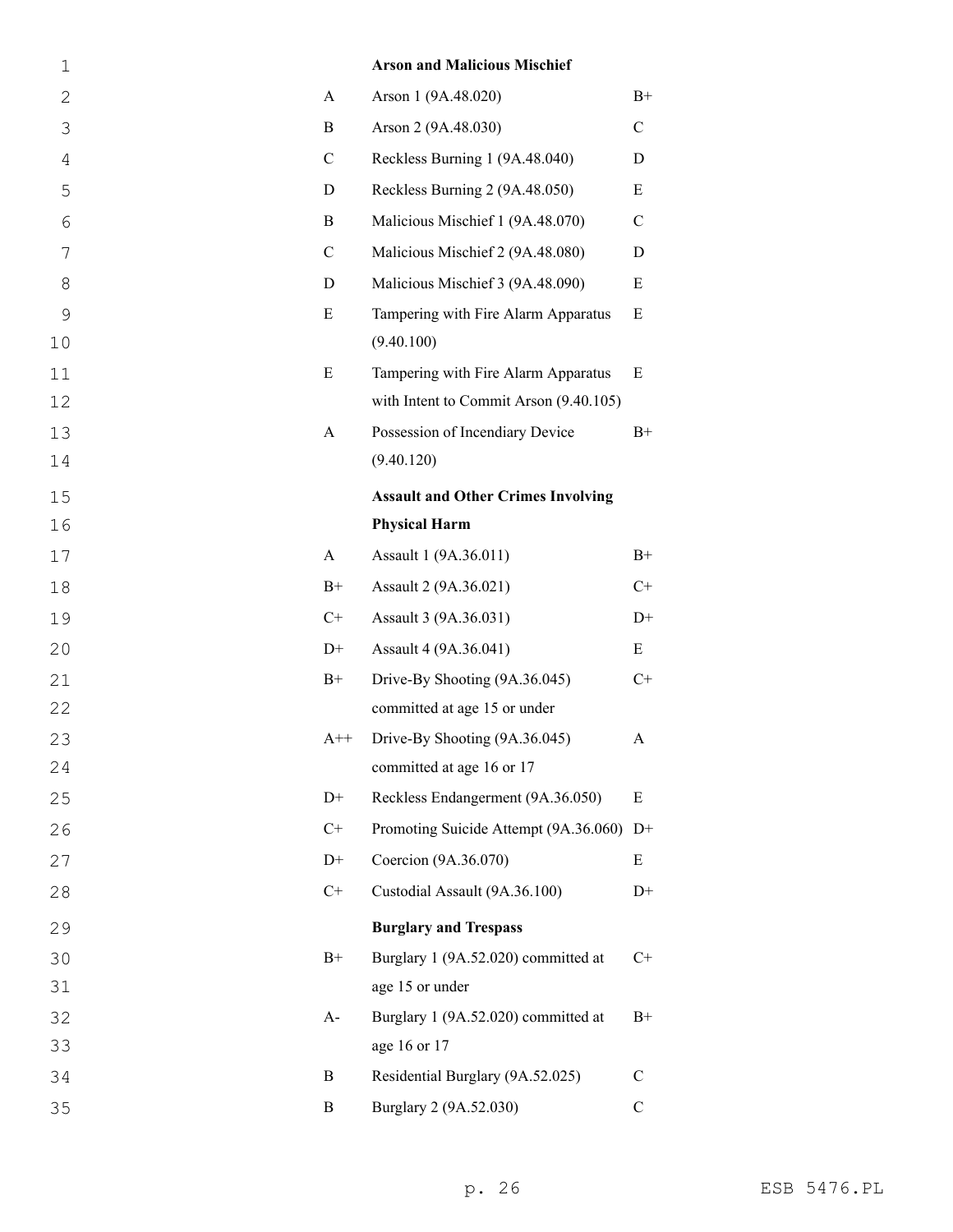| $\mathbf 1$<br>2 | $\mathbf D$   | Burglary Tools (Possession of)<br>(9A.52.060)         | E             |
|------------------|---------------|-------------------------------------------------------|---------------|
| 3                | D             | Criminal Trespass 1 (9A.52.070)                       | Ε             |
| 4                | E             | Criminal Trespass 2 (9A.52.080)                       | E             |
| 5                | $\mathbf C$   | Mineral Trespass (78.44.330)                          | $\mathcal{C}$ |
| 6                | $\mathcal{C}$ | Vehicle Prowling 1 (9A.52.095)                        | D             |
| 7                | D             | Vehicle Prowling 2 (9A.52.100)                        | Ε             |
| 8                |               | <b>Drugs</b>                                          |               |
| 9                | E             | Possession/Consumption of Alcohol                     | E             |
| 10               |               | (66.44.270)                                           |               |
| 11<br>12         | $\mathcal{C}$ | <b>Illegally Obtaining Legend Drug</b><br>(69.41.020) | D             |
| 13               | $C+$          | Sale, Delivery, Possession of Legend                  | $D+$          |
| 14               |               | Drug with Intent to Sell $(69.41.030(2)(a))$          |               |
| 15               | E             | Possession of Legend                                  | Ε             |
| 16               |               | Drug $(69.41.030(2)(b))$                              |               |
| 17               | $B+$          | Violation of Uniform Controlled                       | $B+$          |
| 18               |               | Substances Act - Narcotic,                            |               |
| 19               |               | Methamphetamine, or Flunitrazepam                     |               |
| 20               |               | Sale $(69.50.401(2)$ (a) or (b))                      |               |
| 21               | $\mathcal{C}$ | Violation of Uniform Controlled                       | $\mathcal{C}$ |
| 22               |               | Substances Act - Nonnarcotic Sale                     |               |
| 23               |               | (69.50.401(2)(c))                                     |               |
| 24               | E             | Possession of Marihuana <40 grams                     | E             |
| 25               |               | (69.50.4014)                                          |               |
| 26               | $\mathcal{C}$ | Fraudulently Obtaining Controlled                     | $\mathbf C$   |
| 27               |               | Substance (69.50.403)                                 |               |
| 28               | $C+$          | Sale of Controlled Substance for Profit               | $C_{\pm}$     |
| 29               |               | (69.50.410)                                           |               |
| 30               | E             | Unlawful Inhalation (9.47A.020)                       | Ε             |
| 31               | B             | Violation of Uniform Controlled                       | B             |
| 32               |               | Substances Act - Narcotic,                            |               |
| 33               |               | Methamphetamine, or Flunitrazepam                     |               |
| 34               |               | Counterfeit Substances (69.50.4011(2)                 |               |
| 35               |               | $(a)$ or $(b)$ )                                      |               |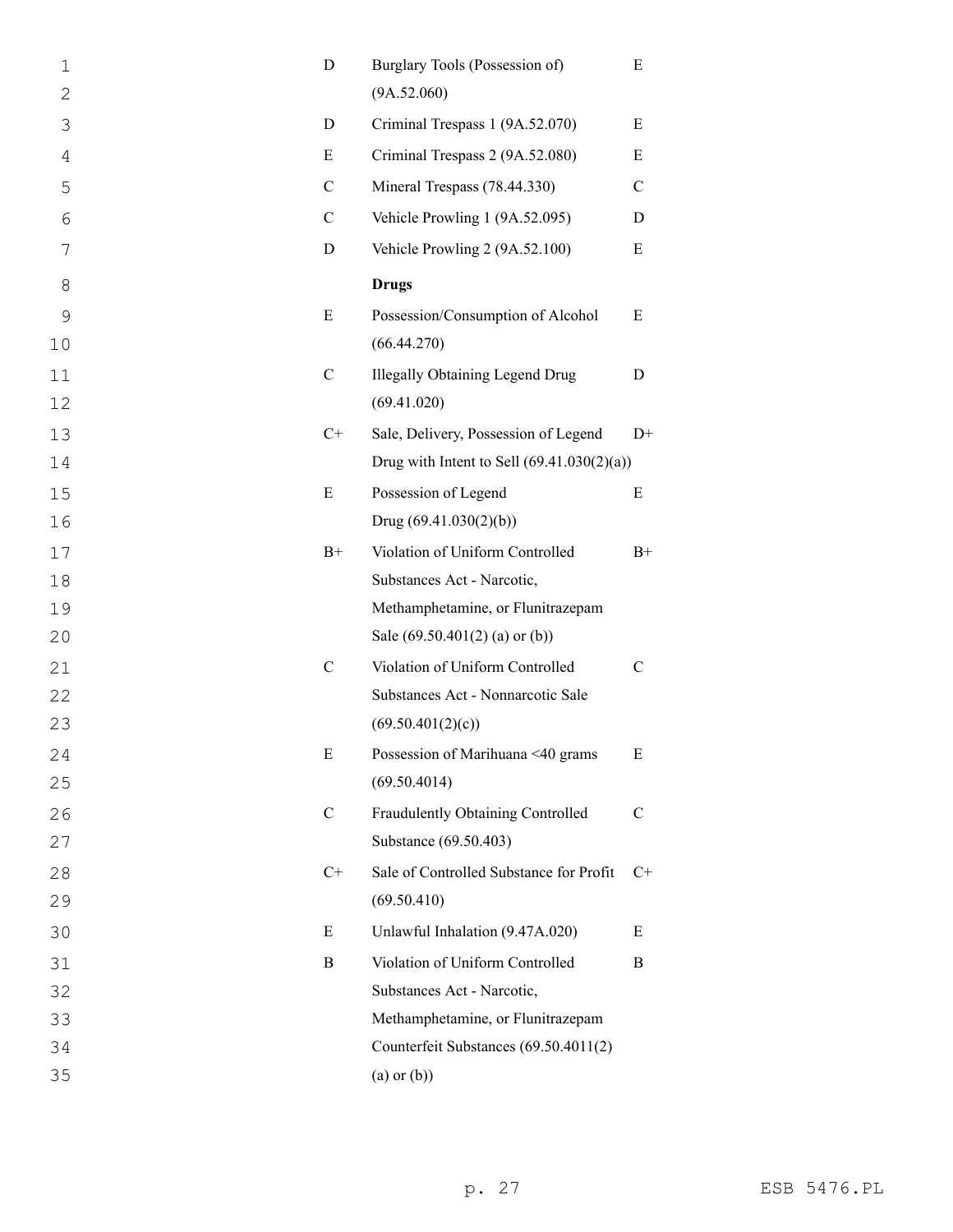| 1            | $\mathcal{C}$ | Violation of Uniform Controlled                | C                          |
|--------------|---------------|------------------------------------------------|----------------------------|
| $\mathbf{2}$ |               | Substances Act - Nonnarcotic Counterfeit       |                            |
| 3            |               | Substances (69.50.4011(2) (c), (d), or (e))    |                            |
| 4            |               | $((\infty))$ E Violation of Uniform Controlled | $((\infty) \underline{E})$ |
| 5            |               | Substances Act - Possession of a               |                            |
| 6            |               | Controlled Substance (69.50.4013)              |                            |
| 7            | $\mathbf C$   | Violation of Uniform Controlled                | $\mathcal{C}$              |
| 8            |               | Substances Act - Possession of a               |                            |
| 9            |               | Controlled Substance (69.50.4012)              |                            |
| 10           |               | <b>Firearms and Weapons</b>                    |                            |
| 11           | B             | Theft of Firearm (9A.56.300)                   | C                          |
| 12           | B             | Possession of Stolen Firearm                   | $\mathcal{C}$              |
| 13           |               | (9A.56.310)                                    |                            |
| 14           | E             | Carrying Loaded Pistol Without Permit          | E                          |
| 15           |               | (9.41.050)                                     |                            |
| 16           | $\mathcal{C}$ | Possession of Firearms by Minor $(\leq 18)$    | C                          |
| 17           |               | (9.41.040(2)(a) (vi))                          |                            |
| 18           | $D+$          | Possession of Dangerous Weapon                 | Ε                          |
| 19           |               | (9.41.250)                                     |                            |
| 20           | D             | Intimidating Another Person by use of          | Ε                          |
| 21           |               | Weapon (9.41.270)                              |                            |
| 22           |               | Homicide                                       |                            |
| 23           | $A+$          | Murder 1 (9A.32.030)                           | A                          |
| 24           | $A+$          | Murder 2 (9A.32.050)                           | $B+$                       |
| 25           | $\rm B+$      | Manslaughter 1 (9A.32.060)                     | $C+$                       |
| 26           | $C+$          | Manslaughter 2 (9A.32.070)                     | $D+$                       |
| 27           | $B+$          | Vehicular Homicide (46.61.520)                 | $C+$                       |
| 28           |               | Kidnapping                                     |                            |
| 29           | $\mathbf{A}$  | Kidnap 1 (9A.40.020)                           | $B+$                       |
| 30           | $B+$          | Kidnap 2 (9A.40.030)                           | $C+$                       |
| 31           | $C+$          | Unlawful Imprisonment (9A.40.040)              | $D+$                       |
| 32           |               | <b>Obstructing Governmental Operation</b>      |                            |
| 33           | D             | Obstructing a Law Enforcement Officer E        |                            |
| 34           |               | (9A.76.020)                                    |                            |
| 35           | E             | Resisting Arrest (9A.76.040)                   | E                          |
| 36           | B             | Introducing Contraband 1 (9A.76.140)           | $\mathbf C$                |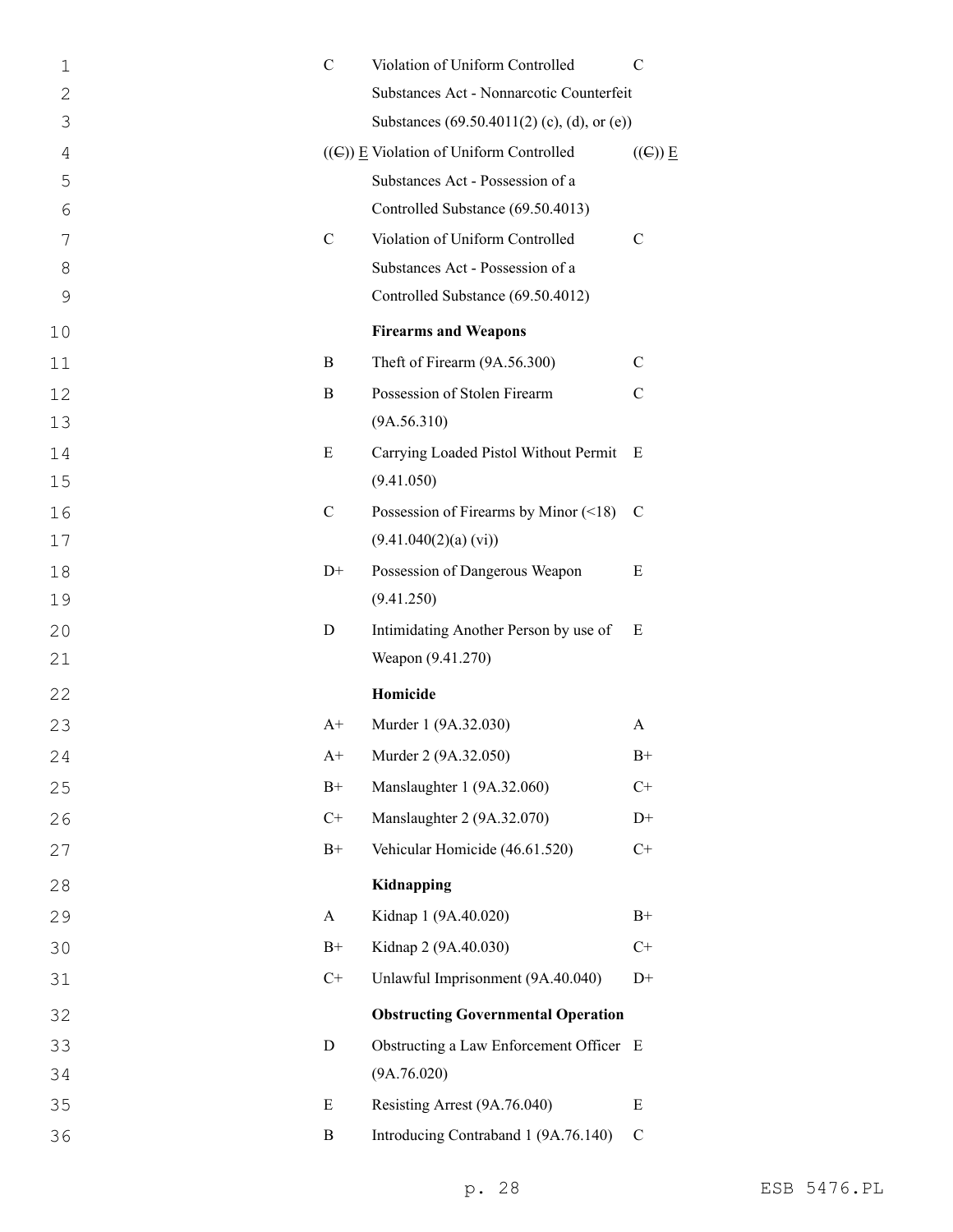| $\mathbf 1$  | $\mathcal{C}$ | Introducing Contraband 2 (9A.76.150)        | D            |
|--------------|---------------|---------------------------------------------|--------------|
| $\mathbf{2}$ | E             | Introducing Contraband 3 (9A.76.160)        | E            |
| 3            | $B+$          | Intimidating a Public Servant               | $C+$         |
| 4            |               | (9A.76.180)                                 |              |
| 5            | $B+$          | Intimidating a Witness (9A.72.110)          | $C+$         |
| 6            |               | <b>Public Disturbance</b>                   |              |
| 7            | $C+$          | Criminal Mischief with Weapon               | $D+$         |
| 8            |               | (9A.84.010(2)(b))                           |              |
| 9            | $D+$          | Criminal Mischief Without Weapon            | E            |
| 10           |               | (9A.84.010(2)(a))                           |              |
| 11           | E             | Failure to Disperse (9A.84.020)             | E            |
| 12           | E             | Disorderly Conduct (9A.84.030)              | Ε            |
| 13           |               | <b>Sex Crimes</b>                           |              |
| 14           | A             | Rape 1 (9A.44.040)                          | $B+$         |
| 15           | $B++$         | Rape 2 (9A.44.050) committed at age 14 B+   |              |
| 16           |               | or under                                    |              |
| 17           | $A-$          | Rape 2 (9A.44.050) committed at age 15 $B+$ |              |
| 18           |               | through age 17                              |              |
| 19           | $C+$          | Rape 3 (9A.44.060)                          | $D+$         |
| 20           | $B++$         | Rape of a Child 1 (9A.44.073)               | $B+$         |
| 21           |               | committed at age 14 or under                |              |
| 22           | $A-$          | Rape of a Child 1 (9A.44.073)               | $B+$         |
| 23           |               | committed at age 15                         |              |
| 24           | $B+$          | Rape of a Child 2 (9A.44.076)               | $C+$         |
| 25           | B             | Incest $1(9A.64.020(1))$                    | $\mathsf{C}$ |
| 26           | $\mathcal{C}$ | Incest $2(9A.64.020(2))$                    | D            |
| 27           | $D+$          | Indecent Exposure (Victim <14)              | E            |
| 28           |               | (9A.88.010)                                 |              |
| 29           | E             | Indecent Exposure (Victim 14 or over)       | E            |
| 30           |               | (9A.88.010)                                 |              |
| 31           | $B+$          | Promoting Prostitution 1 (9A.88.070)        | $C+$         |
| 32           | $C+$          | Promoting Prostitution 2 (9A.88.080)        | $D+$         |
| 33           | E             | O & A (Prostitution) (9A.88.030)            | E            |
| 34           | $B+$          | Indecent Liberties (9A.44.100)              | $C+$         |
| 35           | $B++$         | Child Molestation 1 (9A.44.083)             | $B+$         |
| 36           |               | committed at age 14 or under                |              |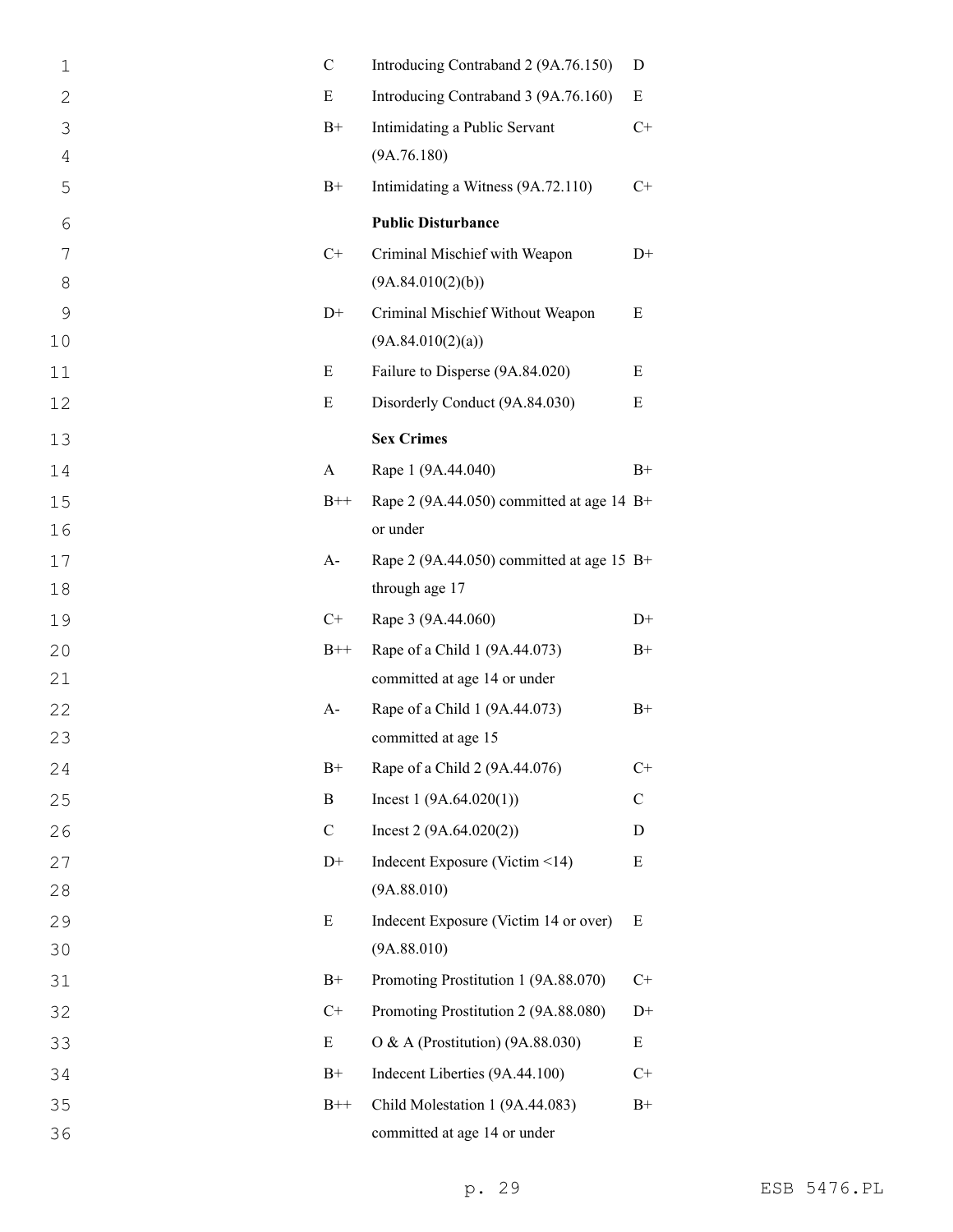| $\mathbf 1$  | $A-$         | Child Molestation 1 (9A.44.083)       | $B+$          |
|--------------|--------------|---------------------------------------|---------------|
| $\mathbf{2}$ |              | committed at age 15 through age 17    |               |
| 3            | B            | Child Molestation 2 (9A.44.086)       | $C+$          |
| 4            | $\mathbf C$  | Failure to Register as a Sex Offender | D             |
| 5            |              | (9A.44.132)                           |               |
| 6            |              | Theft, Robbery, Extortion, and        |               |
| 7            |              | Forgery                               |               |
| 8            | B            | Theft 1 (9A.56.030)                   | $\mathbf C$   |
| 9            | $\mathbf C$  | Theft 2 (9A.56.040)                   | D             |
| 10           | D            | Theft 3 (9A.56.050)                   | $\mathbf E$   |
| 11           | $\bf{B}$     | Theft of Livestock 1 and 2 (9A.56.080 | $\mathbf C$   |
| 12           |              | and 9A.56.083)                        |               |
| 13           | $\mathbf C$  | Forgery (9A.60.020)                   | D             |
| 14           | $\mathbf{A}$ | Robbery 1 (9A.56.200) committed at    | $B+$          |
| 15           |              | age 15 or under                       |               |
| 16           | $A++$        | Robbery 1 (9A.56.200) committed at    | A             |
| 17           |              | age 16 or 17                          |               |
| 18           | $B+$         | Robbery 2 (9A.56.210)                 | $C+$          |
| 19           | $B+$         | Extortion 1 (9A.56.120)               | $C+$          |
| 20           | $C+$         | Extortion 2 (9A.56.130)               | $D+$          |
| 21           | $\mathbf C$  | Identity Theft $1 (9.35.020(2))$      | D             |
| 22           | D            | Identity Theft $2(9.35.020(3))$       | E             |
| 23           | D            | <b>Improperly Obtaining Financial</b> | Ε             |
| 24           |              | Information (9.35.010)                |               |
| 25           | B            | Possession of a Stolen Vehicle        | C             |
| 26           |              | (9A.56.068)                           |               |
| 27           | B            | Possession of Stolen Property 1       | $\mathcal{C}$ |
| 28           |              | (9A.56.150)                           |               |
| 29           | $\mathbf C$  | Possession of Stolen Property 2       | D             |
| 30           |              | (9A.56.160)                           |               |
| 31           | D            | Possession of Stolen Property 3       | Ε             |
| 32           |              | (9A.56.170)                           |               |
| 33           | B            | Taking Motor Vehicle Without          | $\mathcal{C}$ |
| 34           |              | Permission 1 (9A.56.070)              |               |
| 35           | $\mathbf C$  | Taking Motor Vehicle Without          | D             |
| 36           |              | Permission 2 (9A.56.075)              |               |
| 37           | B            | Theft of a Motor Vehicle (9A.56.065)  | $\mathsf{C}$  |
|              |              |                                       |               |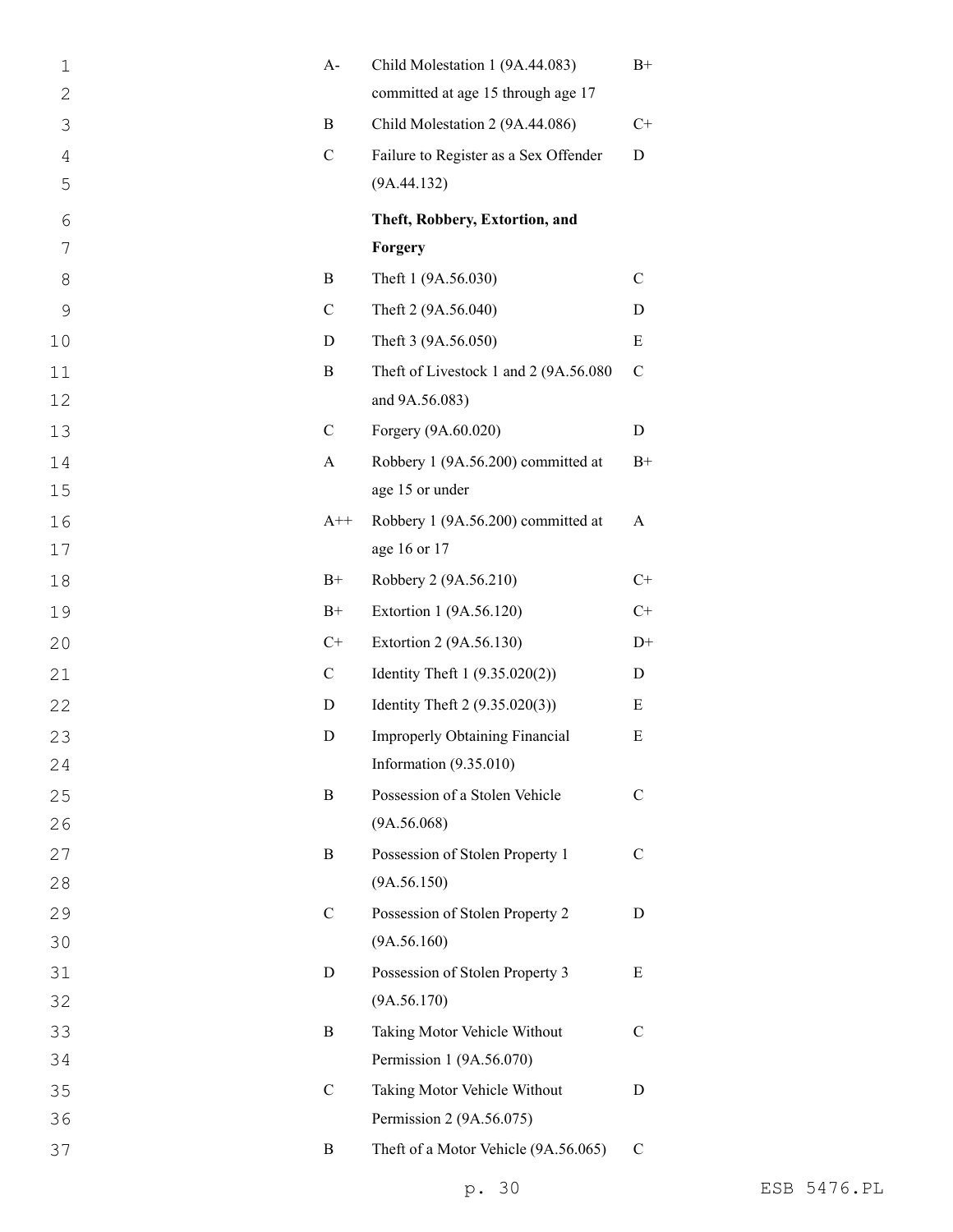| $\mathbf 1$ |               | <b>Motor Vehicle Related Crimes</b>        |               |
|-------------|---------------|--------------------------------------------|---------------|
| 2           | $\mathbf E$   | Driving Without a License (46.20.005)      | Ε             |
| 3           | $B+$          | Hit and Run - Death $(46.52.020(4)(a))$    | $C+$          |
| 4           | $\mathcal{C}$ | Hit and Run - Injury (46.52.020(4)(b))     | D             |
| 5           | D             | Hit and Run-Attended (46.52.020(5))        | E             |
| 6           | E             | Hit and Run-Unattended (46.52.010)         | E             |
| 7           | $\mathcal{C}$ | Vehicular Assault (46.61.522)              | D             |
| 8           | $\mathbf C$   | Attempting to Elude Pursuing Police        | D             |
| 9           |               | Vehicle (46.61.024)                        |               |
| 10          | E             | Reckless Driving (46.61.500)               | E             |
| 11          | D             | Driving While Under the Influence          | E             |
| 12          |               | $(46.61.502$ and $46.61.504)$              |               |
| 13          | $B+$          | Felony Driving While Under the             | B             |
| 14          |               | Influence $(46.61.502(6))$                 |               |
| 15          | $B+$          | Felony Physical Control of a Vehicle       | B             |
| 16          |               | While Under the Influence $(46.61.504(6))$ |               |
| 17          |               | Other                                      |               |
| 18          | B             | Animal Cruelty 1 (16.52.205)               | $\mathcal{C}$ |
| 19          | B             | Bomb Threat (9.61.160)                     | $\mathbf C$   |
| 20          | $\mathcal{C}$ | Escape $1^1$ (9A.76.110)                   | $\mathcal{C}$ |
| 21          | $\mathbf C$   | Escape $2^1$ (9A.76.120)                   | $\mathsf{C}$  |
| 22          | D             | Escape 3 (9A.76.130)                       | E             |
| 23          | E             | Obscene, Harassing, Etc., Phone Calls      | ${\bf E}$     |
| 24          |               | (9.61.230)                                 |               |
| 25          | A             | Other Offense Equivalent to an Adult       | $_{\rm B+}$   |
| 26          |               | Class A Felony                             |               |
| 27          | $\, {\bf B}$  | Other Offense Equivalent to an Adult       | $\mathcal{C}$ |
| 28          |               | Class B Felony                             |               |
| 29          | $\mathcal{C}$ | Other Offense Equivalent to an Adult       | D             |
| 30          |               | Class C Felony                             |               |
| 31          | D             | Other Offense Equivalent to an Adult       | Е             |
| 32          |               | Gross Misdemeanor                          |               |
| 33          | E             | Other Offense Equivalent to an Adult       | Ε             |
| 34          |               | Misdemeanor                                |               |
| 35          | V             | Violation of Order of Restitution,         | V             |
| 36          |               | Community Supervision, or Confinement      |               |
| 37          |               | $(13.40.200)^2$                            |               |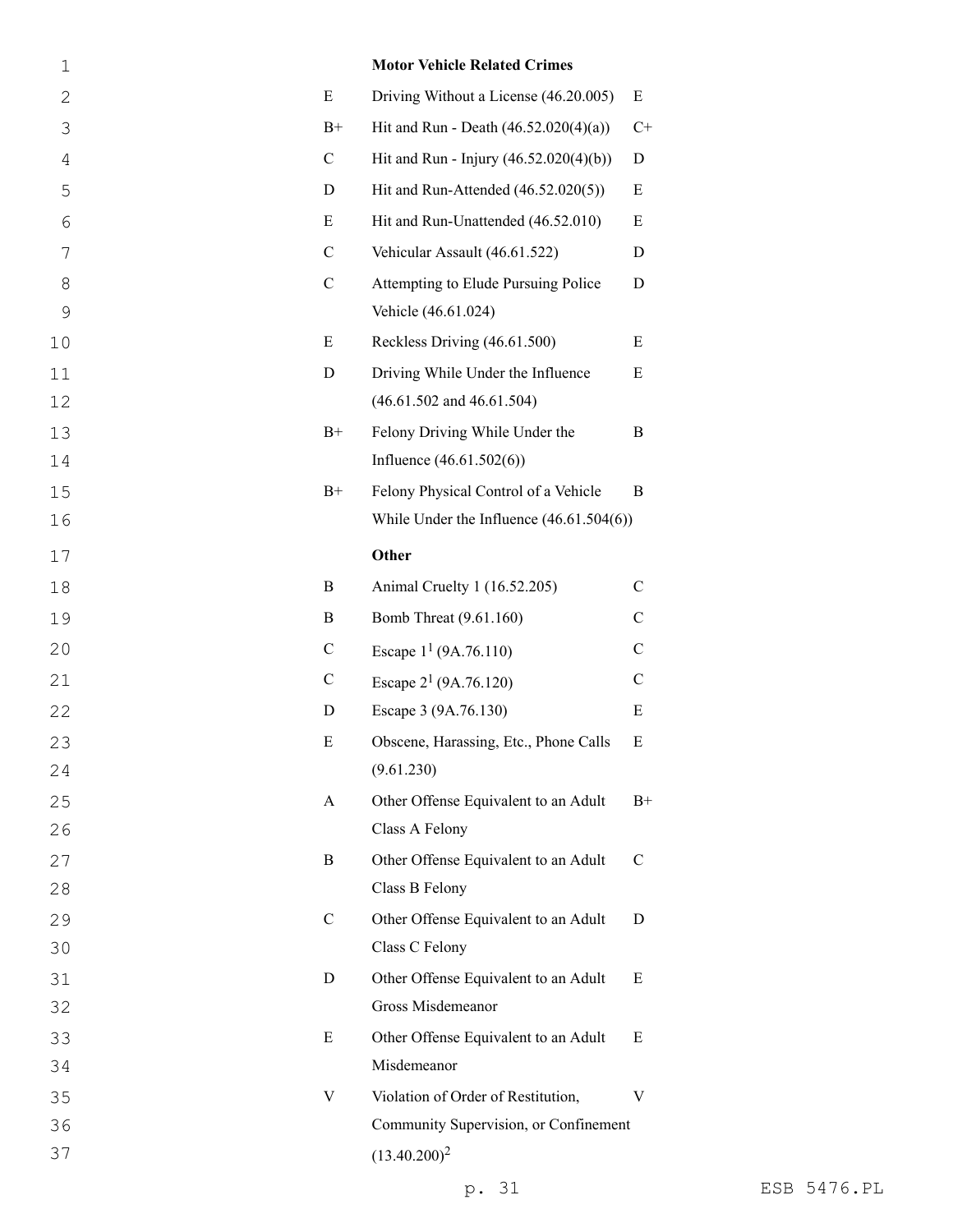| $\mathbf 1$<br>2 | ${}^{1}$ Escape 1 and 2 and Attempted Escape 1 and 2 are classed as C offenses<br>and the standard range is established as follows: |                  |                                                                 |                               |                                                  |                                          |               |  |  |  |  |
|------------------|-------------------------------------------------------------------------------------------------------------------------------------|------------------|-----------------------------------------------------------------|-------------------------------|--------------------------------------------------|------------------------------------------|---------------|--|--|--|--|
| 3                | 1st escape or attempted escape during 12-month period - 28 days                                                                     |                  |                                                                 |                               |                                                  |                                          |               |  |  |  |  |
| 4                | confinement                                                                                                                         |                  |                                                                 |                               |                                                  |                                          |               |  |  |  |  |
| 5                |                                                                                                                                     |                  | 2nd escape or attempted escape during 12-month period - 8 weeks |                               |                                                  |                                          |               |  |  |  |  |
| 6                | confinement                                                                                                                         |                  |                                                                 |                               |                                                  |                                          |               |  |  |  |  |
| 7                |                                                                                                                                     |                  | 3rd and subsequent escape or attempted escape during 12-month   |                               |                                                  |                                          |               |  |  |  |  |
| 8                | period - 12 weeks confinement                                                                                                       |                  |                                                                 |                               |                                                  |                                          |               |  |  |  |  |
| 9                | <sup>2</sup> If the court finds that a respondent has violated terms of an order,                                                   |                  |                                                                 |                               |                                                  |                                          |               |  |  |  |  |
| 10               | it may impose a penalty of up to 30 days of confinement.                                                                            |                  |                                                                 |                               |                                                  |                                          |               |  |  |  |  |
| 11               |                                                                                                                                     |                  |                                                                 | JUVENILE SENTENCING STANDARDS |                                                  |                                          |               |  |  |  |  |
| 12<br>13         | This schedule must be used for juvenile offenders. The court may<br>select sentencing option A, B, C, or D.                         |                  |                                                                 |                               |                                                  |                                          |               |  |  |  |  |
| 14               |                                                                                                                                     |                  |                                                                 |                               | <b>OPTION A</b>                                  |                                          |               |  |  |  |  |
| 15               |                                                                                                                                     |                  |                                                                 |                               |                                                  |                                          |               |  |  |  |  |
| 16               |                                                                                                                                     |                  |                                                                 |                               | JUVENILE OFFENDER SENTENCING GRID                |                                          |               |  |  |  |  |
|                  |                                                                                                                                     |                  |                                                                 |                               | <b>STANDARD RANGE</b>                            |                                          |               |  |  |  |  |
| 17               |                                                                                                                                     | $A++$            | 129 to 260 weeks for all category A++ offenses                  |                               |                                                  |                                          |               |  |  |  |  |
| 18               |                                                                                                                                     | $A+$             |                                                                 |                               | 180 weeks to age 21 for all category A+ offenses |                                          |               |  |  |  |  |
| 19               |                                                                                                                                     | A                |                                                                 |                               | 103-129 weeks for all category A offenses        |                                          |               |  |  |  |  |
| 20               |                                                                                                                                     | $A-$             | 30-40 weeks                                                     | $52-65$ weeks                 |                                                  | 80-100 weeks 103-129 weeks 103-129 weeks |               |  |  |  |  |
| 21               |                                                                                                                                     | $B++$            | $15-36$ weeks                                                   | $52-65$ weeks                 | 80-100 weeks                                     | 103-129 weeks 103-129 weeks              |               |  |  |  |  |
| 22               | <b>CURRENT</b>                                                                                                                      | $B+$             | 15-36 weeks                                                     | 15-36 weeks                   | 52-65 weeks                                      | 80-100 weeks                             | 103-129 weeks |  |  |  |  |
| 23               | <b>OFFENSE</b>                                                                                                                      | $\, {\bf B}$     | ${\rm LS}$                                                      | LS                            | 15-36 weeks                                      | 15-36 weeks                              | 52-65 weeks   |  |  |  |  |
| 24               | <b>CATEGORY</b>                                                                                                                     | $\mathrm{C}^{+}$ | $\mathop{\hbox{\rm LS}}$                                        | LS                            | LS                                               | 15-36 weeks                              | 15-36 weeks   |  |  |  |  |
| 25               |                                                                                                                                     | $\mathbf C$      | LS                                                              | $\mathop{\rm LS}\nolimits$    | LS                                               | LS                                       | 15-36 weeks   |  |  |  |  |
| 26               |                                                                                                                                     | $D+$             | LS                                                              | LS                            | LS                                               | LS                                       | LS            |  |  |  |  |
| 27               |                                                                                                                                     | $\mathbf D$      | LS                                                              | LS                            | LS                                               | LS                                       | LS            |  |  |  |  |
| 28               |                                                                                                                                     | E                | LS                                                              | LS                            | LS                                               | LS                                       | LS.           |  |  |  |  |
| 29               | <b>PRIOR</b>                                                                                                                        |                  | $\boldsymbol{0}$                                                | $\mathbf{1}$                  | $2\,$                                            | 3                                        | 4 or more     |  |  |  |  |
| 30               | <b>ADJUDICATIONS</b>                                                                                                                |                  |                                                                 |                               |                                                  |                                          |               |  |  |  |  |

p. 32 ESB 5476.PL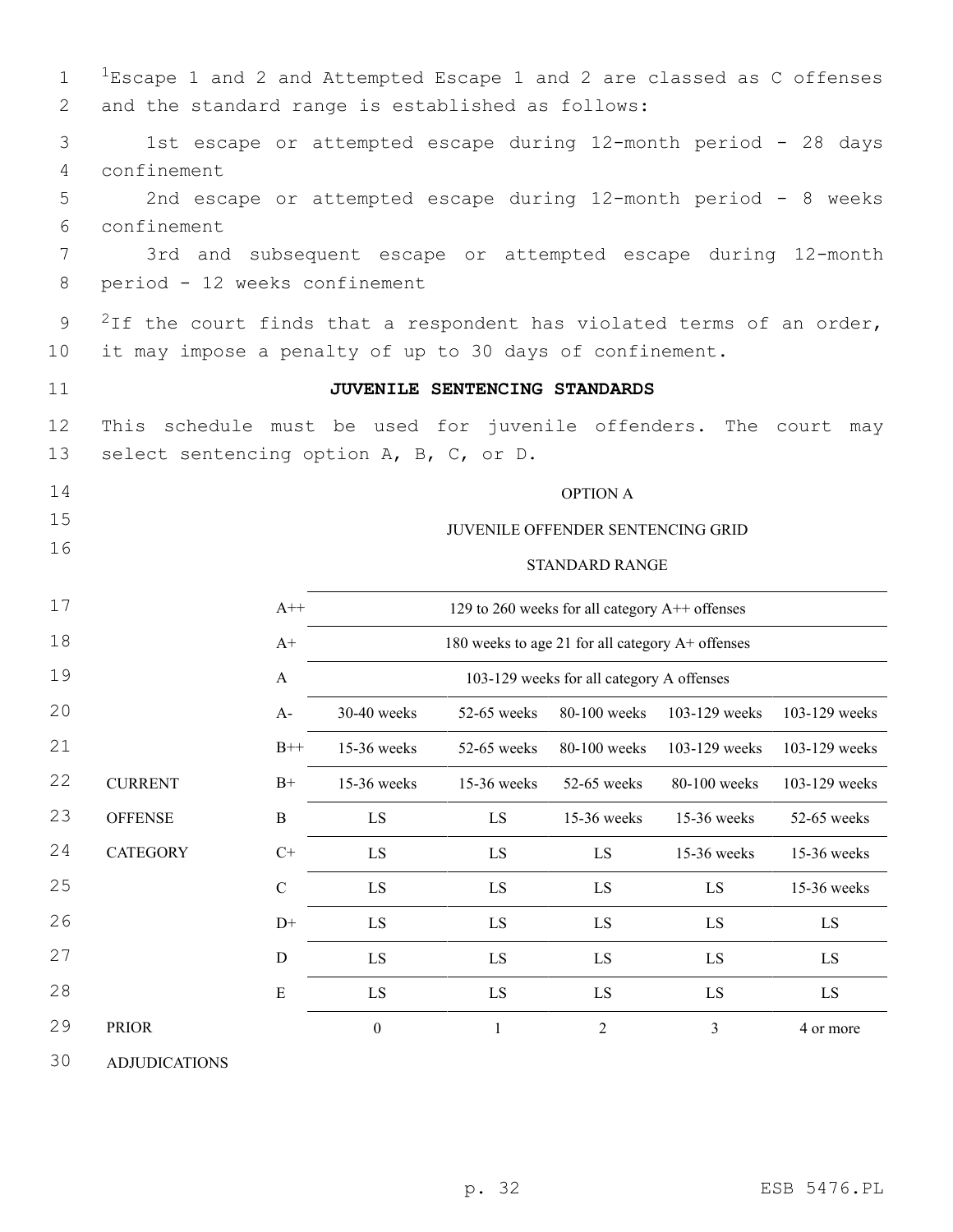NOTE: References in the grid to days or weeks mean periods of confinement. "LS" means "local sanctions" as defined in RCW 13.40.020.3

 (1) The vertical axis of the grid is the current offense category. The current offense category is determined by the offense of adjudication.6

 (2) The horizontal axis of the grid is the number of prior adjudications included in the juvenile's criminal history. Each prior felony adjudication shall count as one point. Each prior violation, misdemeanor, and gross misdemeanor adjudication shall count as 1/4 11 point. Fractional points shall be rounded down.

 (3) The standard range disposition for each offense is determined by the intersection of the column defined by the prior adjudications 14 and the row defined by the current offense category.

 (4) RCW 13.40.180 applies if the offender is being sentenced for 16 more than one offense.

 (5) A current offense that is a violation is equivalent to an offense category of E. However, a disposition for a violation shall 19 not include confinement.

**OR**

## **OPTION B**

# **SUSPENDED DISPOSITION ALTERNATIVE**

 (1) If the offender is subject to a standard range disposition 24 involving confinement by the department, the court may impose the standard range and suspend the disposition on condition that the offender comply with one or more local sanctions and any educational or treatment requirement. The treatment programs provided to the offender must be either research-based best practice programs as identified by the Washington state institute for public policy or the joint legislative audit and review committee, or for chemical dependency treatment programs or services, they must be evidence- based or research-based best practice programs. For the purposes of 33 this subsection:

 (a) "Evidence-based" means a program or practice that has had multiple site random controlled trials across heterogeneous populations demonstrating that the program or practice is effective 37 for the population; and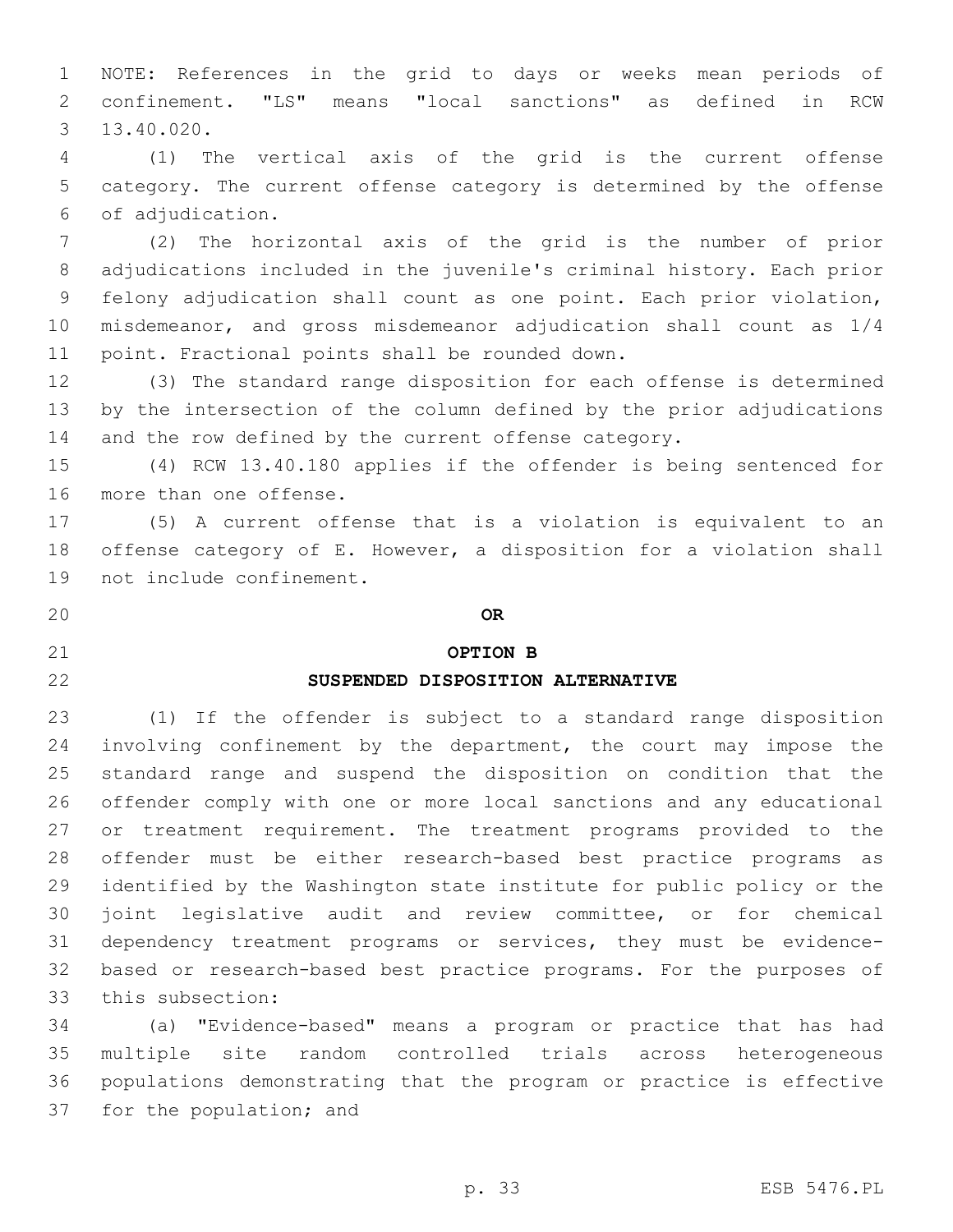(b) "Research-based" means a program or practice that has some research demonstrating effectiveness, but that does not yet meet the 3 standard of evidence-based practices.

 (2) If the offender fails to comply with the suspended disposition, the court may impose sanctions pursuant to RCW 13.40.200 or may revoke the suspended disposition and order the disposition's 7 execution.

 (3) An offender is ineligible for the suspended disposition 9 option under this section if the offender:

10 (a) Is adjudicated of an A+ or A++ offense;

 (b) Is fourteen years of age or older and is adjudicated of one 12 or more of the following offenses:

 (i) A class A offense, or an attempt, conspiracy, or solicitation 14 to commit a class A offense;

(ii) Manslaughter in the first degree (RCW 9A.32.060);

 (iii) Assault in the second degree (RCW 9A.36.021), extortion in the first degree (RCW 9A.56.120), kidnapping in the second degree (RCW 9A.40.030), drive-by shooting (RCW 9A.36.045), vehicular homicide (RCW 46.61.520), hit and run death (RCW 46.52.020(4)(a)), or manslaughter 2 (RCW 9A.32.070); or20

 (iv) Violation of the uniform controlled substances act (RCW 69.50.401(2) (a) and (b)), when the offense includes infliction of bodily harm upon another or when during the commission or immediate withdrawal from the offense the respondent was armed with a deadly 25 weapon;

 (c) Is ordered to serve a disposition for a firearm violation 27 under RCW 13.40.193;

 (d) Is adjudicated of a sex offense as defined in RCW 9.94A.030; 29 or

(e) Has a prior option B disposition.30

**OR**

### **OPTION C**

# **CHEMICAL DEPENDENCY/MENTAL HEALTH DISPOSITION ALTERNATIVE**

 If the juvenile offender is subject to a standard range disposition of local sanctions or 15 to 36 weeks of confinement and has not committed a B++ or B+ offense, the court may impose a 37 disposition under RCW 13.40.160(4) and 13.40.165.

**OR**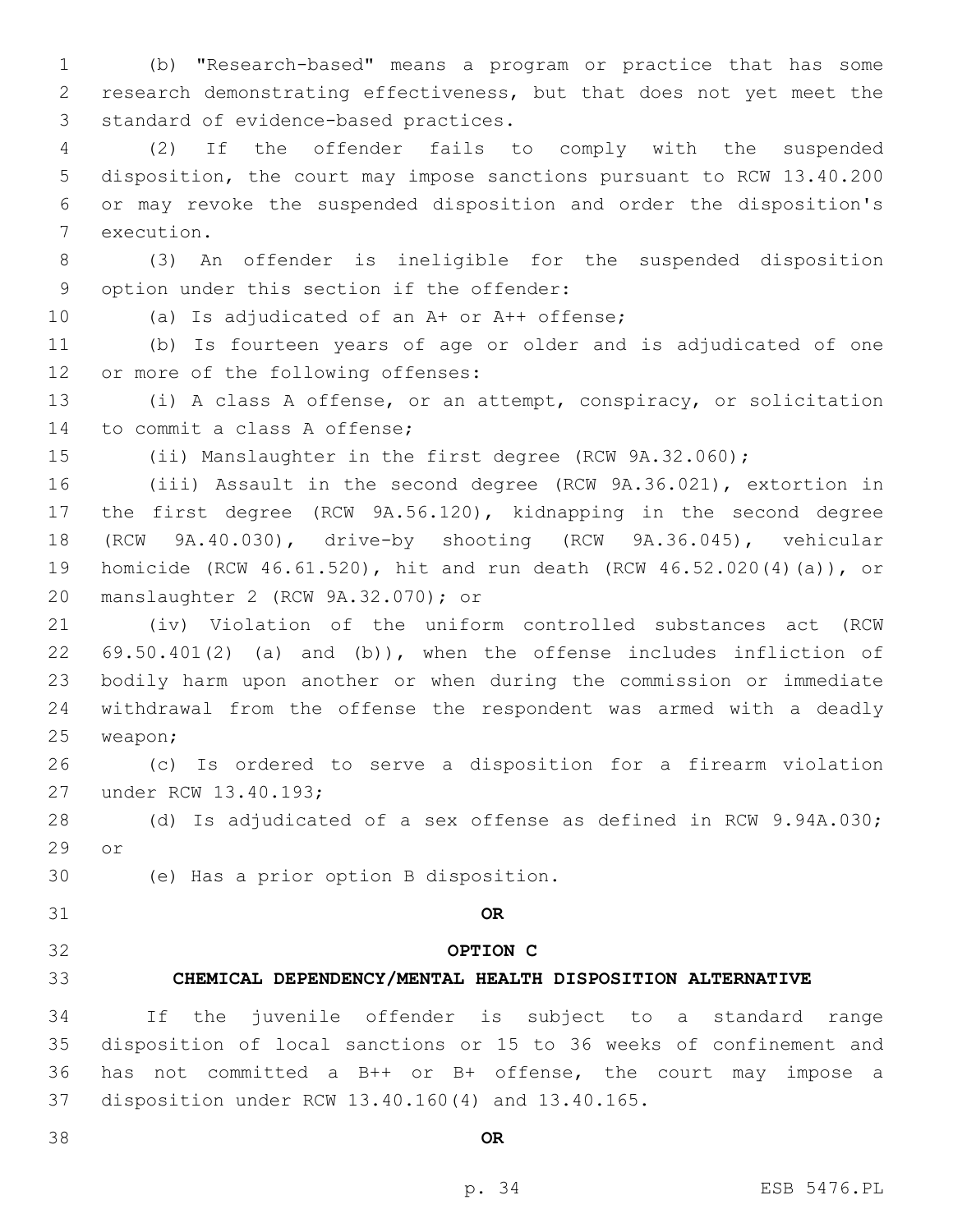| $\mathbf 1$<br>2 | OPTION D<br>MANIFEST INJUSTICE                                                                                                        |
|------------------|---------------------------------------------------------------------------------------------------------------------------------------|
| 3                |                                                                                                                                       |
| 4                | If the court determines that a disposition under option A, B, or C<br>would effectuate a manifest injustice, the court shall impose a |
| 5                | disposition outside the standard range under RCW $13.40.160(2)$ .                                                                     |
|                  |                                                                                                                                       |
| 6                | Sec. 17. RCW 2.24.010 and 2013 c 27 s 3 are each amended to read                                                                      |
| 7                | as follows:                                                                                                                           |
| 8                | (1) There may be appointed in each county or judicial district,                                                                       |
| 9                | by the judges of the superior court having jurisdiction therein, one                                                                  |
| 10               | or more court commissioners for said county or judicial district.                                                                     |
| 11               | Each such commissioner shall be a citizen of the United States and                                                                    |
| 12               | shall hold the office during the pleasure of the judges making the                                                                    |
| 13               | appointment.                                                                                                                          |
| 14               | $(2)$ (a) There may be appointed in counties with a population of                                                                     |
| 15               | more than four hundred thousand, by the presiding judge of the                                                                        |
| 16               | superior court having jurisdiction therein, one or more attorneys to                                                                  |
| 17               | criminal commissioners to assist the superior court in<br>act<br>as                                                                   |
| 18               | disposing of adult criminal cases. Such criminal commissioners shall                                                                  |
| 19               | have power, authority, and jurisdiction, concurrent with the superior                                                                 |
| 20               | court and the judges thereof, in adult criminal cases, to preside                                                                     |
| 21               | arraignments, preliminary appearances, initial extradition<br>over                                                                    |
| 22               | hearings, and noncompliance proceedings pursuant to RCW 9.94A.6333 or                                                                 |
| 23               | 9.94B.040; accept pleas if authorized by local court rules; appoint                                                                   |
| 24               | counsel; make determinations of probable cause; set, amend,<br>and                                                                    |
| 25               | review conditions of pretrial release; set bail; set trial and                                                                        |
| 26               | hearing dates; authorize continuances; accept waivers of the right to                                                                 |
| 27               | speedy trial; and authorize and issue search warrants and orders to                                                                   |
| 28               | intercept, monitor, or record wired or wireless telecommunications or                                                                 |
| 29               | for the installation of electronic taps or other devices to include,                                                                  |
| 30               | but not be limited to, vehicle global positioning system or other                                                                     |
| 31               | mobile tracking devices with all the powers conferred upon the judge                                                                  |
| 32               | of the superior court in such matters.                                                                                                |
| 33               | (b) Criminal commissioners shall also have the authority to                                                                           |
| 34               | conduct resentencing hearings and to vacate convictions related to                                                                    |
| 35               | State v. Blake, No. 96873-0 (Feb. 25, 2021). Criminal commissioners                                                                   |
| 36               | may be appointed for this purpose regardless of the population of the                                                                 |
| 37               | county served by the appointing court.                                                                                                |
|                  |                                                                                                                                       |
|                  | p. 35<br>ESB 5476.PL                                                                                                                  |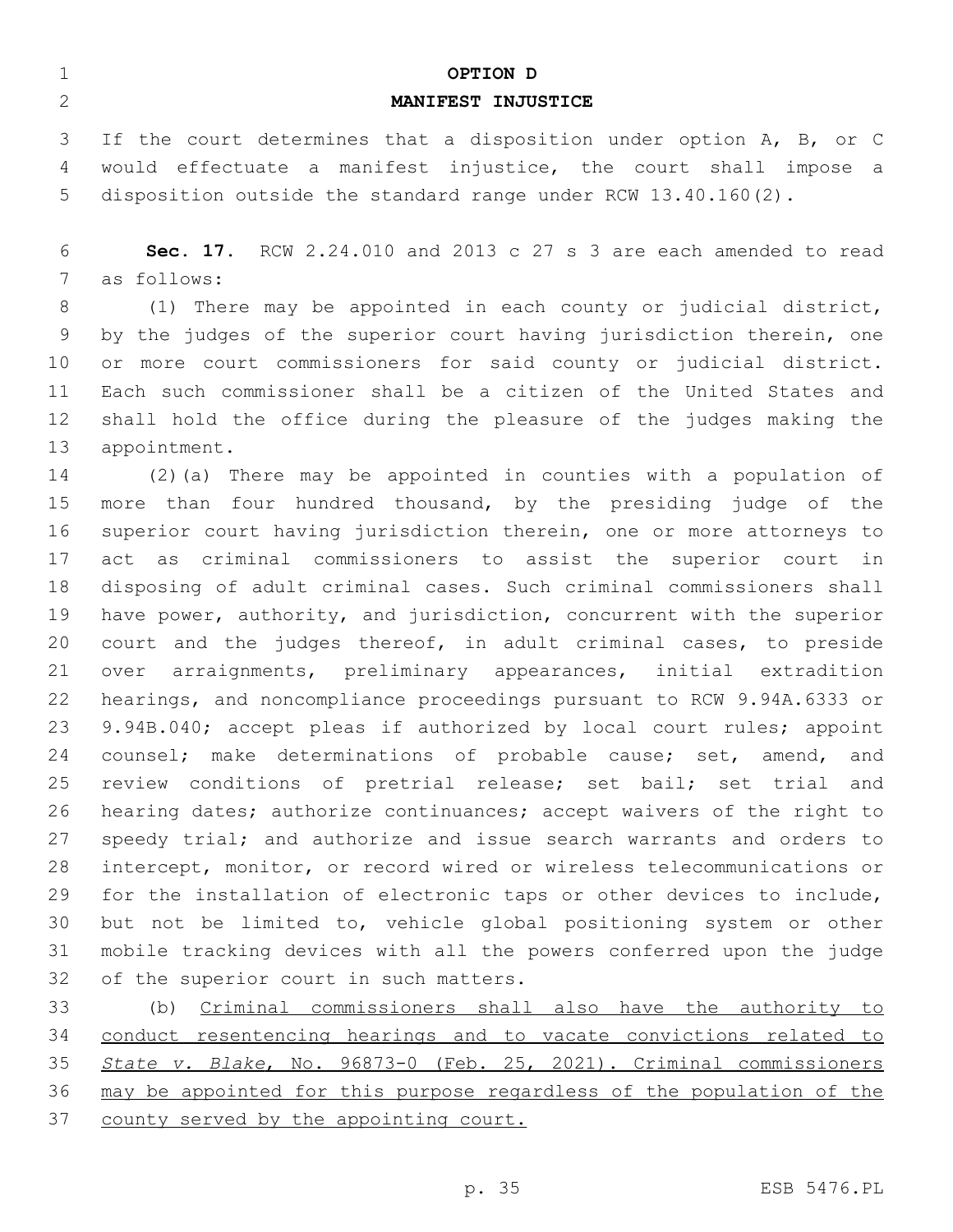1 (c) The county legislative authority must approve the creation of 2 criminal commissioner positions.

 **Sec. 18.** RCW 2.24.040 and 2009 c 28 s 1 are each amended to read as follows:4

 Such court commissioner shall have power, authority, and jurisdiction, concurrent with the superior court and the judge 7 thereof, in the following particulars:

 (1) To hear and determine all matters in probate, to make and issue all proper orders therein, and to issue citations in all cases where same are authorized by the probate statutes of this state.

(2) To grant and enter defaults and enter judgment thereon.

 (3) To issue temporary restraining orders and temporary injunctions, and to fix and approve bonds thereon.

 (4) To act as referee in all matters and actions referred to him 15 or her by the superior court as such, with all the powers now 16 conferred upon referees by law.

 (5) To hear and determine all proceedings supplemental to execution, with all the powers conferred upon the judge of the 19 superior court in such matters.

 (6) To hear and determine all petitions for the adoption of children and for the dissolution of incorporations.

 (7) To hear and determine all applications for the commitment of any person to the hospital for the insane, with all the powers of the 24 superior court in such matters: PROVIDED, That in cases where a jury is demanded, same shall be referred to the superior court for trial.

 (8) To hear and determine all complaints for the commitments of minors with all powers conferred upon the superior court in such 28 matters.

 (9) To hear and determine ex parte and uncontested civil matters 30 of any nature.

 (10) To grant adjournments, administer oaths, preserve order, compel attendance of witnesses, and to punish for contempts in the refusal to obey or the neglect of the court commissioner's lawful orders made in any matter before the court commissioner as fully as 35 the judge of the superior court.

 (11) To take acknowledgments and proofs of deeds, mortgages and all other instruments requiring acknowledgment under the laws of this state, and to take affidavits and depositions in all cases.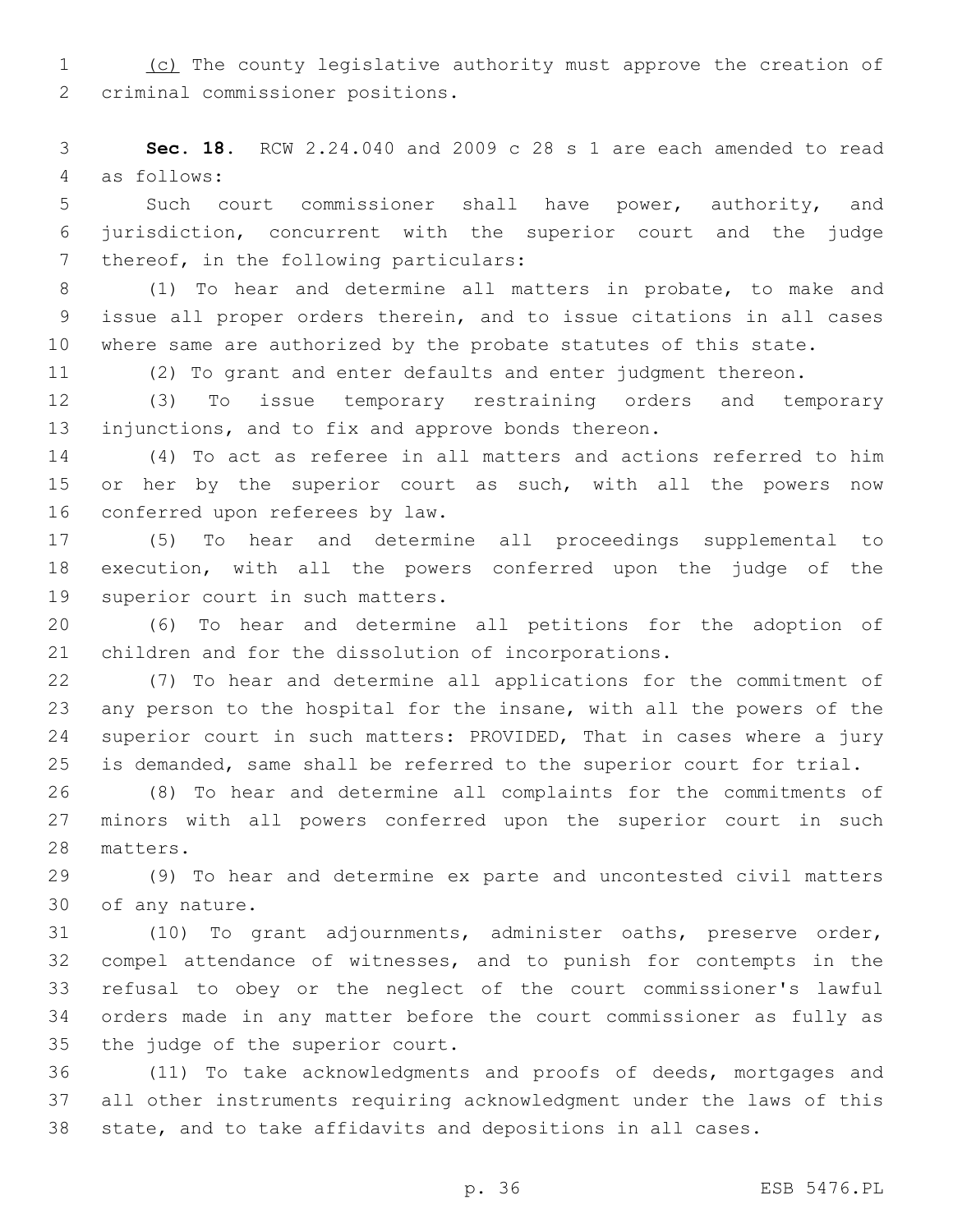(12) To provide an official seal, upon which shall be engraved the words "Court Commissioner," and the name of the county for which he or she may be appointed, and to authenticate his official acts 4 therewith in all cases where same is necessary.

 (13) To charge and collect, for his or her own use, the same fees for the official performance of official acts mentioned in subsections (4) and (11) of this section as are provided by law for 8 referees and notaries public.

 (14) To hear and determine small claims appeals as provided in 10 chapter 12.36 RCW.

 (15) In adult criminal cases, to preside over arraignments, preliminary appearances, initial extradition hearings, and noncompliance proceedings pursuant to RCW 9.94A.6333 or 9.94B.040; 14 accept pleas if authorized by local court rules; appoint counsel; 15 make determinations of probable cause; set, amend, and review conditions of pretrial release; set bail; set trial and hearing 17 dates; authorize continuances; ((and)) accept waivers of the right to 18 speedy trial; and conduct resentencing hearings and hearings to vacate convictions related to *State v. Blake*, No. 96873-0 (Feb. 25, 2021).

 **Sec. 19.** RCW 9.94A.728 and 2018 c 166 s 2 are each amended to 22 read as follows:

 (1) No person serving a sentence imposed pursuant to this chapter and committed to the custody of the department shall leave the confines of the correctional facility or be released prior to the 26 expiration of the sentence except as follows:

 (a) An offender may earn early release time as authorized by RCW 28 9.94A.729;

 (b) An offender may leave a correctional facility pursuant to an authorized furlough or leave of absence. In addition, offenders may leave a correctional facility when in the custody of a corrections 32 officer or officers;

 (c)(i) The secretary may authorize an extraordinary medical placement for an offender when all of the following conditions exist:

 (A) The offender has a medical condition that is serious and is 36 expected to require costly care or treatment;

 (B) The offender poses a low risk to the community because he or she is currently physically incapacitated due to age or the medical condition or is expected to be so at the time of release; and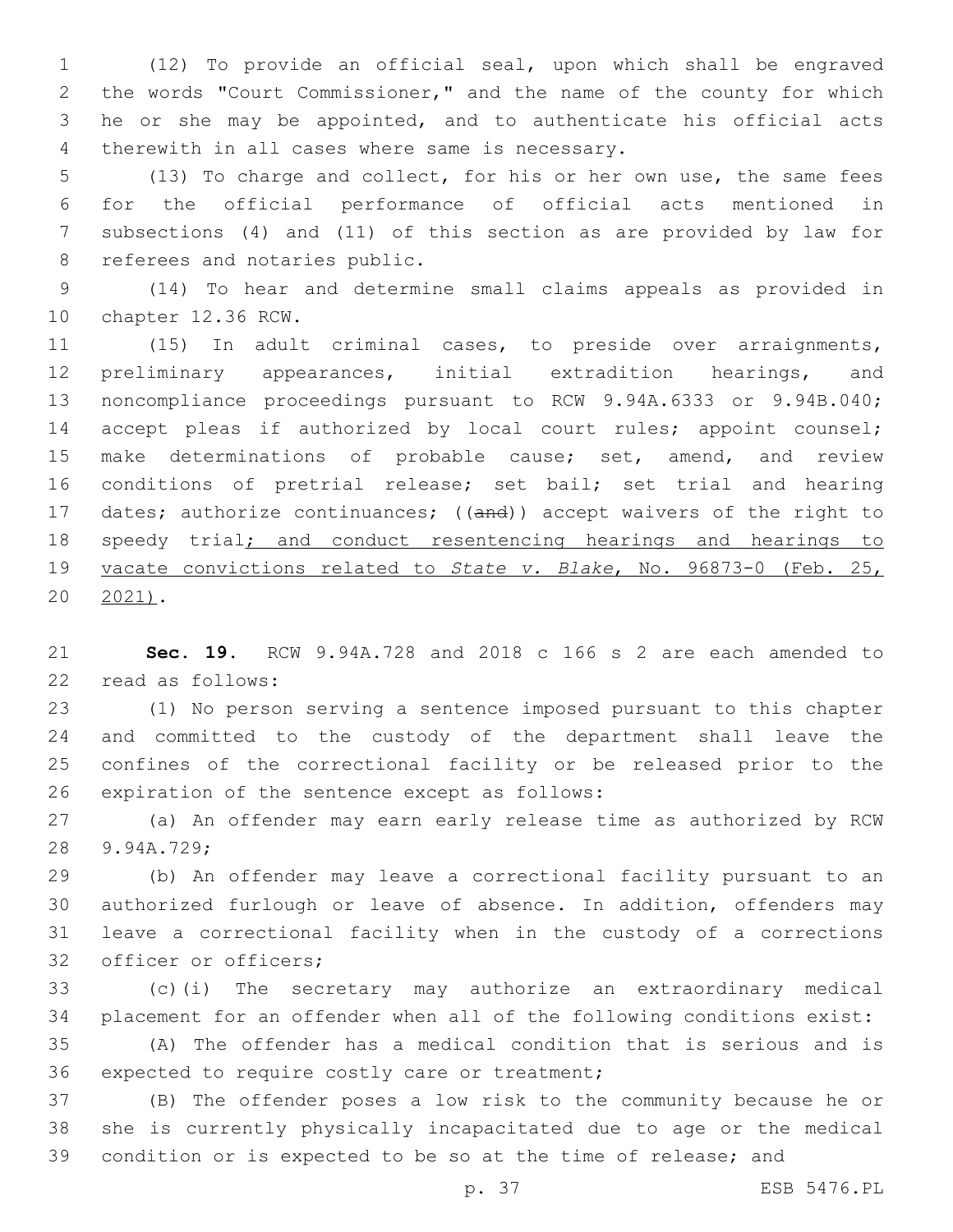(C) It is expected that granting the extraordinary medical placement will result in a cost savings to the state.

 (ii) An offender sentenced to death or to life imprisonment without the possibility of release or parole is not eligible for an 5 extraordinary medical placement.

 (iii) The secretary shall require electronic monitoring for all offenders in extraordinary medical placement unless the electronic monitoring equipment interferes with the function of the offender's medical equipment or results in the loss of funding for the offender's medical care, in which case, an alternative type of monitoring shall be utilized. The secretary shall specify who shall provide the monitoring services and the terms under which the 13 monitoring shall be performed.

 (iv) The secretary may revoke an extraordinary medical placement 15 under this subsection  $(1)(c)$  at any time.

 (v) Persistent offenders are not eligible for extraordinary 17 medical placement;

 (d) The governor, upon recommendation from the clemency and pardons board, may grant an extraordinary release for reasons of serious health problems, senility, advanced age, extraordinary meritorious acts, or other extraordinary circumstances;

 (e) No more than the final twelve months of the offender's term of confinement may be served in partial confinement for aiding the offender with: Finding work as part of the work release program under chapter 72.65 RCW; or reestablishing himself or herself in the community as part of the parenting program in RCW 9.94A.6551. This is in addition to that period of earned early release time that may be 28 exchanged for partial confinement pursuant to RCW 9.94A.729(5)(d);

 (f) No more than the final six months of the offender's term of confinement may be served in partial confinement as home detention as part of the graduated reentry program developed by the department 32 under RCW 9.94A.733;

(g) The governor may pardon any offender;

 (h) The department may release an offender from confinement any time within ten days before a release date calculated under this 36 section;

 (i) An offender may leave a correctional facility prior to completion of his or her sentence if the sentence has been reduced as 39 provided in RCW 9.94A.870;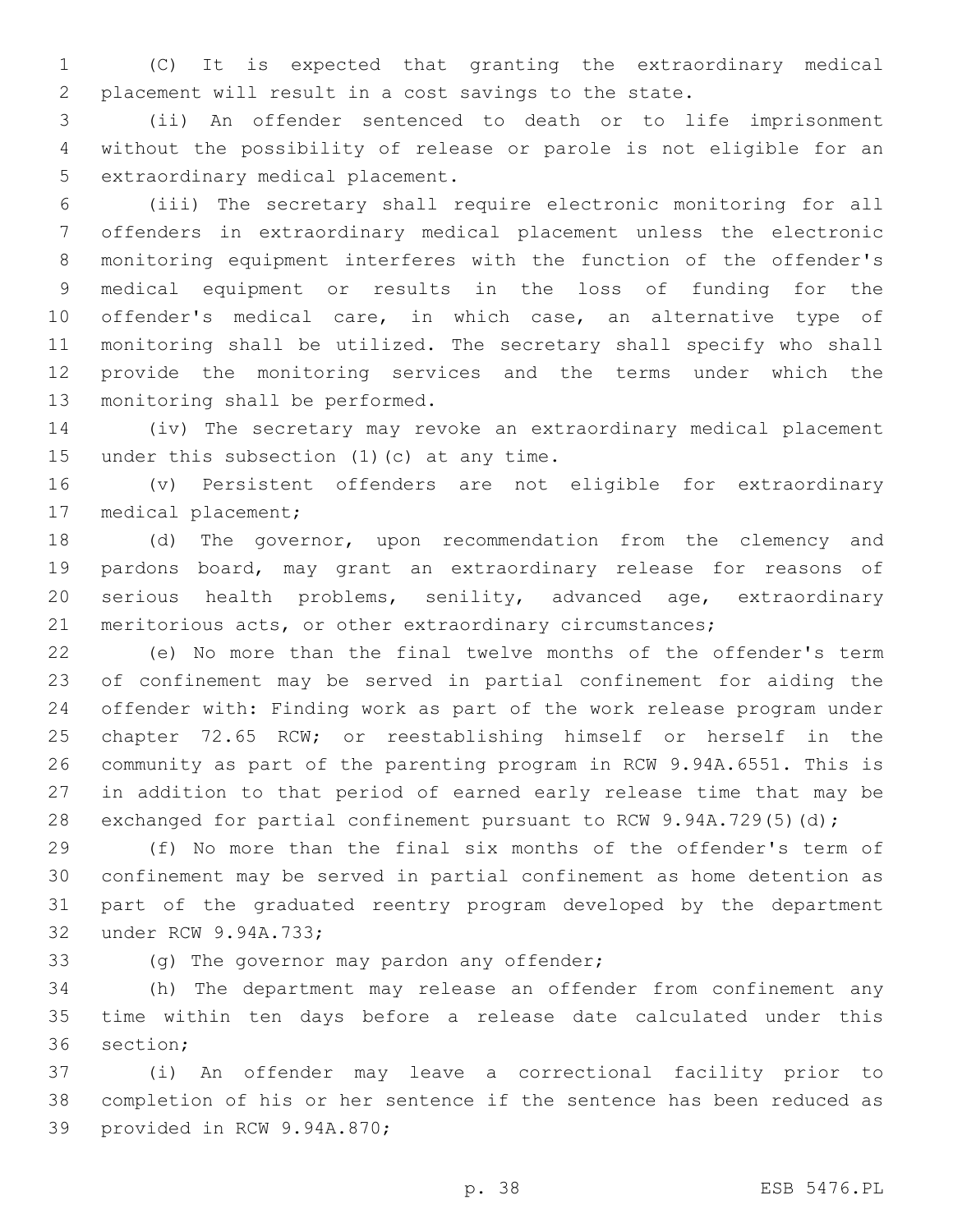(j) Notwithstanding any other provisions of this section, an offender sentenced for a felony crime listed in RCW 9.94A.540 as subject to a mandatory minimum sentence of total confinement shall not be released from total confinement before the completion of the listed mandatory minimum sentence for that felony crime of conviction unless allowed under RCW 9.94A.540; and6

 (k) Any person convicted of one or more crimes committed prior to the person's eighteenth birthday may be released from confinement 9 pursuant to RCW 9.94A.730.

 (2) Notwithstanding any other provision of this section, an offender entitled to vacation of a conviction or the recalculation of his or her offender score pursuant to *State v. Blake*, No. 96873-0 13 (Feb. 25, 2021), may be released from confinement pursuant to a court order if the offender has already served a period of confinement that 15 exceeds his or her new standard range. This provision does not create 16 an independent right to release from confinement prior to 17 resentencing.

 (3) Offenders residing in a juvenile correctional facility placement pursuant to RCW 72.01.410(1)(a) are not subject to the 20 limitations in this section.

 **Sec. 20.** RCW 10.64.110 and 1977 ex.s. c 259 s 1 are each amended 22 to read as follows:

 (1) Following June 15, 1977, except as provided in subsection (3) 24 of this section, there shall be affixed to the original of every judgment and sentence of a felony conviction in every court in this state and every order adjudicating a juvenile to be a delinquent based upon conduct which would be a felony if committed by an adult, a fingerprint of the defendant or juvenile who is the subject of the 29 order. When requested by the clerk of the court, the actual affixing of fingerprints shall be done by a representative of the office of 31 the county sheriff.

 (2) The clerk of the court shall attest that the fingerprints appearing on the judgment in sentence, order of adjudication of delinquency, or docket, is that of the individual who is the subject of the judgment or conviction, order, or docket entry.

 (3) Amended judgment and sentences issued pursuant to *State v. Blake*, No. 96873-0 (Feb. 25, 2021), are exempt from the fingerprinting requirements in subsection (1) of this section when there are no additional offenses of conviction from the original

p. 39 ESB 5476.PL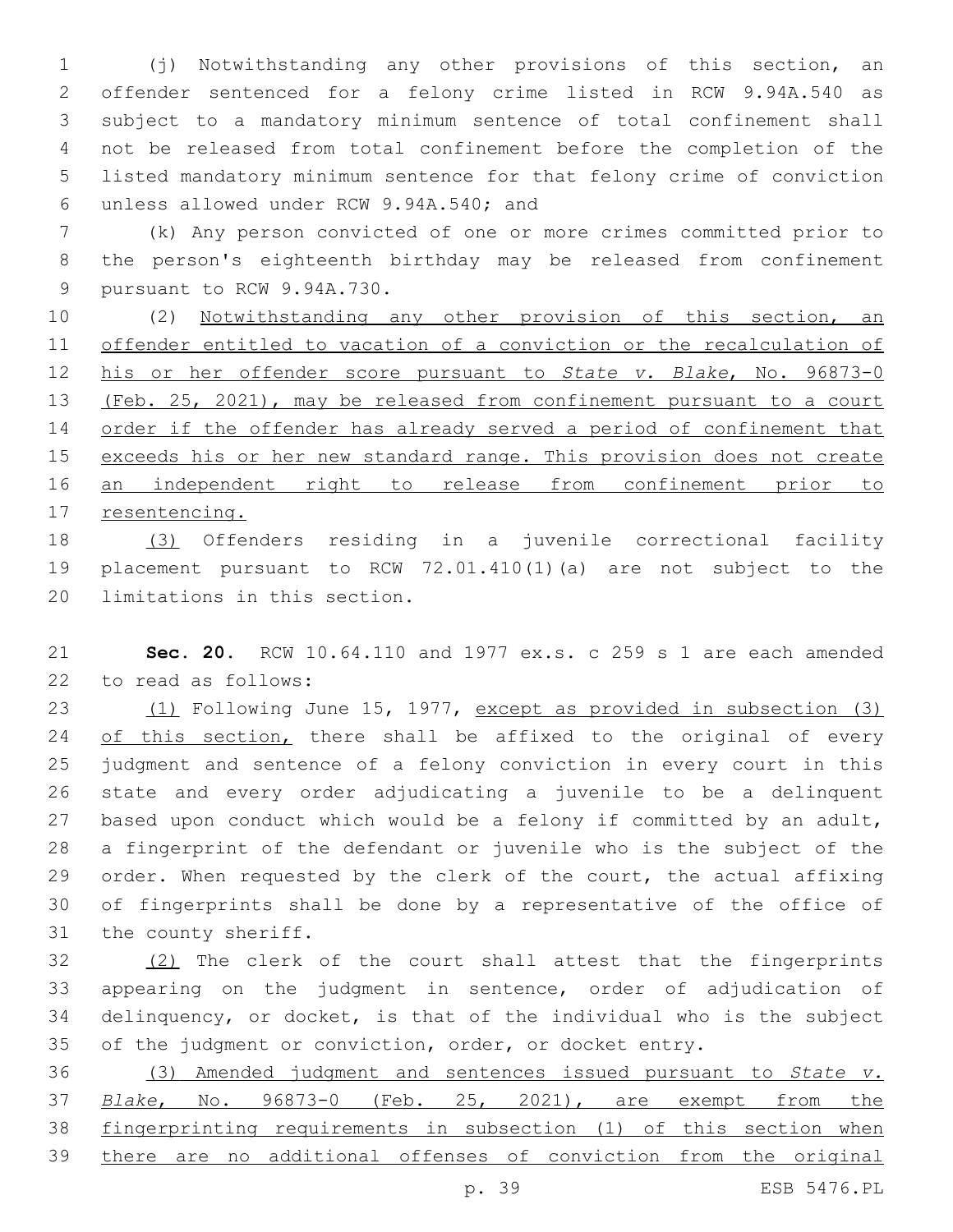judgment and sentence and the defendant is in custody in a correctional facility. In such cases, the amended judgment and sentence shall reference the original judgment and sentence and the 4 fingerprints affixed thereto.

 NEW SECTION. **Sec. 21.** The *State v. Blake* reimbursement account is created in the state treasury. Moneys in the account may be spent only after appropriation. Expenditures from the account may be used only for state and local government costs resulting from the supreme court's decision in *State v. Blake*, No. 96873-0 (Feb. 25, 2021), and to reimburse individuals for legal financial obligations paid in connection with sentences that have been invalidated as a result of the decision.

 NEW SECTION. **Sec. 22.** The appropriations in this section are provided to the health care authority community behavioral health program and are subject to the following conditions and limitations:

 (1) The following sums, or so much thereof as may be necessary, are each appropriated: \$25,000,000 from the state general fund for the fiscal year ending June 30, 2022; and \$20,000,000 from the state general fund for the fiscal year ending June 30, 2023. The amounts in this subsection are provided solely for the authority to contract with behavioral health administrative service organizations to implement the statewide recovery navigator program established in section 2 of this act and for related technical assistance to support this implementation. This includes funding for recovery navigator teams to provide community-based outreach and case management services based on the law enforcement assisted diversion model and for technical assistance support from the law enforcement assisted 28 diversion national support bureau.

 (2) The following sums, or so much thereof as may be necessary, are each appropriated: \$1,673,000 from the state general fund for the fiscal year ending June 30, 2022; \$3,114,000 from the state general fund for the fiscal year ending June 30, 2023; and \$3,890,000, from the general fund-federal account for the fiscal biennium ending June 30, 2023. The amounts in this subsection are provided solely for the authority to implement clubhouse services in every region of the 36 state.

 (3) The following sums, or so much thereof as may be necessary, are each appropriated: \$5,000,000 from the state general fund for the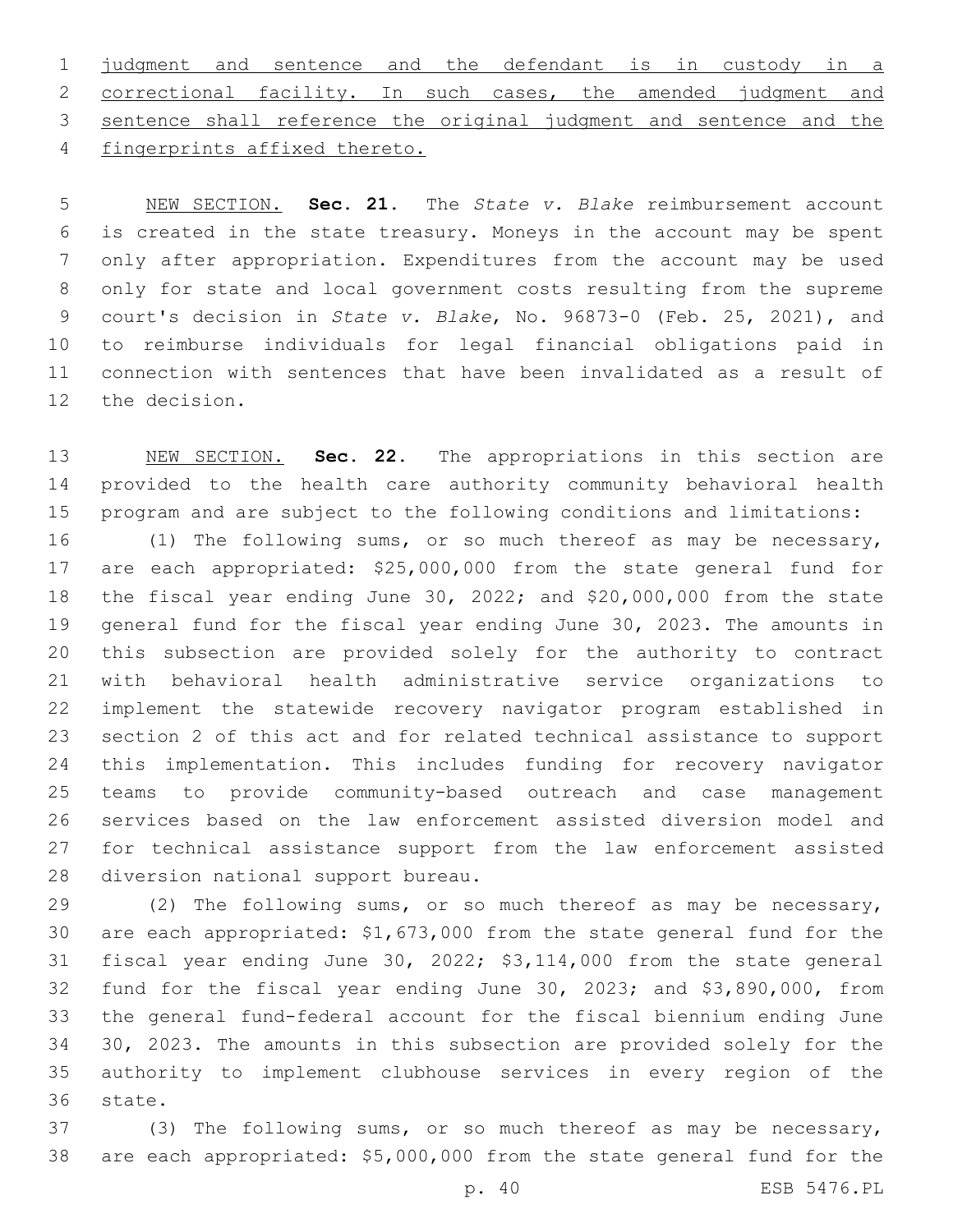fiscal year ending June 30, 2022; and \$7,500,000 from the state general fund for the fiscal year ending June 30, 2023. The amounts in this subsection are provided solely for the authority to implement the homeless outreach stabilization team program, pursuant to section  $5(1)$  of this act.

 (4) The following sums, or so much thereof as may be necessary, are each appropriated: \$2,500,000 from the state general fund for the fiscal year ending June 30, 2022; and \$2,500,000 from the state general fund for the fiscal year ending June 30, 2023. The amounts in this subsection are provided solely for the authority to expand efforts to provide opioid use disorder medication in city, county, 12 regional, and tribal jails.

 (5) The following sums, or so much thereof as may be necessary, are each appropriated: \$500,000 from the state general fund for the fiscal year ending June 30, 2022; and \$500,000 from the state general fund for the fiscal year ending June 30, 2023. The amounts in this subsection are provided solely for the authority to expand opioid treatment network programs for people with co-occurring opioid and 19 stimulant use disorder.

 (6) The following sums, or so much thereof as may be necessary, are each appropriated: \$1,400,000 from the state general fund for the fiscal year ending June 30, 2022; and \$1,400,000 from the state general fund for the fiscal year ending June 30, 2023. The amounts in this subsection are provided solely for behavioral health administrative service organizations to develop regional recovery navigator program plans pursuant to section 2 of this act and to establish positions focusing on regional planning to improve access to and quality of regional behavioral health services with a focus on 29 integrated care.

 (7) The following sums, or so much thereof as may be necessary, are each appropriated: \$75,000 from the state general fund for the fiscal year ending June 30, 2022; and \$75,000 from the state general fund for the fiscal year ending June 30, 2023. The amounts in this subsection are provided solely for the authority to contract with an organization with expertise in supporting efforts to increase access to and improve quality in recovery housing and recovery residences. This funding shall be used to increase recovery housing availability through partnership with private landlords, increase accreditation of recovery residences statewide, operate a grievance process for resolving challenges with recovery residences, and conduct a recovery

p. 41 ESB 5476.PL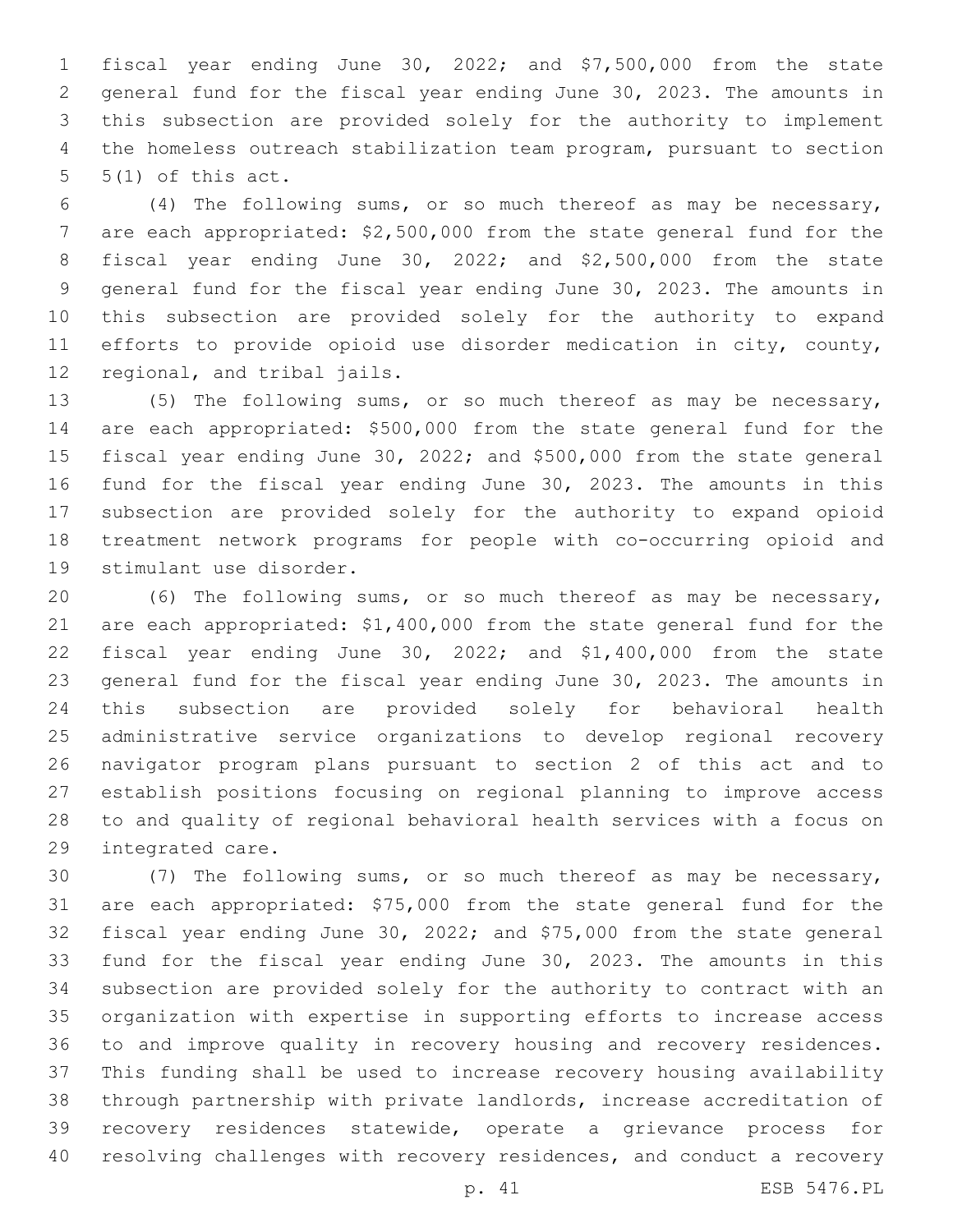capital outcomes assessment for individuals living in recovery 2 residences.

 (8) The following sums, or so much thereof as may be necessary, are each appropriated: \$500,000 from the state general fund for the fiscal year ending June 30, 2022; and \$500,000 from the state general fund for the fiscal year ending June 30, 2023. The amounts in this subsection are provided solely for the authority to provide short-term housing vouchers for individuals with substance use disorders.

 (9) The following sums, or so much thereof as may be necessary, are each appropriated: \$250,000 from the state general fund for the fiscal year ending June 30, 2022; and \$250,000 from the state general fund for the fiscal year ending June 30, 2023. The amounts in this subsection are provided solely for the authority to issue grants for 14 substance use disorder family navigator services.

 (10) The following sums, or so much thereof as may be necessary, are each appropriated: \$200,000 from the state general fund for the fiscal year ending June 30, 2022; and \$200,000 from the state general fund for the fiscal year ending June 30, 2023. The amounts in this subsection are provided solely for the authority to convene and provide staff and contracted services support to the recovery oversight committee established in section 1 of this act.

 (11) The following sums, or so much thereof as may be necessary, are each appropriated: \$2,565,000 from the state general fund for the fiscal year ending June 30, 2022; and \$2,565,000 from the state general fund for the fiscal year ending June 30, 2023. The amounts in this subsection are provided solely for staff and contracted services support for the authority to develop and implement the recovery services plan established in section 1 of this act and to carry out 29 other requirements of this act. Within these amounts, funding is 30 provided for the authority to:

 (a) Establish an occupational nurse consultant position within the authority to provide contract oversight, accountability, performance improvement activities, and to ensure medicaid managed care organization plan compliance with provisions in law and contract related to care transitions work with local jails.

 (b) Establish a position within the authority to create and oversee a program to initiate and support emergency department programs for inducing medications for patients with opioid use disorder paired with a referral to community-based outreach and case 40 management programs.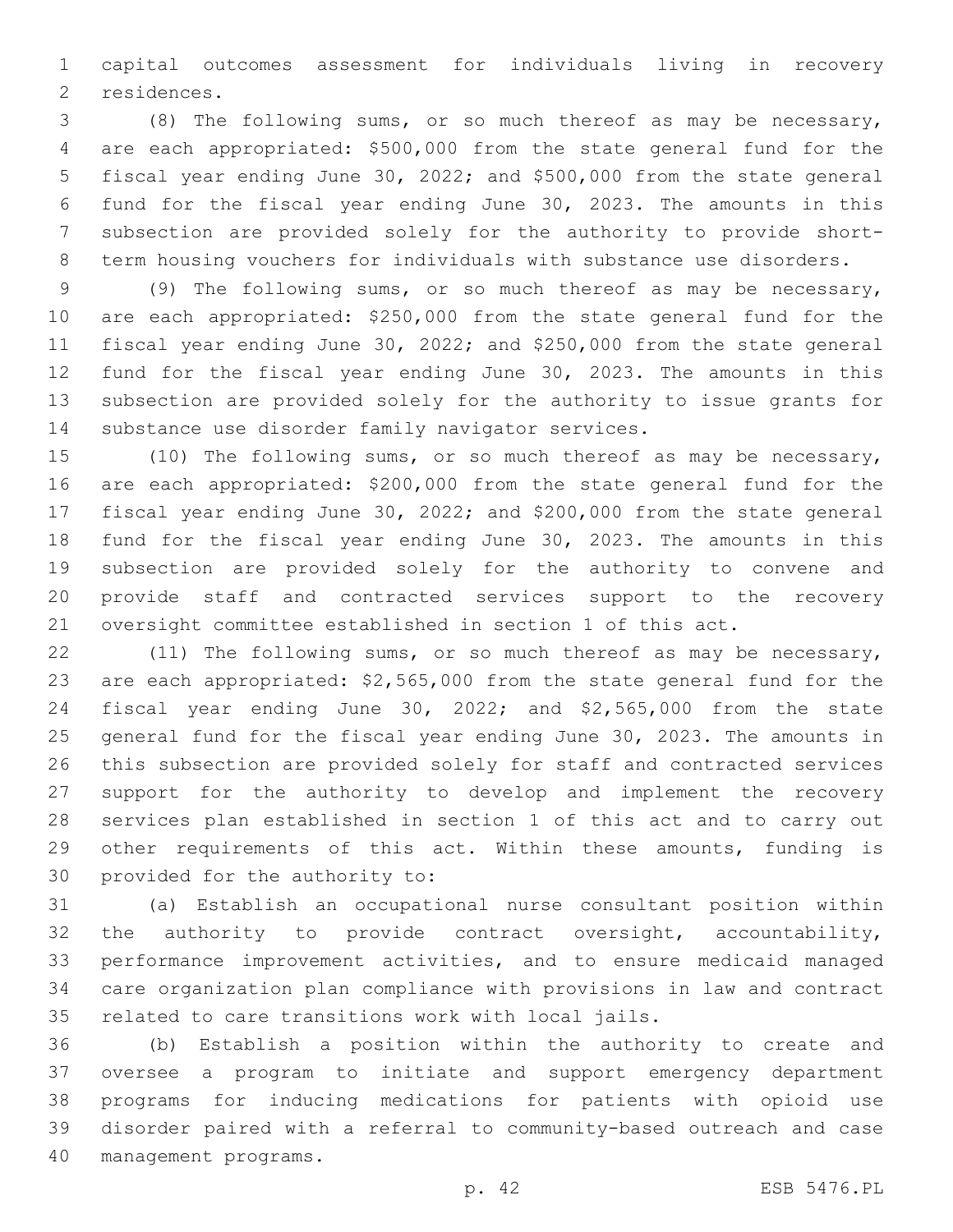NEW SECTION. **Sec. 23.** The appropriation in this section is provided to the administrative office of the courts and is subject to the following conditions and limitations:

 The following sums, or so much thereof as may be necessary, are each appropriated: \$2,250,000 from the state general fund for the fiscal year ending June 30, 2022; and \$2,250,000 from the state general fund for the fiscal year ending June 30, 2023. The amounts in this subsection are provided solely to fund grants for therapeutic courts operated by municipalities and district courts. The administrative office of the courts must allocate grant funding based upon a formula established by the administrative office of the courts. The formula must distribute the grant funding equitably between those therapeutic courts located east of the crest of the Cascade mountains and those therapeutic courts located west of the crest of the Cascade mountains. Multiple jurisdictions served by a single municipal court or district court may apply for funds as a single entity. Local jurisdictions receiving grant funding for therapeutic courts must use funding to identify individuals before the courts with substance use disorders or other behavioral health needs and engage those individuals with community-based therapeutic 21 interventions.

 NEW SECTION. **Sec. 24.** The appropriation in this section is provided to the department of commerce and is subject to the following conditions and limitations:

 The following sums, or so much thereof as may be necessary, are each appropriated: \$500,000 from the state general fund for the fiscal year ending June 30, 2022; and \$1,000,000 from the state general fund for the fiscal year ending June 30, 2023. The amounts in this subsection are provided solely for the department to provide grants for the operational costs of new staffed recovery residences which serve individuals with substance use disorders who require more 32 support than a level 1 recovery residence.

 NEW SECTION. **Sec. 25.** The appropriation in this section is provided to the criminal justice training commission and is subject to the following conditions and limitations:

 The following sums, or so much thereof as may be necessary, are each appropriated: \$150,000 from the state general fund for the fiscal year ending June 30, 2022; and \$150,000 from the state general